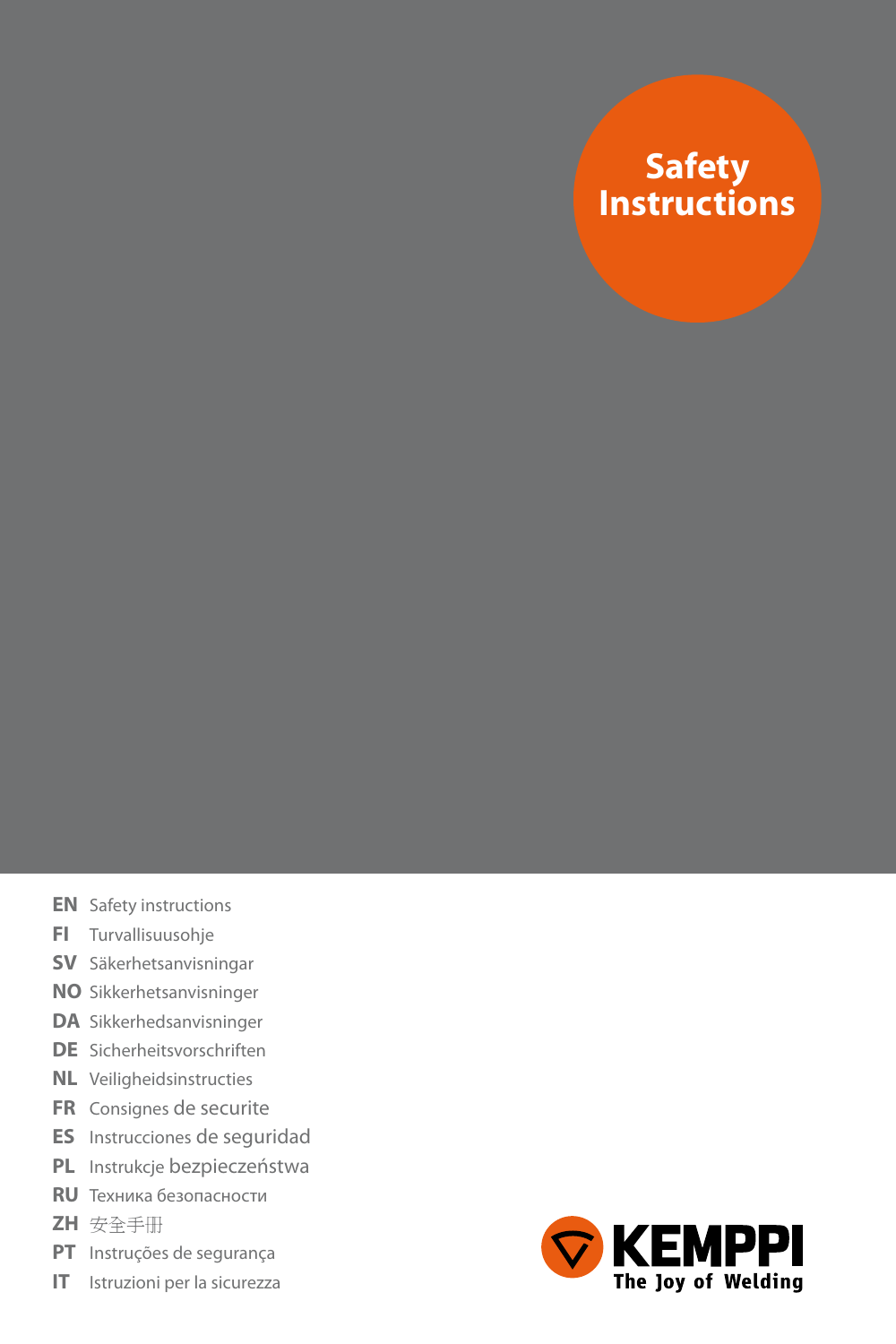| EN        | Safety Instructions            | 3  |
|-----------|--------------------------------|----|
| FI        | Turvallisuusohjeita            | 5  |
| <b>SV</b> | Säkerhetsanvisningar           | 8  |
| <b>NO</b> | Sikkerhetsanvisninger          | 11 |
| DA        | Sikkerhedsanvisninger          | 13 |
| DE        | Sicherheitsvorschriften        | 16 |
| NL.       | Veiligheidsinstructies         | 19 |
| FR        | Consignes de securite          | 22 |
| ES        | Instrucciones de seguridad     | 25 |
| PL        | Instrukcje bezpieczeństwa      | 28 |
| RU        | Техника безопасности           | 31 |
| ZΗ        | 安全手册                           | 34 |
| PT        | Instruções de segurança gerais | 36 |
| IΤ        | Istruzioni per la sicurezza    | 39 |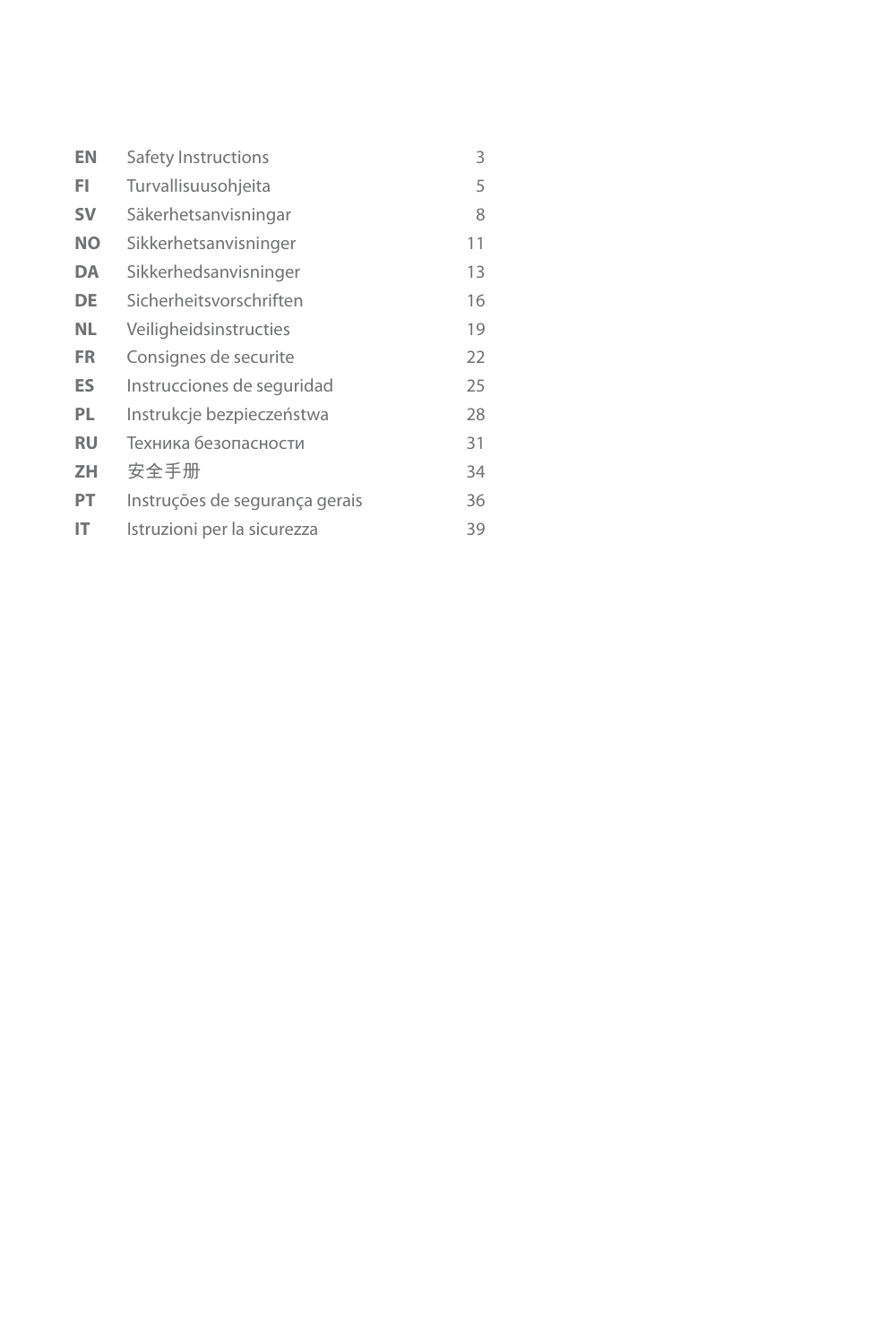# **Safety Instructions**

These instructions contain important information which either supplements or supersedes other instruction relating to this product. Read these instructions carefully before commencing operation.

Furthermore, the installation and use of the device must follow the instructions given in the international standard: IEC 60974-9 Arc welding equipment – Part 9: Installation and use.

#### **Use of personal protective equipment**

- The arc and its reflecting radiation damage unprotected eyes. Shield your eyes and face appropriately before you start welding or observe welding. Also note the different requirements for the darkness of the screen in the mask as the welding current changes.
- • The arc radiation and spatters burn unprotected skin. Always wear protective gloves, clothing and footwear when welding.
- • Always wear hearing protection if the ambient noise level exceeds the allowable limit (e.g., 85 dB).

#### **General operating safety**

- Exercise caution when handling parts heated in welding. For example, the tip of the welding torch, the end of the welding rod and the work piece will heat to a burning temperature.
- Never carry the device or suspend it by the carrying strap during welding.
- • Do not expose the machine to high temperatures, as this may cause damage to the machine.
- • Keep the torch cable and earthing cable as close to each other as possible throughout their length. Straighten any loops in the cables. This minimises your exposure to harmful magnetic fields, which may interfere with a pacemaker, for example.
- • Do not wrap the cables around the body.
- In environments classified as dangerous, only use S-marked welding devices with a safe idle voltage level. These work environments include, for example, humid, hot or small spaces where the user may be directly exposed to the surrounding conductive materials.
- • Do not use arc welding equipment for pipe thawing.

#### **Spatter and fire safety**

- Welding is always classified as hot work, so pay attention to fire safety regulations during welding and after it.
- Remember that fire can break out from sparks even several hours after the welding work is completed.
- • Protect the environment from welding spatter. Remove flammable materials, such as flammable fluids, from the welding vicinity and supply the welding site with adequate fire fighting equipment.
- • In special welding jobs, be prepared for hazards such as fire or explosion when welding container-type work pieces.
- Never direct the spark spray or cutting spray of a grinder toward the welding machine or flammable materials.
- • Beware of hot objects or spatter falling on the machine when working above the machine.
- • Welding in flammable or explosive sites is absolutely forbidden.

#### **General electric safety**

- • Only connect the welding machine to an earthed electric network.
- • Note the recommended mains fuse size.
- • Do not take the welding machine inside a container, vehicle or similar work piece.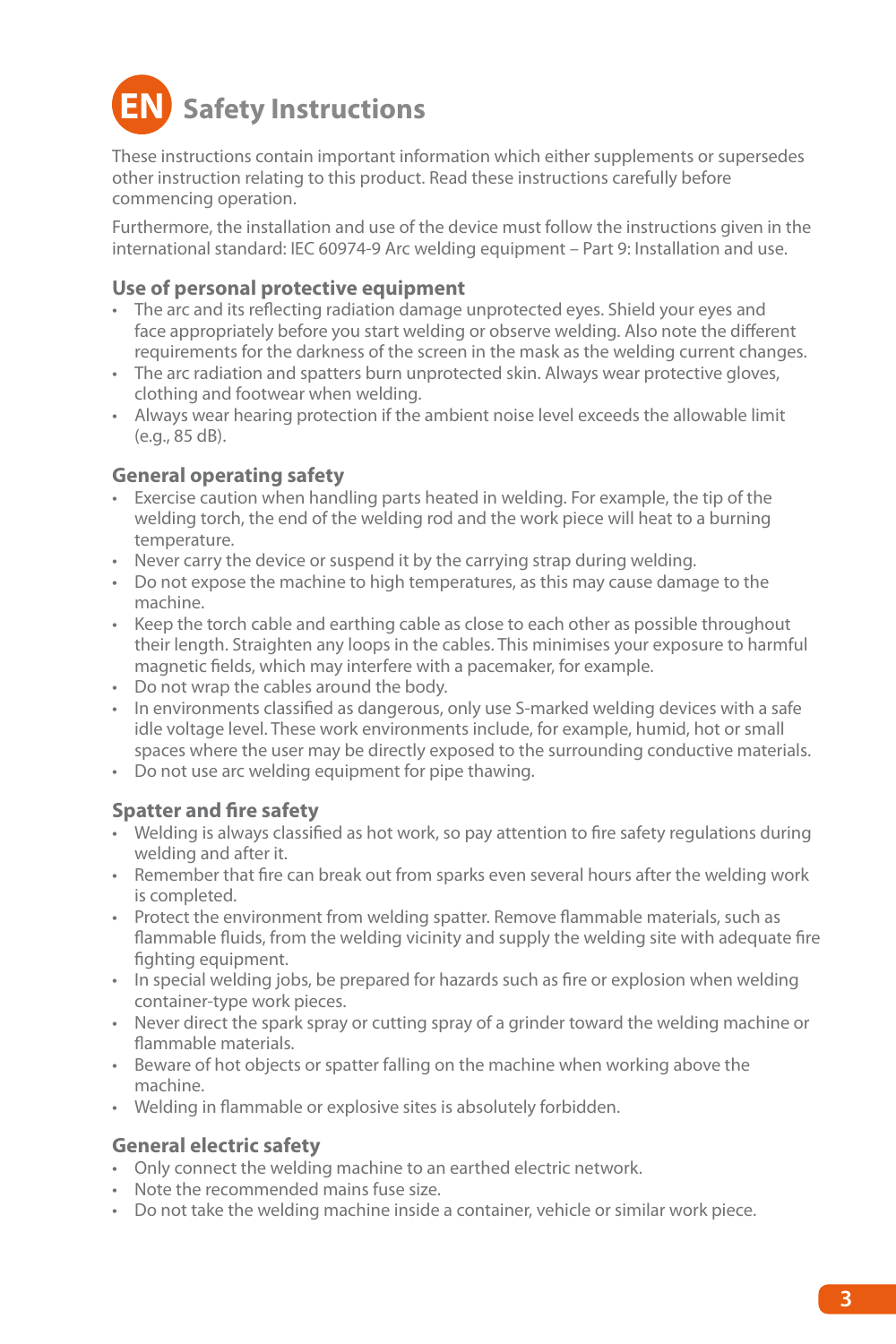- • Do not place the welding machine on a wet surface and do not work on a wet surface.
- • Do not allow the mains cable to be directly exposed to water.
- • Ensure cables or welding torches are not squashed by heavy objects and that they are not exposed to sharp edges or a hot work piece.
- Make sure that faulty and damaged welding torches are changed immediately as they can be lethal and may cause electrocution or fire.
- • Remember that the cable, plugs and other electric devices may be installed or replaced only by an electrical contractor or engineer authorised to perform such operations.
- Turn off the welding machine when it is not in use.
- • In the case of abnormal behaviour of the equipment, such as smoke coming from the machine during normal use, take the machine to a Kemppi service representative for inspection.

#### **Welding power circuit**

- Insulate yourself from the welding circuit by using dry and undamaged protective clothing.
- Never touch the work piece and welding rod, welding wire, welding electrode or contact tip at the same time.
- Do not put the welding torch or ground cable on the welding machine or other electric equipment.
- Turn off the machine from the main switch always before you need to touch any components of the electric circuit, for example when replacing the electrode or contact tip or moving the earth return clamp.

#### **Welding fumes**

- • Ensure proper ventilation and avoid inhaling the fumes.
- • Ensure sufficient supply of fresh air, particularly in closed spaces. You can also ensure the supply of clean and sufficient breathing air by using a fresh-air mask.
- Take extra precautions when working on metals or surface-treated materials containing lead, cadmium, zinc, mercury or beryllium.

#### **Transportation, lifting and suspension**

- • Pay attention to correct working position when lifting a heavy device risk of injury to the back.
- • Never pull or lift the machine by the welding torch or other cables. Always use the lift points or handles designed for that purpose.
- • Only use a transport unit designed for the equipment.
- • Try to transport the machine in an upright position, if possible.
- Never lift a gas cylinder and the welding machine at the same time. There are separate provisions later for gas cylinder transportation.
- • Never use a welding machine when suspended unless the suspension device has been designed and approved for that particular purpose.
- Do not exceed the maximum allowed load of suspension beams or the transportation trolley of welding equipment.
- It is recommended that the wire coil be removed during lifting or transportation.

#### **Environment**

- • The welding power source is not suitable for use in rain or snow, although it can be used and stored outdoors. Protect the equipment against rain and strong sunlight.
- • Always store the machine in a dry and clean space.
- Protect the machine from sand and dust during use and in storage.
- The recommended operating temperature range is -20 to +40  $\widetilde{C}$ . The machine's operation efficiency decreases and it becomes more prone to damage if used in temperatures in excess of 40 °C.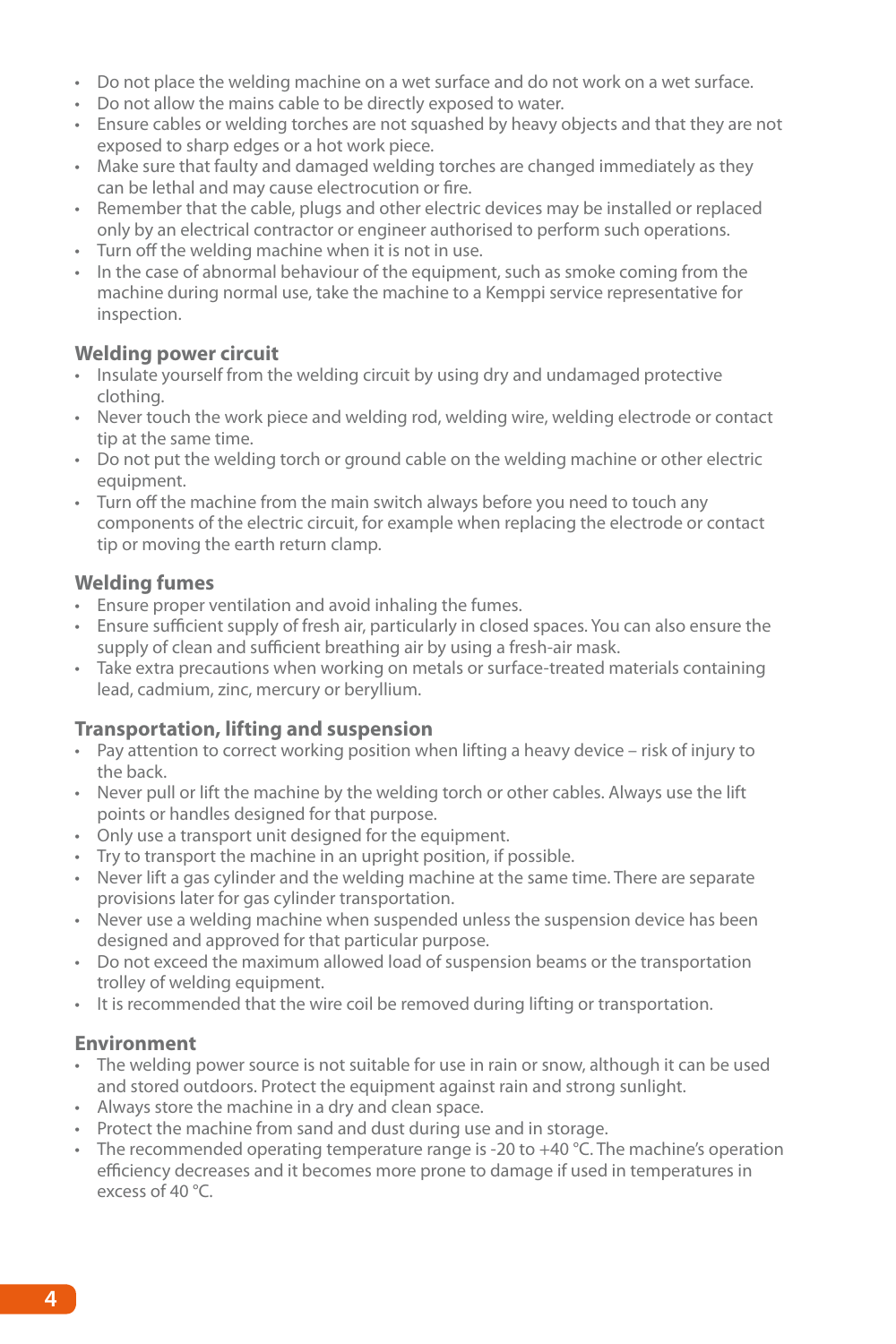- • Place the machine so that it is not exposed to hot surfaces, sparks or spatter.
- • Make sure the airflow to and from the machine is unrestricted.
- • Always use the machine in an upright position only.
- EMC classification of this product is class A in accordance with electromagnetic compatibility standards CISPR 11 and IEC 60974-10, and therefore the product is designed to be used in industrial environment only. WARNING: This class A equipment is not intended for use in residential locations where the electrical power is provided by a public low-voltage supply system. In those locations it may be difficult to ensure the electromagnetic compatibility due to conducted and radiated disturbances.
- • Arc welding equipment always cause electromagnetic disturbance. To minimize the harmful effects of this, use the equipment strictly according to the operating manual and other recommendations.

#### **Gas cylinders and regulators**

- Adhere to the instructions for handling gas cylincers and regulators.
- Make sure that gas cylinders are used and stored in properly ventilated spaces. A leaking gas cyli nder may replace the oxygen in the inhaled air, causing suffocation.
- Before use, make sure that the gas cylinder contains gas suitable for the intended purpose.
- • Always fix the gas cylinder securely in an upright position, against a cylinder wall rack or purpose-made cylinder cart.
- • Never move a gas cylinder when the flow adjuster is in place. Put the valve cover in place during transportation.
- • Close the cylinder valve after use.

#### **Circuit diagram and spare part lists**

If the circuit diagram and the spare parts list are not included in your delivery package, please request them from your local Kemppi service representative. For more information, please visit www.kemppi.com.

#### **Disclaimer**

While every effort has been made to ensure that the information contained in this guide is accurate and complete, no liability can be accepted for any errors or omissions. Kemppi reserves the right to change the specification of the product described at any time without prior notice. Do not copy, record, reproduce or transmit the contents of this guide without prior permission from Kemppi.

## **FI Turvallisuusohjeita**

Tässä ohjeessa on tärkeää tietoa, joka ristiriitatapauksissa korvaa erillisessä käyttöohjeessa olevat kohdat. Lue tämä ohje huolellisesti ennen laitteen käyttöönottoa.

Laitteen asennuksessa ja käytössä pitää noudattaa lisäksi kansainvälisessä standardissa annettuja ohjeita: IEC 60974-9 Arc welding equipment – Part 9: Installation and use.

#### **Suojavarusteiden käyttö**

- • Valokaari ja siitä heijastuva säteily vahingoittavat suojaamattomia silmiä. Suojaa silmäsi ja kasvosi hitsausmaskilla, ennen kuin aloitat hitsauksen tai kun tarkkailet hitsausta. Huomioi myös hitsauslasin tummuuden muutostarve hitsausvirran muuttuessa.
- • Valokaaren säteily ja hitsausroiskeet aiheuttavat palovammoja suojaamattomalle iholle, joten käytä aina hitsatessasi suojakäsineitä, -vaatetusta ja -jalkineita.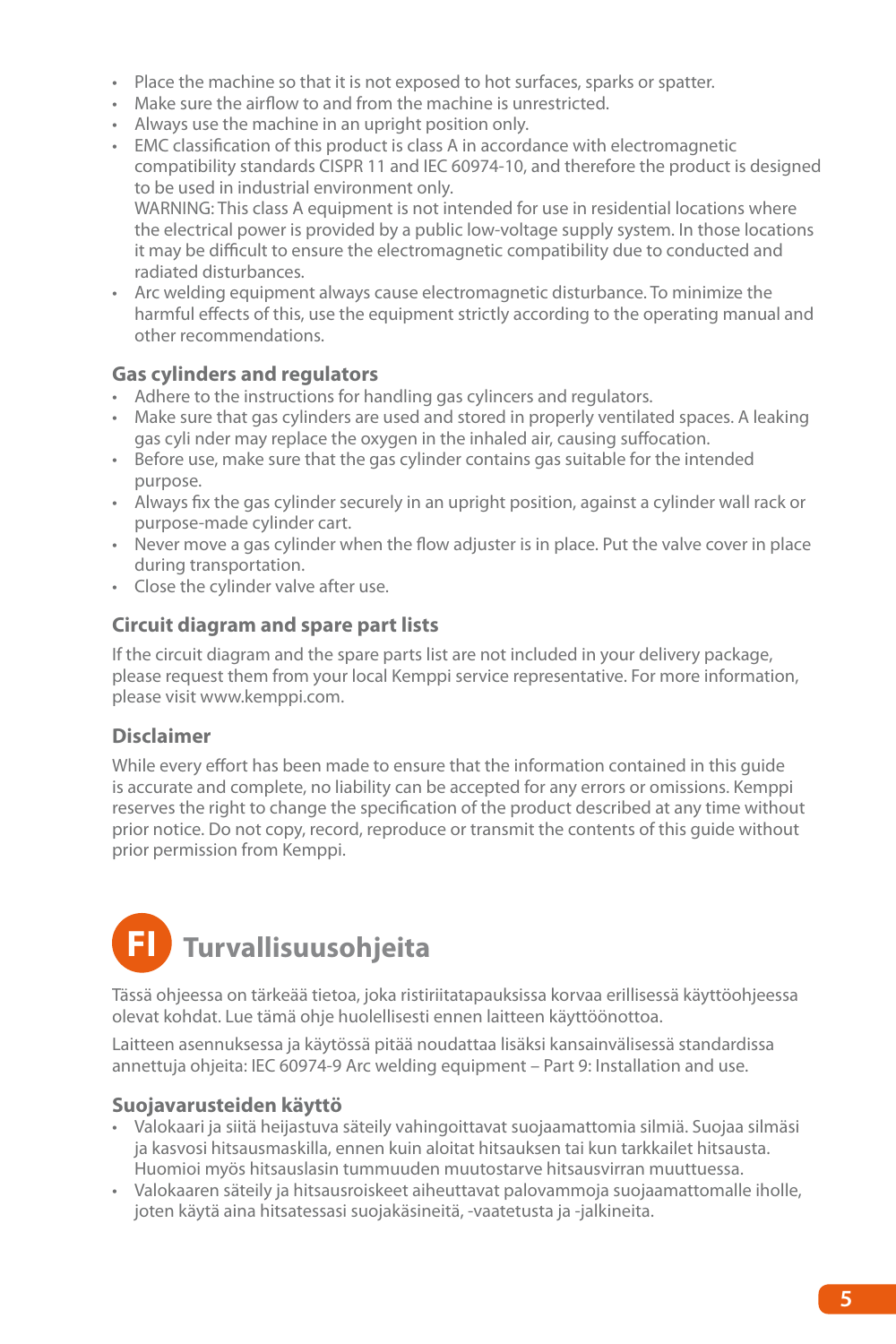• Käytä aina kuulosuojaimia jos työympäristön melutaso ylittää sallitun rajan (esimerkiksi 85 dB).

#### **Yleinen käyttöturvallisuus**

- • Käsittele hitsauksessa kuumenevia osia ja kappaleita varoen. Esimerkiksi hitsauspolttimen suutin, hitsauspuikon pää ja hitsattava kappale kuumenevat käytön aikana polttavan kuumiksi.
- • Älä koskaan pidä laitetta olalla hitsaamisen aikana, äläkä ripusta sitä hitsauksen ajaksi kantohihnan varaan.
- Älä vie laitetta kuumien kappaleiden läheisyyteen, sillä kuumuus voi vahingoittaa laitetta.
- • Pidä poltinkaapeli ja maakaapeli mahdollisimman lähellä toisiaan koko matkalla hitsauskoneesta työpisteeseen asti ja oikaise kiepillä olevat hitsauskaapelit. Näin vähennät altistumistasi haitallisille magneettikentille, jotka voivat aiheuttaa häiriöitä esimerkiksi sydämentahdistimen toiminnalle.
- • Älä kiedo kaapeleita vartalon ympärille.
- • Käytä vaaralliseksi luokitellussa työympäristössä vain S-merkittyä hitsauslaitetta, jonka tyhjäkäyntijännite on rajoitettu turvalliselle tasolle. Tällaisia työympäristöjä ovat esimerkiksi kosteat, kuumat tai ahtaat tilat, joissa käyttäjä voi olla suorassa kontaktissa ympäröiviin johtaviin kappaleisiin.
- • Älä käytä laitetta vesiputkien sulattamiseen.

#### **Roiskeet ja paloturvallisuus**

- • Hitsaustyö on aina tulityötä, joten ota huomioon paloturvallisuusmääräykset sekä hitsauksen aikana että sen jälkeen.
- • Muista, että kipinöiden aiheuttama palo voi syttyä jopa tuntien kuluttua.
- • Suojaa ympäristö hitsausroiskeilta. Poista tulenarka materiaali, kuten palavat nesteet, hitsauspaikan läheisyydestä ja varaa hitsauspaikalle riittävä sammutuskalusto.
- • Ota huomioon erityistyökohteista aiheutuvat vaarat, kuten palo- ja räjähdysvaara säiliömäisten kappaleiden hitsauksessa.
- • Älä suuntaa hiomakoneen kipinäsuihkua hitsauslaitetta tai herkästi syttyviä materiaaleja kohti.
- • Varo kuumien kappaleiden ja roiskeiden putoamista laitteen päälle työskennellessäsi sen yläpuolella.
- • Hitsaaminen palo- ja räjähdysvaarallisissa kohteissa on ehdottomasti kielletty.

#### **Yleinen sähköturvallisuus**

- • Kytke hitsauslaite vain maadoitettuun sähköverkkoon.
- • Huomioi suositeltu verkkosulakekoko.
- • Älä vie hitsauslaitetta säiliön, ajoneuvon tai muun työkappaleen sisään.
- • Älä aseta hitsauslaitetta märälle alustalle äläkä työskentele märällä alustalla.
- • Älä päästä verkkokaapelia suoraan kontaktiin veden kanssa.
- • Huolehdi siitä, etteivät kaapelit tai hitsauspolttimet joudu puristuksiin eivätkä kosketuksiin terävien särmien tai kuumien työkappaleiden kanssa.
- • Huolehdi siitä, että vialliset kaapelit ja hitsauspolttimet vaihdetaan heti, sillä ne ovat hengenvaarallisia ja voivat aiheuttaa tulipalon tai sähköiskun vaaran.
- • Muista, että kaapelien, pistokkeiden ja muiden sähkölaitteiden asennuksen ja vaihdon saa tehdä vain tarvittavat sähkötyöoikeudet omaava sähköliike tai -asentaja.
- • Sammuta hitsauslaite aina, kun se ei ole käytössä.
- • Jos laitteesta tulee käytön aikana savua tai siinä ilmenee jokin muu normaalikäyttöön kuulumaton häiriötilanne, toimita laite tarkistettavaksi Kemppi-huoltopalveluun.

#### **Hitsausvirtapiiri**

- • Eristä itsesi hitsausvirtapiiristä käyttämällä ehjiä ja kuivia suojavaatteita.
- • Älä koske samanaikaisesti sekä työkappaleeseen että hitsauspuikkoon, hitsauslankaan, hitsauselektrodiin tai virtasuuttimeen.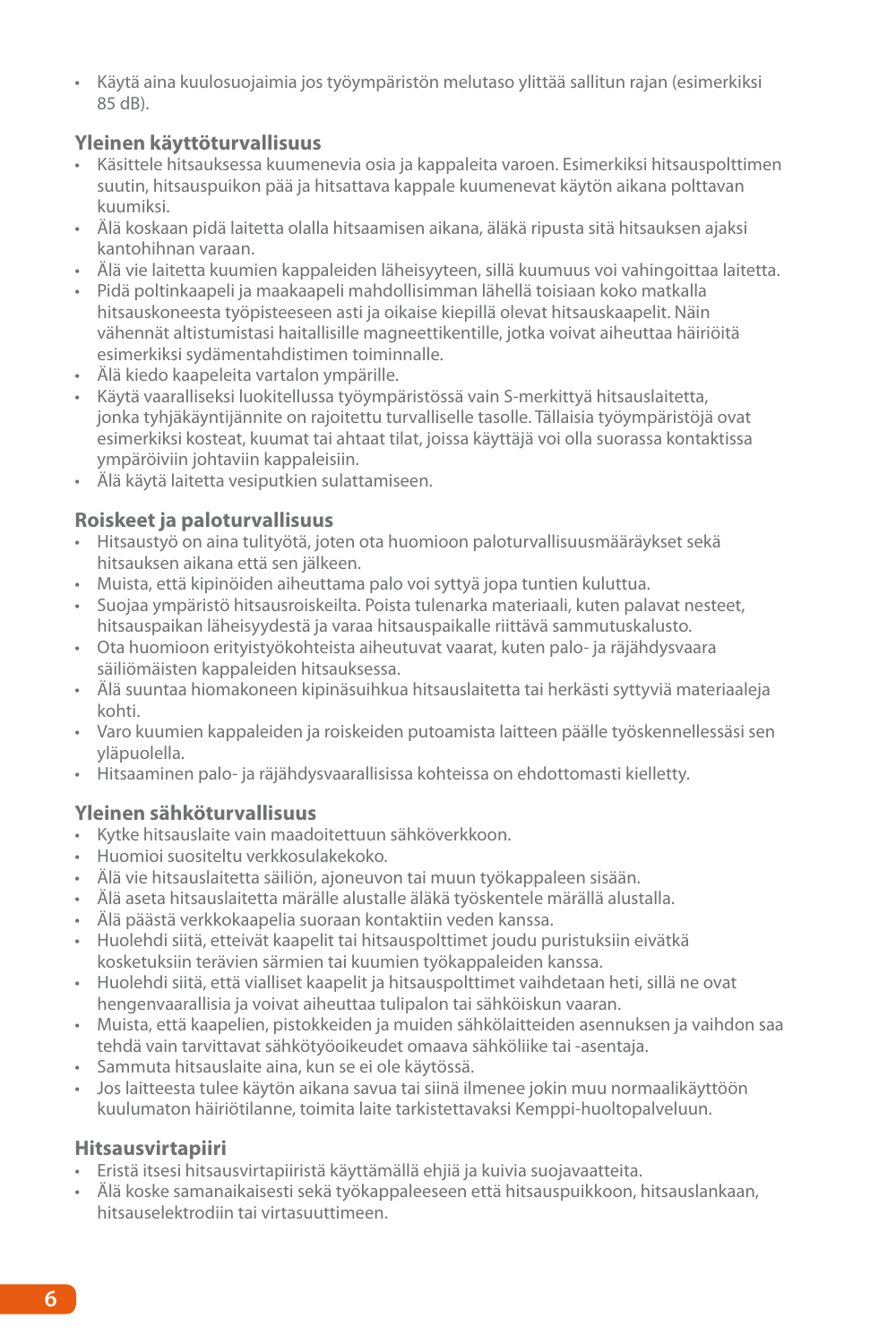- • Älä laske hitsauspoltinta tai maadoituspuristinta hitsauslaitteen tai muun sähkölaitteen päälle.
- • Sammuta laite pääkytkimestä, ennen kuin käsittelet hitsausvirtapiiriin kuuluvia osia, esimerkiksi kun vaihdat hitsauselektrodia tai virtasuutinta tai siirrät maadoituspuristinta.

#### **Hitsaushuurut**

- • Huolehdi riittävästä tuuletuksesta ja vältä savukaasujen hengittämistä.
- • Huolehdi riittävästä raittiin ilman saannista varsinkin umpinaisissa tiloissa. Puhtaan ja riittävän hengitysilman saanti voidaan varmistaa myös käyttämällä raitisilmamaskia.
- • Noudata erityistä varovaisuutta työstäessäsi metalleja tai pintakäsiteltyjä kappaleita, jotka sisältävät lyijyä, kadmiumia, sinkkiä, elohopeaa tai berylliumia.

#### **Kuljetus, nosto ja ripustus**

- • Huolehdi oikeasta työasennosta painavaa laitetta nostaessasi selkävamman vaara.
- • Älä koskaan vedä tai nosta laitetta hitsauspolttimesta tai muista kaapeleista. Käytä vain sitä varten tarkoitettuja nostopisteitä tai nostokahvaa.
- • Käytä kuljetusalustana vain kyseiselle laitteistolle suunniteltua alustaa.
- • Pyri aina kuljettamaan hitsauslaitetta pystyasennossa.
- • Älä koskaan nosta kaasupulloa yhdessä hitsauskoneen kanssa. Kaasupullojen kuljetuksesta on annettu jäljempänä omat määräyksensä.
- • Älä koskaan käytä hitsauslaitetta sen ollessa ripustettuna, ellei ripustukseen käytettyä laitetta ole suunniteltu ja hyväksytty nimenomaan siihen tarkoitukseen.
- • Älä ylitä apulaitteiden ripustuspuomien tai hitsauslaitteiston kuljetuskärryjen suurinta sallittua kuormaa.
- • On suositeltavaa poistaa lankakela noston tai siirron ajaksi.

#### **Käyttöympäristö**

- • Hitsausvirtalähdettä ei ole tarkoitettu käytettäväksi vesi- tai lumisateessa, vaikka sitä voidaankin käyttää ja säilyttää ulkotiloissa. Suojaa hitsauslaitteet sateelta ja myös voimakkaalta auringonpaisteelta.
- • Säilytä laitetta kuivassa ja puhtaassa tilassa.
- • Suojaa laite hiekalta ja pölyltä käytön ja säilytyksen aikana.
- Suositeltava käyttölämpötila on -20... $+40$  °C. Hitsauslaitteen käyttösuhde alenee ja vaurioherkkyys kasvaa, jos sitä käytetään yli 40 °C lämpötilassa.
- • Sijoita laite niin, ettei se joudu alttiiksi kuumien pintojen, kipinöiden tai roiskeiden vaikutukselle.
- • Varmista, että ilma kiertää laitteeseen esteettömästi.
- • Käytä laitetta ainoastaan pystyasennossa.
- • Tämä hitsauslaite kuuluu sähkömagneettisen yhteensopivuuden (EMC) standardeissa CISPR 11 ja IEC 60974-10 luokkaan A ja on siten suunniteltu käytettäväksi vain teollisuusympäristössä.

VAROITUS: Tätä A-luokan laitetta ei ole tarkoitettu käytettäväksi asuinympäristössä, jossa sähkön jakelu tapahtuu julkisesta pienjänniteverkosta. Näissä ympäristöissä saattaa olla vaikeata toteuttaa sähkömagneettinen yhteensopivuus sekä johtuvien että säteilevien häiriöiden osalta.

• Käyttäjän tulee ottaa huomioon, että kaarihitsaus aiheuttaa aina ympäristöön sähkömagneettisia häiriöitä. Ne on minimoitava käyttämällä laitetta tai laitteistoa aina ohjeiden ja suositusten mukaisesti.

#### **Kaasupullot ja paineilmalaitteet**

- • Noudata paineilmalaitteiden ja kaasupullojen käytössä niiden käsittelystä annettuja ohjeita.
- • Huolehdi siitä, että kaasupulloja käytetään ja säilytetään hyvin tuuletetuissa tiloissa. Vuotava kaasupullo voi korvata hengitysilmasta hapen ja aiheuttaa tukehtumisvaaran.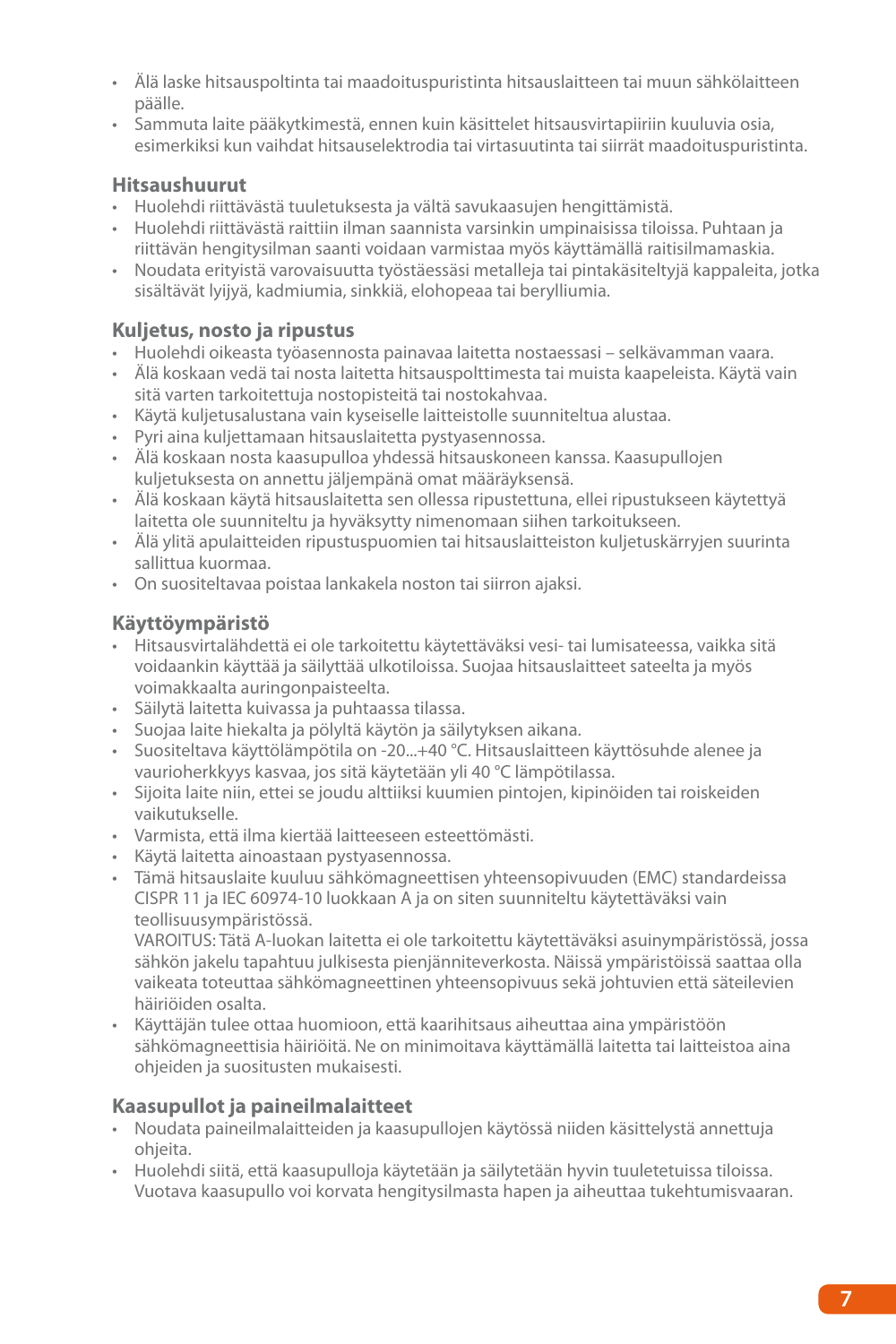- • Ennen käyttöä varmistu aina siitä, että kaasupullo sisältää käyttötarkoitukseen sopivaa kaasua.
- • Kiinnitä kaasupullo tukevasti pystyasentoon erilliseen seinätelineeseen tai pullokärryyn.
- • Älä liikuta suojakaasupulloa virtaussäätimen ollessa paikoillaan. Aseta venttiilin
- suojakupu paikalleen kuljetuksen ajaksi.
- • Sulje kaasupullo aina käytön jälkeen.

#### **Virtapiirikaavio ja kulutusosalista**

Jos laitteen mukana ei ole toimitettu piirikaaviota tai varaosien tilausnumeroita, saat ne tarvittaessa paikallisesta Kemppi-huoltopalvelusta. Lisää tietoa saat osoitteesta www.kemppi.com.

#### **Vastuuvapauslauseke**

Tässä käyttöohjeessa esitetyt tiedot ovat mahdollisimman täsmälliset ja kattavat. Kemppi Oy ei ota vastuuta siinä mahdollisesti esiintyvistä virheistä tai puutteista. Kemppi pitää itsellään oikeuden tehdä tuotteen tietoihin muutoksia milloin tahansa ilman eri ilmoitusta. Tämän käyttöohjeen sisällön kopiointi, tallentaminen ja välittäminen eteenpäin ilman Kempiltä etukäteen saatua lupaa on kielletty.

### **SV Säkerhetsanvisningar**

Dessa instruktioner innehåller viktig information som, i händelse av konflikt, ersätter punkterna i de separata användningsinstruktionerna. Läs dessa instruktioner noggrant före användning av enheten.

Installation och handhavande av enheten måste dessutom följa givna instruktioner i den internationella standarden: IEC 60974-9 Arc welding equipment – Part 9: Installation and use.

#### **Användning av personlig skyddsutrustning**

- Ljusbågen och dess reflekterande strålning skadar oskyddade ögon. Skydda ögonen och ansiktet på lämpligt sätt när du ska svetsa eller se på när någon annan svetsar. Var noga med att välja rätt täthetsgrad på svetshjälmens svetsglas.
- • Strålning och stänk från ljusbågen kan ge brännskador på oskyddad hud. Bär alltid skyddshandskar, skyddskläder och skyddsskor vid svetsning.
- • Bär alltid hörselskydd om den omgivande ljudnivån överstiger det tillåtna värdet (t.ex. 85 dB).

#### **Allmän driftssäkerhet**

- • Var försiktig vid hantering av delar som hettats upp vid svetsningen. SSvetspistolens och trådelektrodens ändar och arbetsstycket blir glödheta vid svetsning.
- • Bär aldrig enheten på axeln under svetsning och ha den inte hängande i bärremmen under svetsning.
- • Utsätt inte maskinen för höga temperaturer, då hetta kan skada maskinen.
- • Håll slangpaketet och återledarkabeln så nära varandra som möjligt längs hela deras längd och räta ut eventuella öglor i kablarna. Detta minimerar risken att du utsätts för skadliga magnetfält, vilket kan störa t.ex. en pacemaker.
- • Vira inte kablarna runt kroppen.
- • Använd endast S-märkta svetsenheter med säker tomgångsspänning i miljöer som klassificeras som farliga. Dessa arbetsmiljöer inkluderar bland annat fuktiga, heta eller trånga utrymmen där användaren kan exponeras direkt för de omgivande ledande delarna.
- • Använd inte bågsvetsutrustning för att tina frusna rör.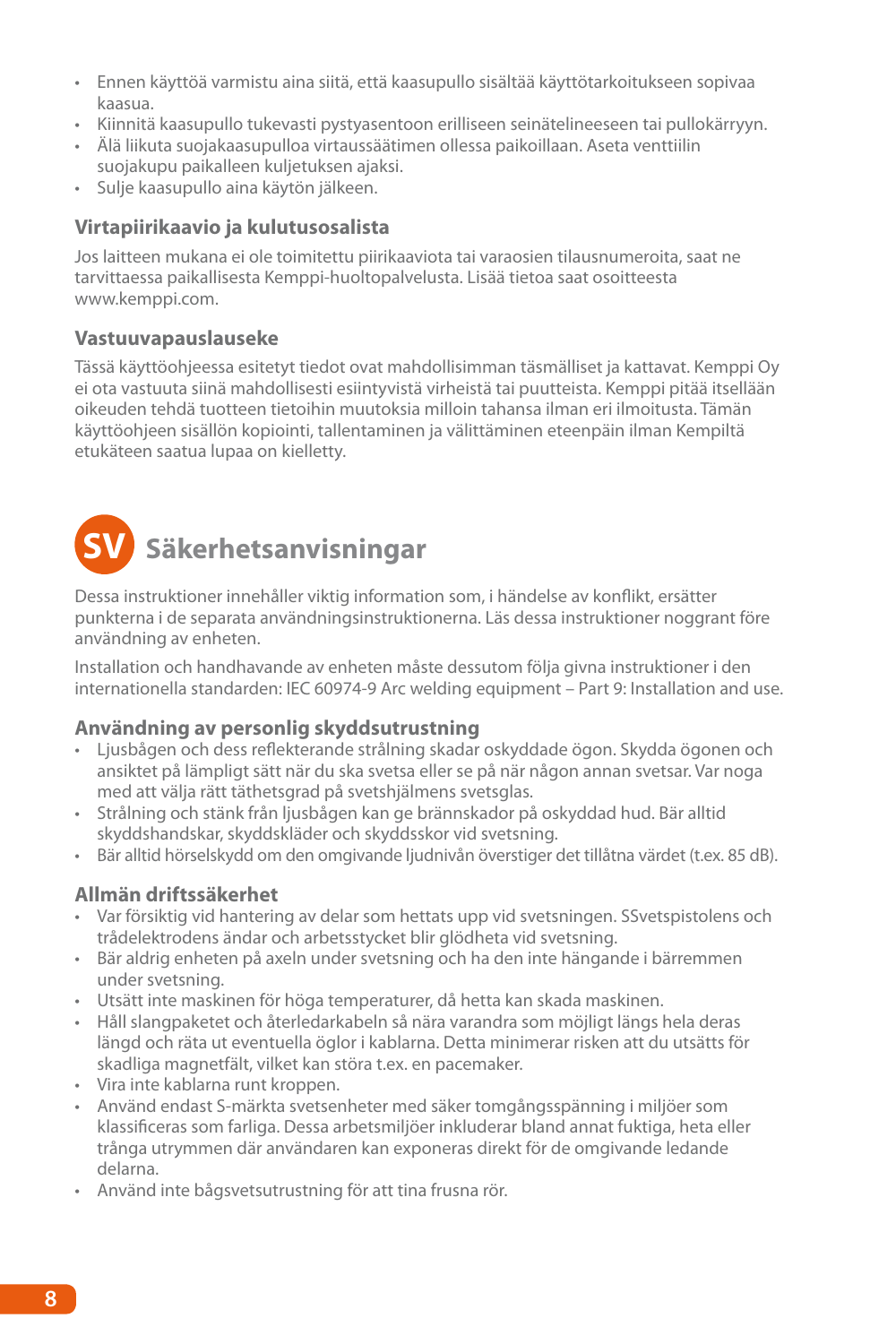#### **Stänk- och brandsäkerhet**

- • Svetsning klassas alltid som heta arbeten, så var uppmärksam på brandsäkerheten under och efter svetsningen.
- • Tänk också på att gnistor kan förorsaka brand flera timmar efter avslutad svetsning.
- • Skydda omgivningen från svetsstänk. Ta bort lättantändliga material, som t.ex. lättantändliga vätskor, från svetsområdet och se till att lämplig brandsläckningsutrustning finns tillhands.
- • Vid speciella svetsjobb, t.ex. svetsning i containers, måste man noga beakta riskerna för brand eller explosion.
- • Rikta aldrig gnistor eller sprut från en slipmaskin mot svetsmaskinen eller lättantändliga material.
- • Var uppmärksam på heta föremål eller stänk som kan falla ned på maskinen vid arbete ovanför den.
- • Svetsning i lättantändliga eller explosiva anläggningar är absolut förbjudet!

#### **Allmän elektrisk säkerhet**

- • Anslut svetsmaskinen till ett jordat elnät.
- • Uppmärksamma den rekommenderade storleken på nätsäkringen.
- • Ta inte in svetsmaskinen i en container, ett fordon eller liknande.
- • Placera inte svetsmaskinen på vått underlag och stå aldrig på vått underlag och arbeta.
- • Låt inte nätkabeln utsättas direkt för vatten.
- • Se till så att kablar eller svetspistol inte kläms av tunga föremål och att de inte utsätts för vassa kanter eller heta arbetsstycken.
- Se till att byta ut defekta och svetspistoler omedelbart, då de kan vara livsfarliga och kan förorsaka elektrisk stöt eller brand.
- • Tänk på att kablar, kontakter och andra elektriska anordningar endast får installeras eller bytas av behörig elektriker.
- • Stäng av svetsmaskinen när den inte används.
- • Om utrustningen beter sig onormalt, till exempel om det kommer rök från maskinen under normal användning, ta maskinen till en Kemppi servicerepresentant.

#### **Svetsströmkrets**

- • Se till att vara isolerad från svetskretsen genom att använda torra och oskadade skyddskläder.
- • Rör inte arbetsstycket och tillsatsmaterialet eller kontaktmunstycket samtidigt.
- • Lägg aldrig slangpaketet eller anslutningskabeln på svetsmaskinen eller på annan elektrisk utrustning.
- • Stäng alltid av maskinen med huvudbrytaren innan du rör några komponenter i strömkretsen, till exempel vid byte av elektroden eller kontaktmunstycket eller flytt av återledarklämman.

#### **Svetsrök**

- • Se till att det finns ordentlig ventilation och undvik att inandas ångor.
- • Se till att det finns tillräckligt med lufttillförsel, särskilt i slutna utrymmen. Du kan också tillföra ren inandningsluft genom att använda en friskluftshjälm.
- • Vidta extra försiktighetsåtgärder när du arbetar med metaller eller ytbehandlade material som innehåller bly, kadmium, zink, kvicksilver eller beryllium.

#### **Transport, lyft och upphängning**

- • Var uppmärksam på korrekt arbetsställning vid lyft av en tung enhet annars finns risk för ryggskador.
- • Dra eller lyft aldrig maskinen i slangpaketet eller övriga kablar. Använd alltid lyftpunkter eller handtag avsedda för ändamålet.
- • Använd endast en transportvagn som är konstruerad för utrustningen.
- • Om det är möjligt, transportera maskinen i vertikal position.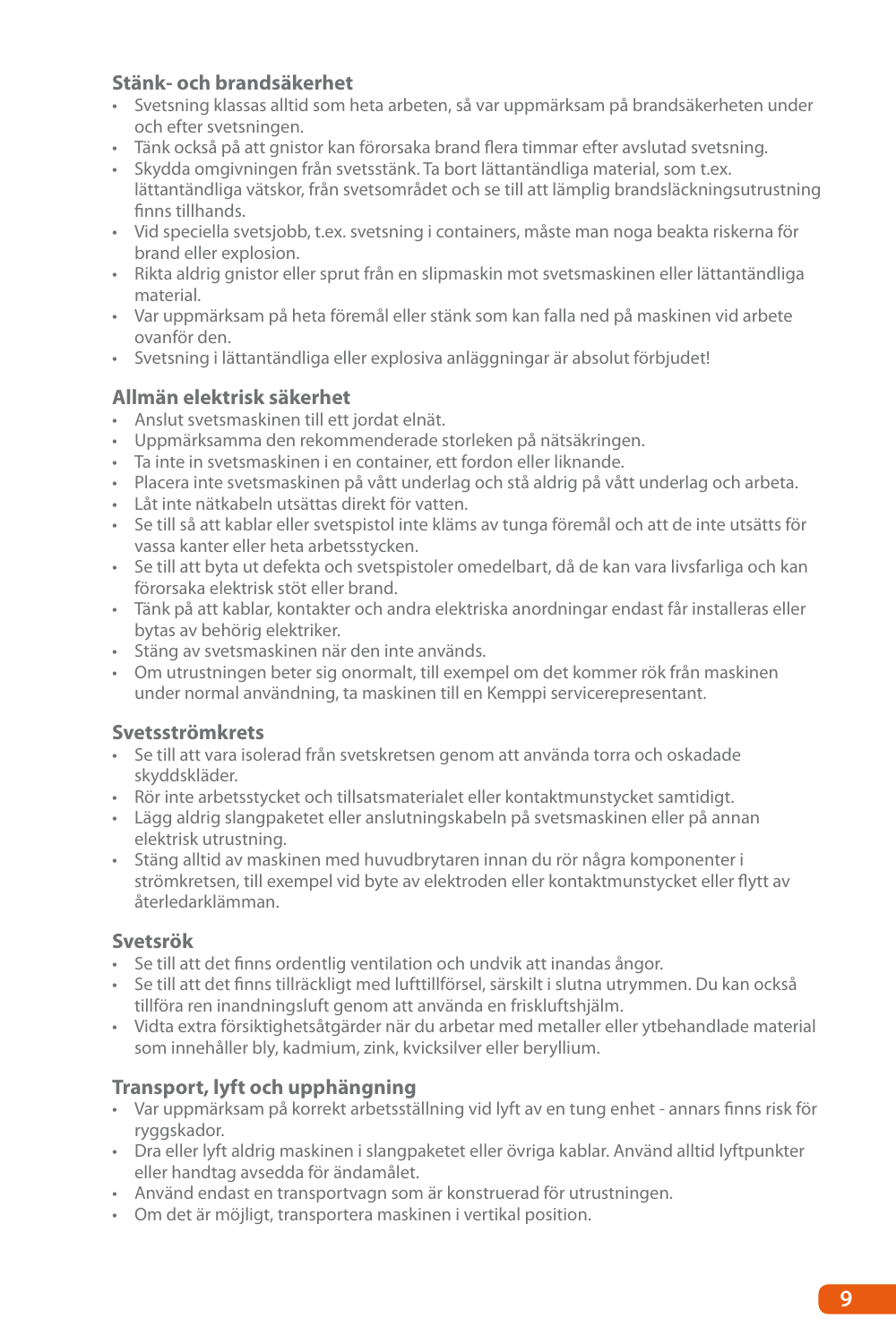- • Lyft aldrig en gasflaska och svetsmaskinen samtidigt. Det finns separata anordningar för transport av gasflaskor.
- • Använd aldrig en svetsmaskin när den är upphängd, såvida inte upphängningsanordningen gasflaskor för detta ändamål.
- • Överskrid inte den maximala tillåtna belastningen på upphängningsbommar eller på svetsutrustningens transportvagn.
- • Trådbobinen bör tas bort under lyft eller transport av maskinen.

#### **Omgivning**

- • Svetsströmkällan kan användas och förvaras utomhus, men den lämpar sig inte för användning i regn eller snö. Skydda utrustningen mot regn och starkt solljus.
- • Förvara alltid maskinen på en ren och torr plats.
- • Skydda maskinen från sand och damm under användning och förvaring.
- • Rekommenderad driftstemperatur är -20 till +40 °C. Maskinens driftseffektivitet minskar och den kan lättare skadas om den används i temperaturer på över 40 °C.
- • Placera maskinen så att den inte utsätts för heta ytor, gnistor eller stänk.
- • Se till att luftflödet till och från maskinen inte hindras.
- • Använd maskinen endast i upprätt position.
- • EMC-klassificering av denna produkt är klass A enligt standarderna för elektromagnetisk kompatibilitet, CISPR 11 och IEC 60974-10. Produkten är följaktligen konstruerad för industriell användning. Sådan klass A-utrustning är inte avsedd för användning i bostadsutrymmen där elektriciteten tas från det allmänna lågspänningsnätet. Maskinen kan störa känslig hemelektronisk utrustning.

VARNING: Denna klass A- utrustning är inte avsedd för användning i bostadsutrymmen där elektriciteten tas från det allmänna lågspänningsnätet. Maskinen kan störa känslig hemelektronisk utrustning.

• Bågsvetsutrustning orsakar alltid elektromagnetisk störning. För att minimera dess skadliga effekter, måste utrustningen användas i enlighet med bruksanvisningen och andra rekommendationer.

#### **Gasflaskor och tryckluftsarmaturer**

- • Följ anvisningarna för hantering av gasflaskor och tryckluftsarmaturer.
- • Se till att gasflaskorna används och förvaras i väl ventilerade utrymmen. En läckande gasflaska kan ersätta syret i inandningsluften och förorsaka kvävning.
- • Se till före användning att gasflaskorna innehåller gas som är lämplig för ändamålet.
- • Gasflaskan ska alltid monteras stabilt i vertikal position på en väggställning eller på en speciell flaskvagn.
- • Flytta aldrig en skyddsgasflaska när flödesregulatorn sitter på plats. Sätt ventilskyddet på plats vid transport.
- • Stäng flaskventilen efter användning.

#### **Elschema och reservdelslistor**

Om inte elschema och reservdelslistor är inkluderade i leveransen, var vänlig och kontakta din lokala Kemppi Serviceverkstad. För mer information se www.kemppi.com.

#### **Ansvarsbefrielse**

Även om alla ansträngningar gjorts för att säkerställa att informationen i denna guide är korrekt och fullständig, tas inget ansvar för eventuella felaktigheter eller utelämnanden. Kemppi förbehåller sig rätten att ändra specifikationen för den beskriva produkten när som helst och utan föregående meddelande. Kopiering, lagring, reproduktion eller överföring av innehållet i denna guide får ej ske utan föregående medgivande från Kemppi.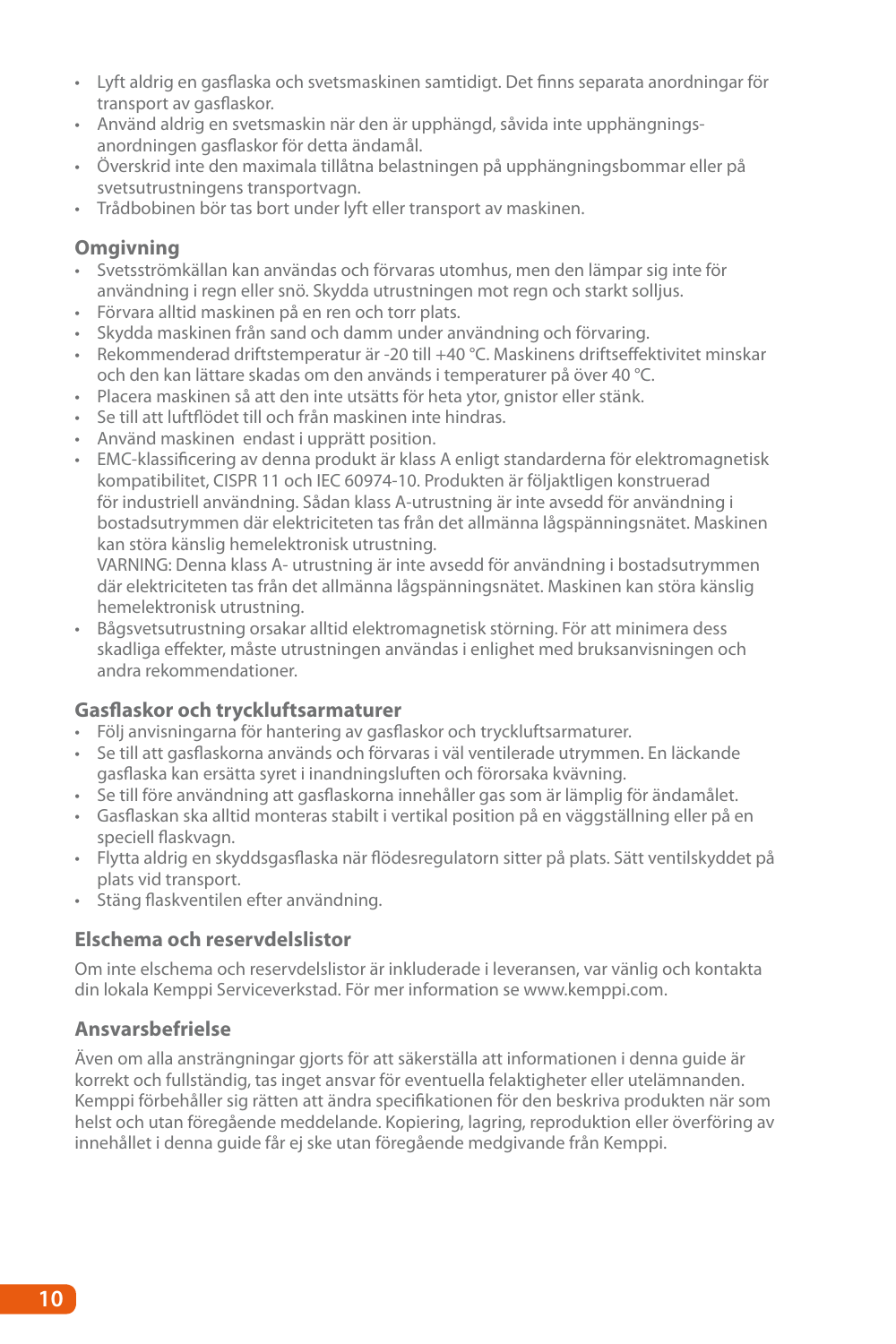# **NO Sikkerhetsanvisninger**

Disse instruksene inneholder viktig informasjon, som, hvis det oppstår konflikt, erstatter tilsvarende punkter i separate bruksanvisninger. Les disse instruksene nøye før du begynner å bruke enheten.

Videre må montering og bruk av enheten følge instruksene som er gitt i internasjonal standard: IEC 60974-9 Arc welding equipment – Part 9: Installation and use.

#### **Bruk av personlig beskyttelsesutstyr**

- • Lysbuen og den reflekterte strålingen vil skade ubeskyttede øyne. Beskytt øynene og omgivelsene før du begynner sveising eller ser på sveising. Merk også de forskjellige behov for mørke på skjermen i masken når sveisestrømmen endres.
- • Buestrålingen og sveisesprut gir forbrenninger på ubeskyttet hud. Bruk alltid beskyttelseshansker, vernetøy og vernesko under sveising.
- • Bruk alltid hørselvern hvis det gjeldende støynivået i området overskrider tillatt grense (f.eks., 85 dB).

#### **Generell driftssikkerhet**

- • Utvis forsiktighet når du håndterer deler som er opphetet under sveising. For eksempel, sluttstykket til sveiseflammen, sluttstykket til sveisestangen og arbeidsstykket vil opphetes under meislingen til de når en brennetemperatur
- • Aldri bær apparatet på skulderen under sveising og aldri heng det etter bæreremmen under sveising.
- • Ikke utsett maskinen for høye temperaturer, da dette kan forårsake skade på maskinen.
- • Hold flammeledningen og jordingsledningen så nærme hverandre som mulig gjennom hele lengden. Rett ut alle løkker på ledningene. Dette minimiserer påvirkningen fra skadelige magnetiske felt, som for eksempel kan påvirke funksjonen til en pacemaker.
- • Ikke legg ledningene rundt kroppen.
- • I miljø som er klassifiserte som farlige, bruk bare S-merkede sveiseenheter med et sikkert voltnivå på tomgang. Disse arbeidsmiljøene inkluderer for eksempel, fuktige, varme eller små områder hvor brukeren kan bli direkte eksponert for de konduktive delene i området.
- • Bruk ikke sveisemaskinen for tining av rør om er frosset.

#### **Sveisesprut og brannsikkerhet**

- • Sveising er er alltid klassifisert som varmt arbeid, og derfor må du legge merke til forskriftene for brannsikkerhet under sveisingen og etterpå.
- • Husk at gnister kan starte en brann, selv flere timer etter at sveisearbeidet er ferdig.
- • Beskytt miljøet for sveisespruten. Fjern brennbare materialer, som brennbare væsker fra arbeidsstedet og utstyr stedet med tilstrekkelig brannslukkingsutstyr.
- • Vær forberedt på farer som brann eller eksplosjon når du utfører spesialsveisejobber, som på arbeidsstykker i form av beholdere.
- • Rett aldri gnistsprut eller skjæresprut fra slipemaskiner mot sviseapparatet eller mot brennbart materiale.
- • Vær oppmerksom på varme gjenstander eller sprut som faller på maskinen når du arbeider med maskinen over.
- • Sveising på brennbare eller eksplosive steder er absolutt forbudt!

#### **Generelle sikkerhetsregler for elektrisitet**

- • Tilkoble sveiseapparatet kun til et jordet elektrisk nettverk.
- • Legg merke til anbefalt sikrigsstørrelse for strømnettet.
- • Ikke plasser sveiseapparatet inne i en beholder, et kjøretøy, eller et lignende arbeidsstykke.
- • Ikke sett sveiseapparatet på en våt overflate og ikke arbeid på en våt overflate.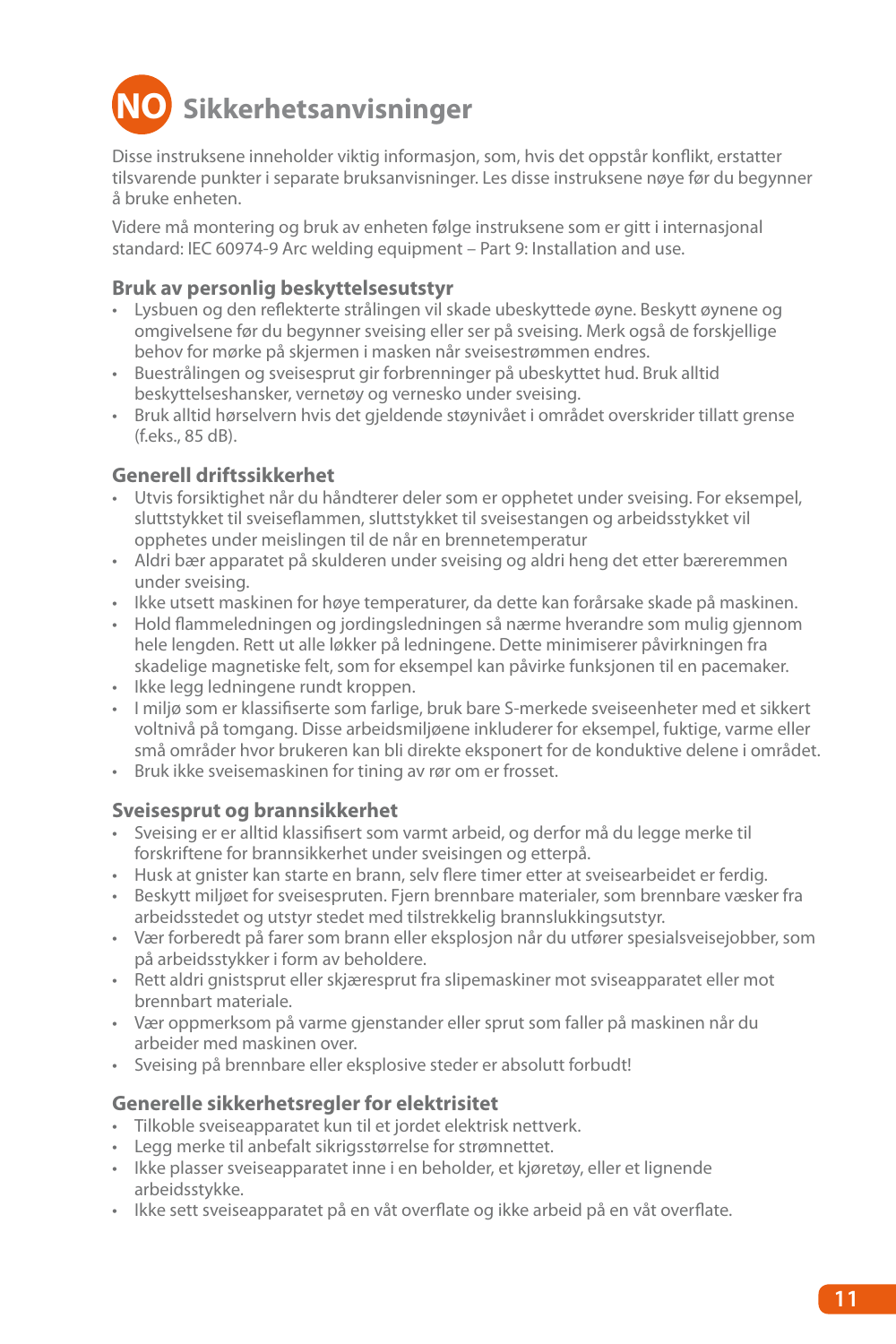- • Ikke la hovedstrømledningen bli direkte utsatt for vann.
- • Sørg for at kabler eller sveiseholdere ikke blir klemt av tunge gjenstander, og at de ikke utsettes for skarpe kanter eller et varmt arbeidsstykke.
- • Pass på at mangelfulle og skadde sveiseholdere blir utskiftet umiddelbart da de kan være livstruende, og kan forårsake skader ved elektronisk støt eller brann.
- • Husk at montering eller utskifting av kabelen, plugger og annet elektrisk utstyr skal utføres kun av elektriker eller ingeniør som er autorisert til å utføre slike oppgaver.
- • Hvis utstyret oppfører seg unaturlig , som at røyk kommer ut av maskinen under normal bruk , ta maskinen med til et Kemppi serviceverksted for inspeksjon.

#### **Strømkrets ved sveising**

- • Isoler deg fra strømkretsen til sveisingen ved å bruke tørt og uskadd vernetøy.
- • Ikke rør arbeidsstykket og sveisestangen, sveisetråden, sveiseelektroden eller kontaktspissen samtidig.
- • Ikke legg sveisepistolen eller jordingskabelen på sveiseapparatet eller annet elektrisk utstyr.
- • Skru alltid maskinen AV med hovedbryteren før noen av komponentene i strømkretsen berøres, for eksempel ved bytte av kontaktrør, wolframelektrode eller ved flytting av jordkabel.

#### **Sveiserøyk**

- • Sikre rett ventilasjon og unngå å puste inn avgasser.
- • Sørg for tilstrekkelig tilførsel av frisk luft, særlig i lukkede rom. Du kan også forsikre tilførsel av ren og tilstrekkelig luft for innånding ved å bruke en frisk-luft-maske.
- Ta spesielle forholdsregler når du arbeider med metaller eller overflatebehandlet materiale som inneholder bly, kadmium, sink, kvikksølv eller beryllium.

#### **Transport, løfting og oppheng**

- • Vær oppmerksom på riktig arbeidsstilling ved løft av tunge ting fare for ryggskade.
- • Aldri trekk eller løft apparatet etter sveisepistolen eller andre ledninger. Alltid bruk løftepunktene eller håndtakene som er konstruert for dette formålet.
- • Bruk bare en transportenhet konstruert for utstyret.
- • Forsøk å transportere apparatet i en stående posisjon, om dette er mulig.
- • Aldri løft en gassylinder og sveiseapparatet samtidig. Det er forskjellige tilrettelegginger for transport av gassylindre.
- • Aldri bruk et sveiseapparat hvis det henger fritt, hvis ikke hengesystemet har vært konstruert og godkjent til det spesielle formålet.
- Ikke overskrid maksimal tillatt last for fritt overheng eller for transporttilhengeren til sveiseutstyret.
- • Det er anbefalt at trådrullen fjernes under løfting eller transport.

#### **Miljø**

- • Strømkilden bør ikke brukes i regn eller snø, selv om den kan brukes og lagres utendørs. Beskytt utstyret mot regn og sterkt solly.
- • Lagre alltid apparatet på et tørt og rent sted.
- • Beskytt apparatet fra sand og støv under bruk og lagring.
- Den anbefalte driftstemperaturen er -20 til +40 °C. Apparatets driftseffektivitet avtar og den blir lettere ødelagt hvis den brukes i temperaturer som overskrider 40 °C.
- Plasser apparatet slik at det ikke utsettes for varme flater, gnister eller sprut.
- • Pass på at luftstrømmen til og fra apparatet strømmer uhindret.
- • Maskinen må kun brukes i oppreist stilling.
- EMC klassifiseringen av dette produktet er klasse A i samsvar med standardene for elektromagnetisk kompatibilitet CISPR 11 og IEC 60974-10. Produktet er derfor beregnet på å brukes bare i industrimiljøer.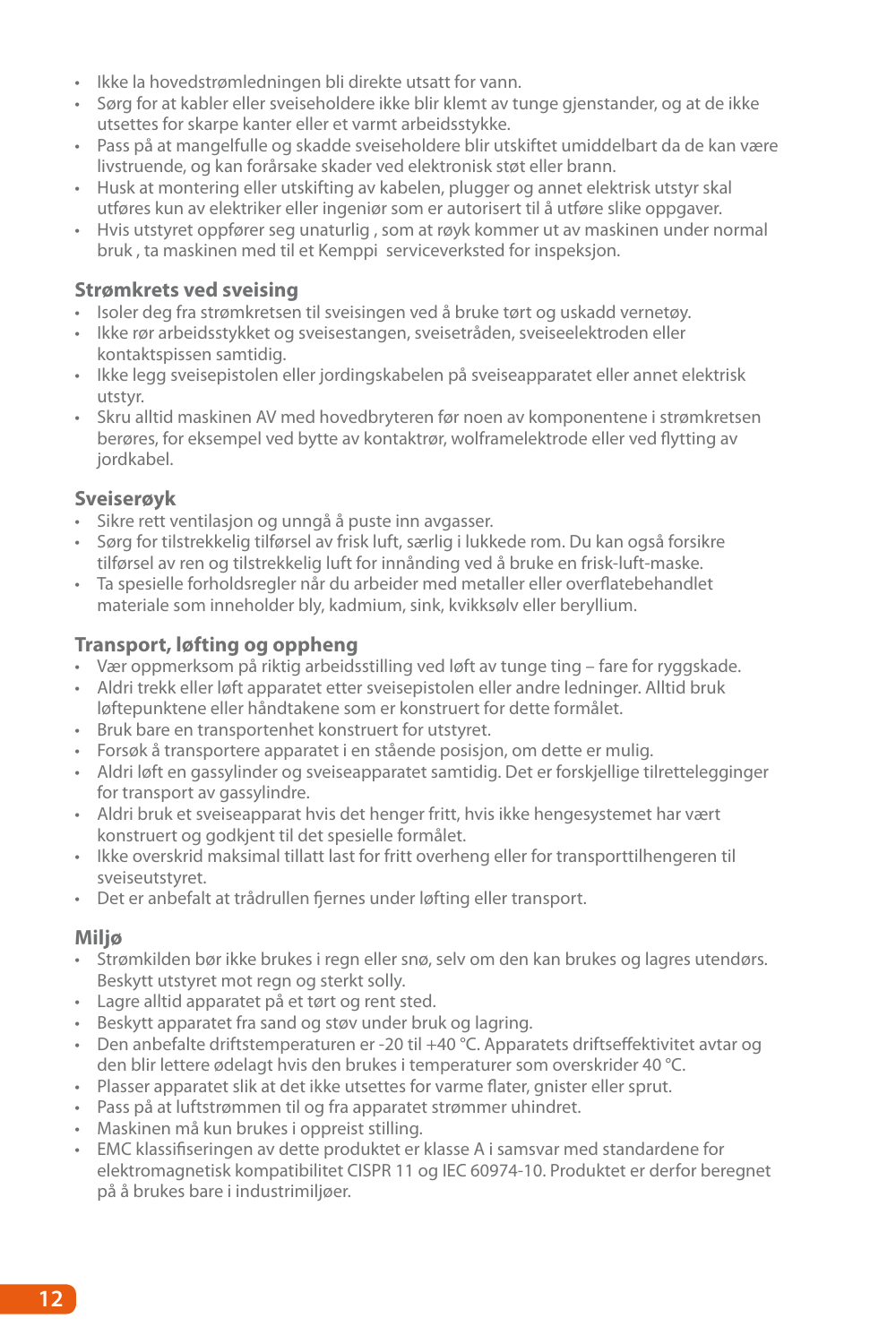ADVARSEL: Dette klasse A utstyret er ikke ment for bruk i bolighus hvor den elektriske kraften er levert via lav-spennings leverandørs nett. I disse områdene kan det være vanskelig å sikre elektromagnestisk kompabilitet, på grunn av konduktiv forstyrrelse.

• Buesveiseutstyr forårsaker alltid elektromagnetisk forstyrrelse. Bruk utstyret i streng overensstemmelse med driftshåndboken og andre anbefalinger for å redusere skadevirkningene av dette så mye som mulig.

#### **Gassbeholdere og pneumatiske enheter**

- Hold deg til anvisningene for håndtering av gassenheter og -flasker.
- • Pass på at gassflaskene blir brukt og lagret i skikkelig ventilerte rom. En lekkende gassflaske kan føre til at oksygenet i den innåndede luften skiftes ut og forårsaker kvelning.
- • Før bruk pass på at gassflasken inneholder gass som er egnet til det bestemte formålet.
- • Steng alltid gassylinderen nøye i stående posisjon, mot en sylinder vegghylle eller spesiallaget tilhenger for sylindere.
- • Flytt aldri en beskyttelsesflaske mens strømningstiladapter er montert. Sett ventildekslet på plass under transport.
- • Lukk sylinderventilen etter bruk.

#### **Koblingsskjema og reservedelsliste**

Hvis koblingsskjema og reservedelsliste ikke følger med ved levering, vennligst ta kontakt med deres lokale Kemppi service verksted. For ytterligere informasjon: se www.kemppi.com.

#### **Ansvarsfraskrivelse**

Vi har gjort alt vi kan for å sikre at opplysningene i denne veiledningen er nøyaktige og fullstendige, men påtar oss ikke noe ansvar for eventuelle feil eller utelatelser. Kemppi forbeholder seg retten til når som helst å endre produktspesifikasjonen uten varsel. Innholdet i denne veiledningen må ikke kopieres, registreres, mangfoldiggjøres eller overføres uten forhåndstillatelse fra Kemppi.

### **DA Sikkerhedsanvisninger**

Disse anvisninger indeholder vigtig information, som i tilfælde af uoverensstemmelse erstatter de enkelte anvisninger. Læs disse anvisninger nøje, før udstyret tages i brug.

Installation og anvendelse af udstyret skal desuden følge de anvisninger som er anført i den internationale standard: IEC 60974-9 Arc welding equipment – Part 9: Installation and use.

#### **Brug af personligt sikkerhedsudstyr**

- • Lysbuen og dens reflekterende stråling er skadelig for ubeskyttede øjne. Brug passende afskærmning til beskyttelse af øjnene, før du går i gang med at svejse eller betragte svejsearbejde. Vær også opmærksom på de ændrede krav til, hvor mørk glasset i svejsehjelmen bør være, alt efter den anvendte strømstyrke ved svejsning.
- • Lysbuens reflekterende stråling og svejsesprøjt kan give brandskader på ubeskyttet hud. Bær altid beskyttelsesdragt, -handsker og -fodtøj.
- • Bær altid høreværn, hvis støjniveauet overstiger den tilladte grænse (pt. er den 85 dB).

#### **Generelle sikkerhedsregler ved brug**

• Vær forsigtig ved håndtering af dele, der er blevet opvarmet ved svejsning. For eksempel vil spidsen af svejsebrænderen, enden af svejsetråden og arbejdsemnerne blive brændende varme under og efter svejsning.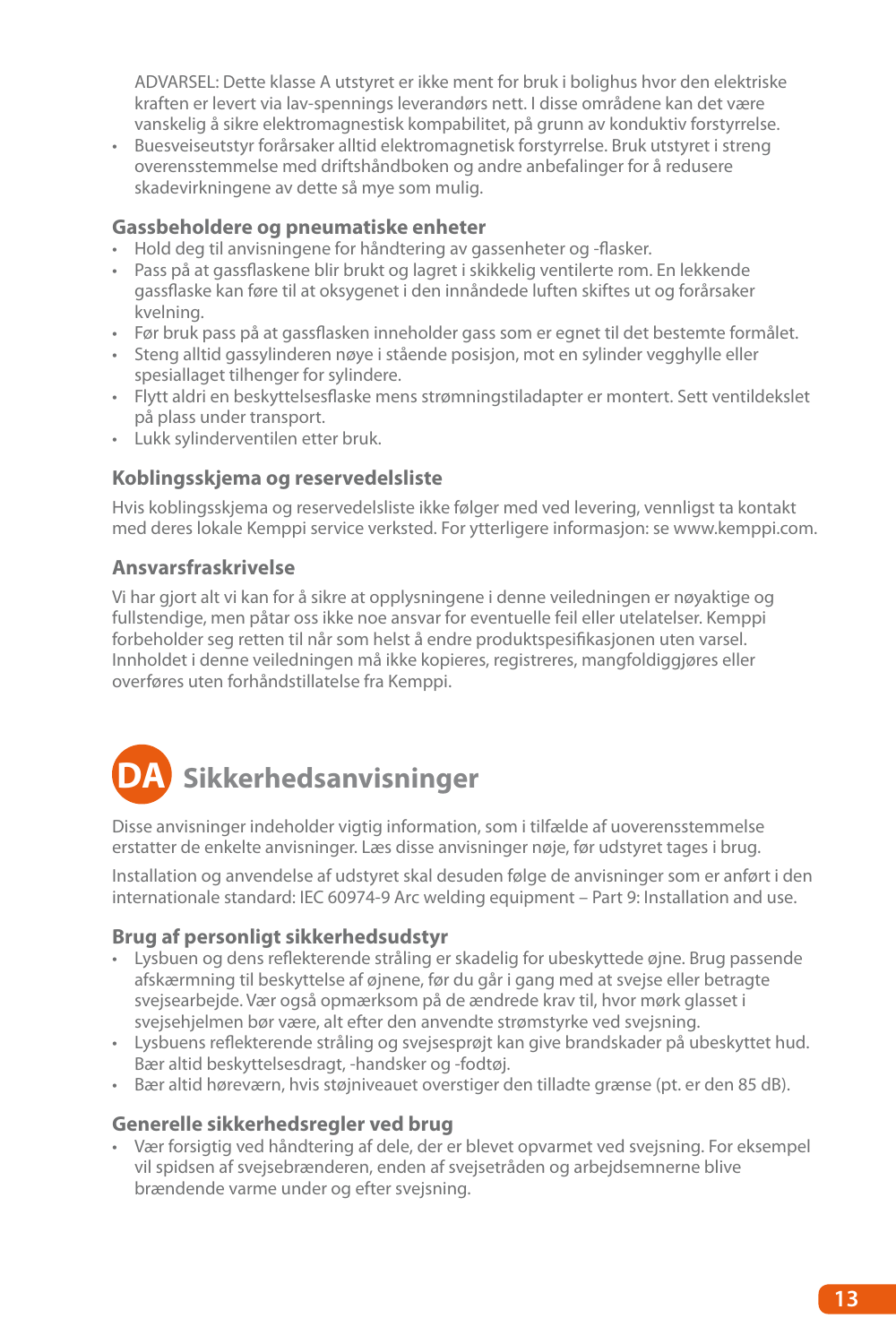- • Bær aldrig svejseudstyret på skulderen, når der svejses, og lad det aldrig hænge i bæreremmen under svejsning.
- • Maskinen må ikke udsættes for høje temperaturer, da det kan medføre beskadigelse.
- • Hold brænderkablet og returkablet så tæt på hinanden som muligt i hele deres længde. Ret snoede kabler ud. Derved minimeres risikoen for at blive udsat for skadelige magnetfelter, som eksempelvis kan forstyrre en pacemaker.
- • Sno aldrig kablerne rundt om kroppen.
- • I arbejdsmiljøer, der er klassificerede som farlige, må der kun bruges S-mærket svejseudstyr med sikker tomgangsspænding. Disse arbejdsmiljøer kan fx være fugtige, varme eller trange arbejdsforhold, hvor brugeren kan komme i direkte kontakt med omgivende, ledende dele.
- • Brug aldrig svejseanlægget til optøning af vandrør.

#### **Svejsesprøjt og brandsikkerhed**

- • Svejsning klassificeres altid som varmt arbejde, og du skal derfor overholde alle brandsikkerhedsregler både under og efter arbejdet.
- • Husk, at der kan udbryde brand på grund af gnister, selv flere timer efter at svejsearbejdet er afsluttet.
- • Beskyt omgivelserne mod svejsesprøjt. Fjern brændbare materialer såsom væsker fra arbejdsstedet, og sørg for, at der er tilstrækkeligt brandslukningsudstyr til rådighed.
- Ved specielle svejseopgaver skal du være forberedt på farlige situationer som for eksempel brand eller eksplosion under svejsning af beholdere.
- • Lad aldrig gnister fra en slibemaskine pege i retning af svejsemaskinen eller brændbare materialer.
- • Vær opmærksom på, at varme genstande og svejsesprøjt ikke rammer maskinen, når der arbejdes over maskinen.
- • Det er strengt forbudt at foretage svejsning i nærheden af brændbare og eksplosive materialer!

#### **Generelle sikkerhedsregler for elektricitet**

- • Svejsemaskinen må kun tilsluttes et jordforbundet elektrisk netværk.
- • Bemærk anbefalet størrelse på hovedsikring.
- • Tag ikke svejsemaskinen med ind i en beholder, en bil eller lignende arbejdsemner.
- • Anbring ikke strømkilden på en våd overflade, og arbejd aldrig på våde overflader.
- • Netkablet må ikke direkte udsættes for vand.
- • Sørg for, at kabler eller svejsebrændere ikke bliver klemt under tunge genstande eller udsat for skarpe kanter eller varme arbejdsemner.
- • Sørg for, at defekte eller beskadigede svejsebrændere straks udskiftes, da de kan medføre livsfare ved elektrisk stød eller brand.
- • Netkabel, stik og andre elektriske enheder må kun installeres og udskiftes af en elektriker eller installatør, der er autoriseret til at udføre et sådant arbejde.
- • Sluk for svejsemaskinen når den ikke er i brug.
- • I tilfælde af unormal opførsel, som røg fra maskinen under brug, indlever maskinen til et autoriseret Kemppi serviceværksted for tilbundsgående undersøgelse.

#### **Svejsestrømskredsløb**

- • Sørg for korrekt isolering fra svejsestrømskredsløbet ved at anvende tørt og ubeskadiget sikkerhedstøj.
- • Rør aldrig arbejdsemnet og svejsetråden, svejseelektroden eller kontaktspidsen samtidigt.
- • Anbring ikke svejsebrænderen eller returledningen på svejsemaskinen eller andet elektrisk udstyr.
- • Sluk maskinen på hovedkontakten før kontakt med al elektrisk kredsløb og komponenter I maskinen. For eksempel ved udskiftning af elektrode, dyse eller ved flyt af jordklemme.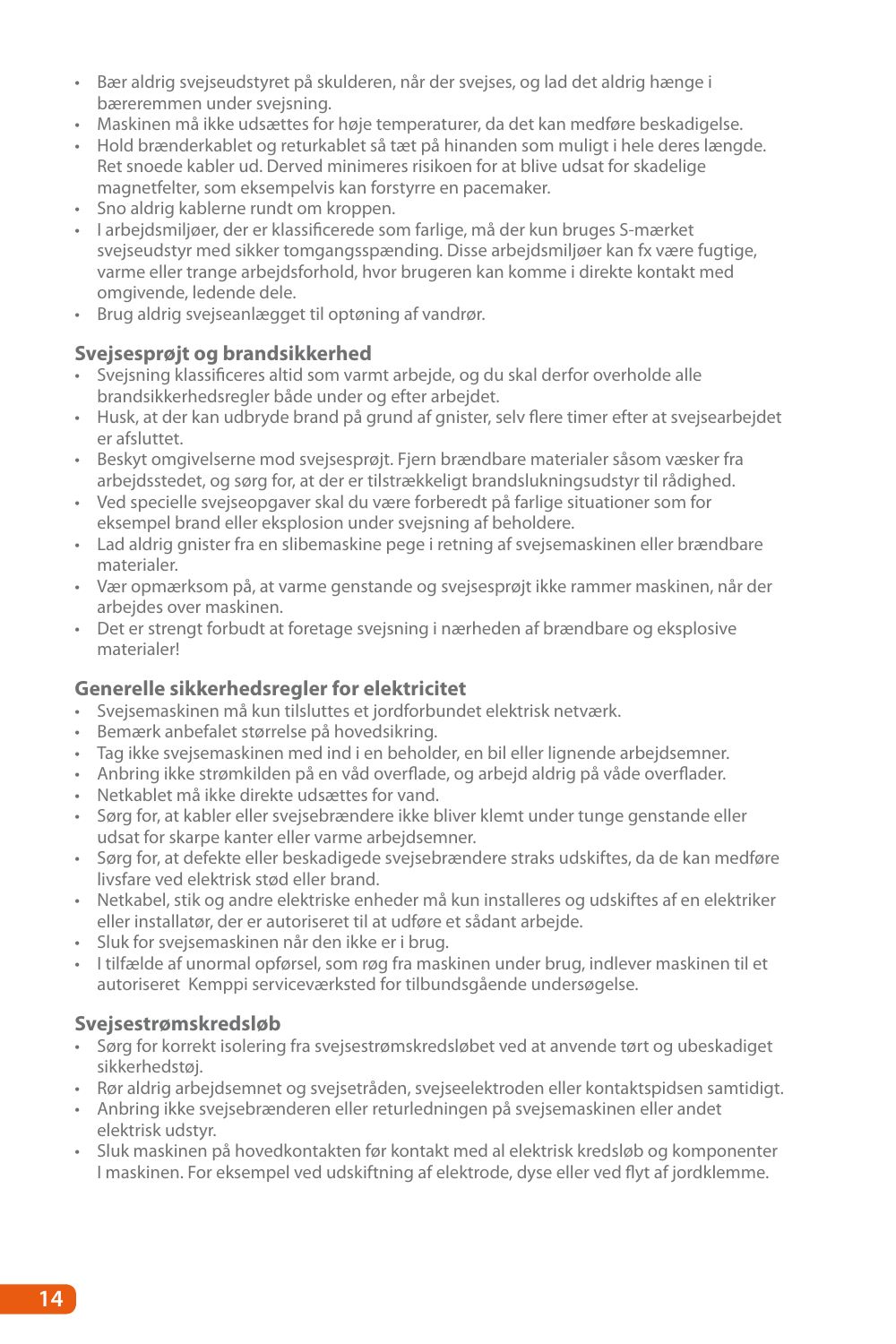#### **Svejserøg**

- • Sørg for tilstrækkelig ventilation, og undgå at indånde røgen.
- • Sørg for tilstrækkelig forsyning af frisk luft, især i lukkede rum. Brug friskluftmaske, så der sikres frisk og rigelig indåndingsluft.
- • Træf ekstra foranstaltninger ved arbejde med metaller eller overfladebehandlede materialer, der indeholder bly, cadmium, zink, kviksølv eller beryllium.

#### **Transport, løft og ophæng**

- • Vær opmærksom på at benytte en korrekt arbejdsstilling ved løft af tungt udstyr, så rygskader undgås.
- • Maskinen må aldrig trækkes eller løftes ved hjælp af kablet til svejsebrænderen eller andre kabler. Anvend altid de løftepunkter og håndtag, der er beregnet til formålet.
- • Anvend kun en transportenhed, der er udviklet til udstyret.
- • Maskinen transporteres altid opretstående, hvis det er muligt.
- • Løft aldrig gasflasker og svejsemaskine samtidig. Der gælder særlige forholdsregler ved transport af gasflasker.
- • Anvend aldrig svejsemaskinen i ophængt tilstand, med mindre ophænget er udviklet og godkendt til formålet.
- • Overskrid aldrig den maksimalt tilladte belastning for ophængningsbommene eller svejseudstyrets transportvogn.
- • Det anbefales, at trådspolen fjernes under løft eller transport.

#### **Miljø**

- • Svejsestrømkilden er ikke egnet til brug i regn og sne, skønt den kan bruges og opbevares udenfor. Beskyt udstyret mod regn og kraftigt sollys.
- • Opmagasiner altid maskinen i tørre og rene lokaler.
- Beskyt maskinen mod sand og støy under brug og ved opmagasinering.
- Den anbefalede driftstemperatur ligger mellem -20 og +40 °C. Maskinens driftseffektivitet aftager, og der er større risiko for beskadigelse, hvis den anvendes ved temperaturer over 40 °C.
- • Placér maskinen i passende afstand fra varme overflader, gnister eller sprøjt.
- • Sørg for uhindret ventilation til og fra maskinen.
- • Anvend altid maskinen i opretstående stilling.
- • EMC-klassificeringen for dette produkt er klasse A i henhold til standarderne for elektromagnetisk kompatibilitet CISPR 11 og IEC 60974-10, og derfor er produktet udviklet udelukkende til brug i industrielle miljøer. ADVARSEL: Dette A-klasse udstyr er ikke til brug for anvendelse i beboelsesområder, hvor strøm leveres af det offentlige el net. I disse områder opnås ikke den fulde elektromagnetiske kompabilitet pga forstyrrende stråler fra andre apparater.
- • Lysbuesvejseudstyr forårsager altid elektromagnetiske forstyrrelser. For at minimere de skadelige virkninger af disse forstyrrelser skal udstyret nøje bruges ifølge brugsanvisningen og andre anbefalinger.

#### **Gasflasker og trykmanometre**

- • Følg nøje anvisningerne til håndtering af manometre og gasflasker.
- • Sørg for, at gasflasker anvendes og opbevares i velventilerede rum. Gas fra en lækkende gasflaske kan erstatte ilten i indåndingsluften og føre til kvælning.
- • Før brug skal man sikre sig, at gasflasken indeholder en gasart velegnet til formålet.
- • Gasbeholderen fastgøres sikkert i opretstående position i et vægstativ eller specialvogn til gasbeholdere.
- • Flyt aldrig en sikret gasflaske, når flaskemanometeret er monteret. Montér ventildækslet under transport.
- • Luk flaskeventilen efter brug.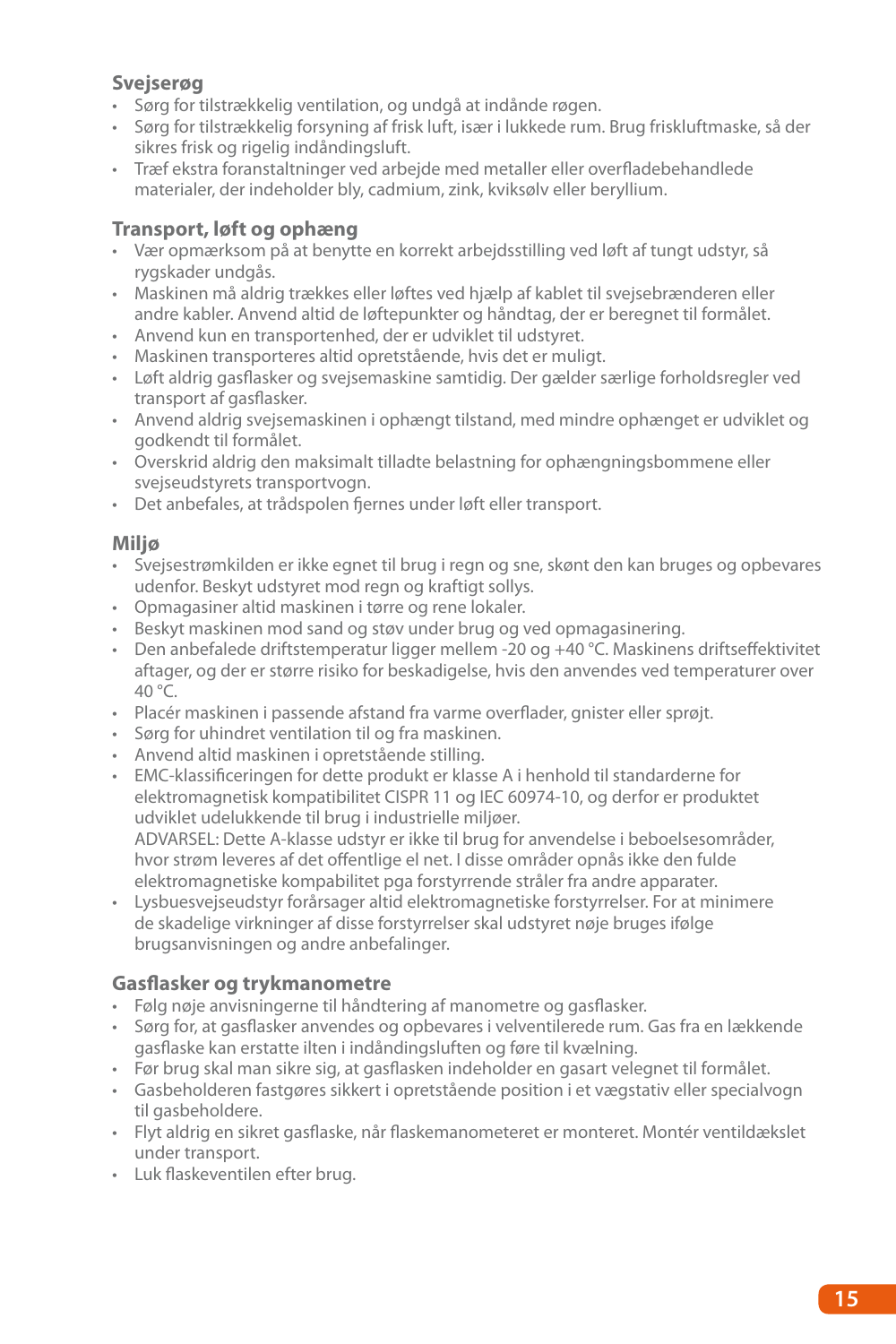#### **Ledningsdiagram og reservedelslister**

Hvis ledningsdiagram og reservedelslister ikke er medleveret i maskinforpakningen, bedes du venligst rekvirer dem via det lokale Kemppi serviceværksted. Yderligere information kan indhentes på www.kemppi.com.

#### **Ansvarsfraskrivelse**

Skønt enhver bestræbelse er gjort på at sikre, at informationen i denne vejledning er nøjagtig og fuldstændig, kan Kemppi ikke gøres erstatningspligtig for eventuelle fejl eller udeladelser. Kemppi forbeholder sig retten til når som helst at ændre specifikationen af et beskrevet produkt uden foregående varsel. Indholdet i denne vejledning må ikke kopieres, nedskrives, genproduceres eller videresendes uden først at have opnået tilladelse fra Kemppi.



Diese Anleitung enthält wichtige Informationen, welche im Zweifelsfall die Abschnitte in den separaten Gebrauchsanweisungen ersetzen. Lesen Sie diese Anleitung sorgfältig durch, bevor Sie das Gerät in Betrieb nehmen.

Zudem müssen die Installation und die Verwendung des Geräts gemäß den in der internationalen Norm "IEC 60974-9 Arc welding equipment – Part 9: Installation and use" aufgeführten Anweisungen erfolgen.

#### **Persönliche Schutzausrüstung**

- • Der Lichtbogen und die von ihm erzeugte Strahlung schädigen ungeschützte Augen. Schützen Sie Ihre Augen und Ihr Gesicht angemessen, bevor Sie mit dem Schweißen beginnen oder bei Schweißarbeiten zusehen. Beachten Sie außerdem, dass Änderungen des Schweißstroms unterschiedliche Blendenverdunkelungen an der Schutzmaske erfordern.
- Die Lichtbogenstrahlung und erzeugten Spritzer können ungeschützte Haut verbrennen. Tragen Sie daher beim Schweißen immer Schutzhandschuhe, Schutzkleidung und entsprechendes Schuhwerk.
- • Tragen Sie immer einen Gehörschutz, wenn der Raumgeräuschpegel den zulässigen Grenzwert (z.B. 85 dB) überschreitet.

#### **Allgemeine Betriebssicherheit**

- • Gehen Sie umsichtig vor, wenn Sie mit Werkstücken arbeiten, die beim Schweißen erhitzt werden. Beispielsweise werden die Spitze des Schweißbrenners, das Ende der Schweißstabs und das Werkstück während des Schweißens heiß.
- • Tragen Sie das Gerät beim Schweißen nie auf der Schulter und hängen Sie es beim Schweißen nie am Tragegurt auf.
- Setzen Sie die Maschine keinen hohen Temperaturen aus, da dies Schäden an der Maschine verursachen kann.
- • Sorgen Sie dafür, dass das Brenner- und Massekabel über deren gesamte Länge so nah zueinander wie möglich verlaufen. Vermeiden Sie Schlaufenbildung bei den Kabeln. Dies führt zu einer Minimierung Ihrer Gefährdung durch gesundheitsschädliche magnetische Felder, die z.B. den Betrieb von Herzschrittmachern beeinträchtigen können.
- Wickeln Sie die Kabel nicht um Ihren Körper.
- • Verwenden Sie in Umgebungen, die als gefährlich eingestuft sind, ausschließlich Schweißgeräte mit S-Kennzeichnung, die einen sicheren Leerlaufspannungswert aufweisen. Solche Arbeitsumgebungen sind beipielsweise feuchte, heiße oder beengte Räume, wo der Benutzer direkt mit leitenden Teilen in seiner Umgebung in Berührung kommen kann.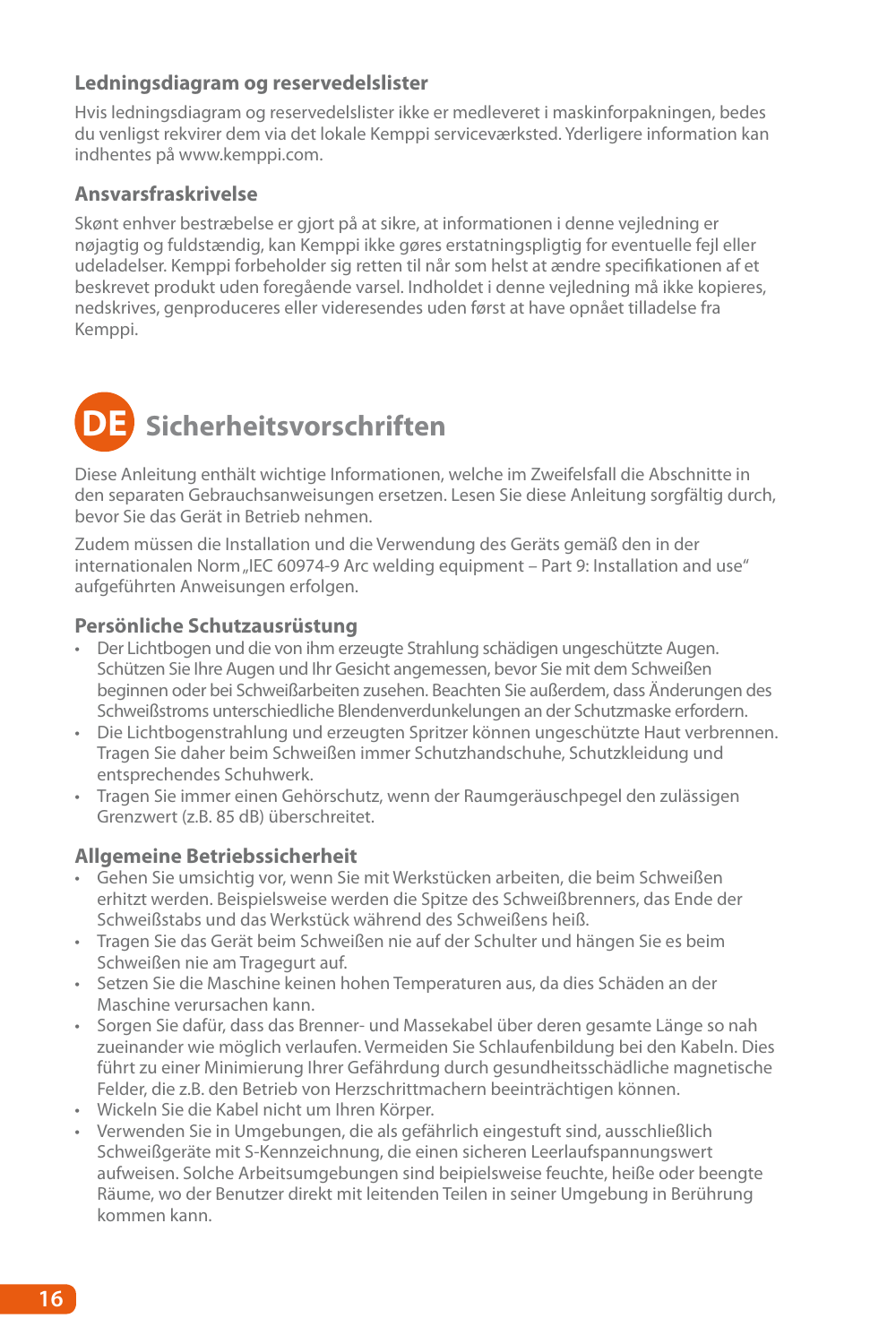• Die Schweißausrüstung darf nicht zum Auftauen vereister Rohrleitungen benutzt werden.

#### **Funkenflug/Spritzer und Brandschutz**

- • Da Schweißen immer als Heißarbeit eingestuft wird, müssen während der Schweißarbeit und danach die Brandschutzbestimmungen eingehalten werden.
- Denken Sie daran, dass Feuer sogar mehrere Stunden nach Abschluss der Schweißarbeit aufgrund von Funken ausbrechen kann.
- • Schützen Sie Ihr Arbeitsumfeld vor Schweißspritzern. Entfernen Sie entflammbare Materialien, wie z.B. brennbare Flüssigkeiten, aus der näheren Umgebung und sorgen Sie dafür, dass die Schweißstätte mit einer angemessenen Feuerlöschausrüstung ausgestattet ist.
- Bei speziellen Schweißarbeiten wie dem Schweißen behälterartiger Werkstücke müssen Sie auf Gefahren (insbesondere Feuer- und Explosionsgefahr) vorbereitet sein.
- • Führen Sie Arbeiten mit einer Schleifmaschine so aus, dass der Funkenflug und die Späne nicht auf die Schweißmaschine oder entflammbare Materialien gerichtet sind.
- • Achten Sie bei Arbeiten über der Maschine darauf, dass keine heißen Gegenstände oder Spritzer auf die Maschine fallen.
- • In Arbeitsstätten, in denen Feuer- oder Explosionsgefahr besteht, sind Schweißarbeiten strengstens untersagt!

#### **Allgemeine Elektrosicherheit**

- Die Schweißmaschine muss stets an ein geerdetes Stromnetz angeschlossen werden.
- • Beachten Sie die empfohlene Größe der Netzsicherungen.
- • Nehmen Sie die Schweißmaschine nicht mit in einen Container, ein Fahrzeug oder ähnliche Arbeitsbereiche.
- • Stellen Sie die Stromquelle nicht auf eine feuchte Oberfläche und arbeiten Sie nie auf feuchten Oberflächen.
- • Achten Sie darauf, dass das Netzkabel niemals mit Wasser in Berührung kommt.
- • Sorgen Sie dafür, dass Schweißbrenner und Kabel nicht von schweren Gegenständen gequetscht und nicht durch scharfe Kanten oder heiße Werkstücke beschädigt werden.
- Fehlerhafte und beschädigte Schweißbrenner müssen unverzüglich ausgewechselt werden, da sie Brände, elektrische Schläge und sogar tödliche Unfälle verursachen können.
- • Die Installation und der Austausch von Kabeln, Steckern und sonstigen elektrischen Ausrüstungsgegenständen dürfen nur durch eine Elektrofachkraft oder ein Elektrounternehmen durchgeführt werden, der bzw. das für derartige Arbeiten befugt ist.
- • Schalten Sie die Schweißmaschine aus, wenn sie nicht mit ihr schweißen.
- • Im Falle eines ungewöhnlichen Betriebsverhaltens, zum Beispiel Rauchentwicklung während des normalen Betriebs, lassen Sie bitte die Anlage von einem Kemppi-Service-Vertreter überprüfen.

### **Schweißstromkreise**

- Isolieren Sie sich gegen den Schweißstromkreis, indem Sie trockene und unbeschädigte Schutzkleidung tragen.
- • Berühren Sie niemals das Werkstück und Schweißstab, Schweißdraht, Schweißelektrode oder Stromdüse zur gleichen Zeit.
- • Legen Sie das Schweißbrenner- oder das Massekabel nicht auf die Schweißmaschine oder andere elektrische Ausrüstungsgegenstände.
- • Schalten Sie immer die Anlage am Hauptschalter aus, bevor Sie eine Komponente des Stromkreises berühren, bspw. wenn Sie eine Elektrode oder Stromdüse wechseln oder die Masseklemme bewegen.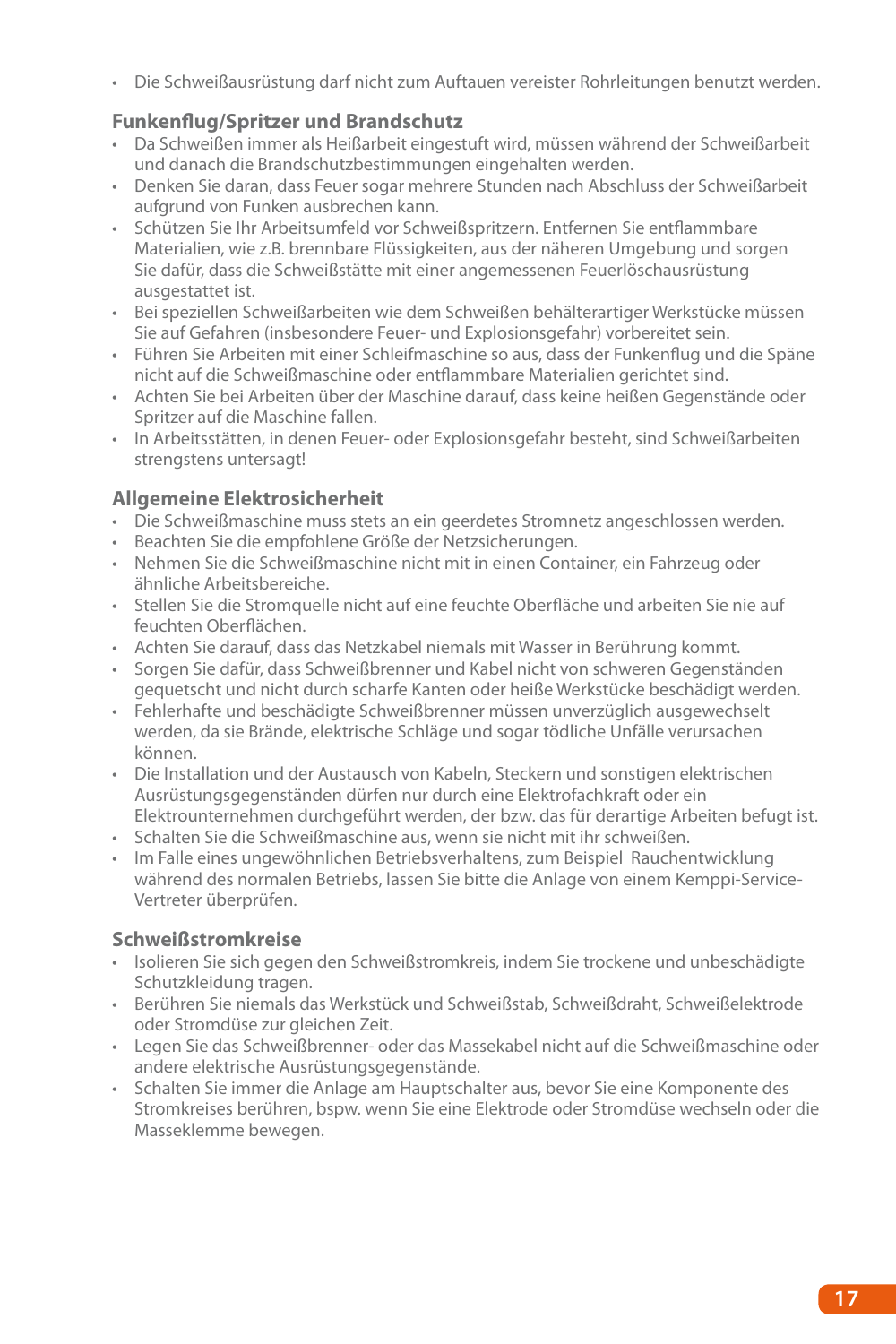#### **Schweißrauch**

- • Sorgen Sie für eine ausreichende Be- und Entlüftung und vermeiden Sie das Einatmen von Rauch.
- • Sorgen Sie außerdem für eine ausreichende Frischluftzufuhr, insbesondere in geschlossenen Räumen. Tragen Sie eine Atemmaske, um eine Versorgung mit sauberer und ausreichender Atemluft zu gewährleisten.
- Beim Arbeiten mit Metallen oder oberflächenbehandelten Werkstoffen, die Blei, Kadmium, Zink, Quecksilber oder Beryllium enthalten, sind besondere Vorsichtsmaßnahmen zu ergreifen.

### **Transport, Heben und Aufhängung**

- • Achten Sie auf die richtige Körperhaltung, wenn Sie ein schweres Gerät hochheben. Beim Heben schwerer Geräte besteht die Gefahr einer Rückenverletzung.
- Die Maschine darf nicht mit dem Schweißbrennerkabel oder anderen Kabeln gezogen oder gehoben werden. Verwenden Sie dafür immer die Hebegriffe oder die Stellen an der Maschine, die zu diesem Zweck vorgesehen sind.
- • Verwenden Sie stets eine für die Ausrüstung ausgelegte Transporteinheit.
- Nach Möglichkeit soll die Maschine in aufrechter Position transportiert werden.
- Die Schweißmaschine darf nie zugleich mit einer Gasflasche gehoben werden. Für den Transport von Gasflaschen gelten besondere Vorschriften.
- Setzen Sie niemals eine Schweißmaschine ein, wenn sie aufgehängt ist, es sei denn, dass die Aufhängevorrichtung speziell für diesen Zweck vorgesehen ist und zugelassen wurde.
- • Die maximal zulässige Traglast des Hebebalkens oder des Transportwagens für die Schweißausrüstung darf nicht überschritten werden.
- • Es wird empfohlen, die Drahtspule während der Hebe- oder Transportvorgänge abzunehmen.

#### **Arbeitsumfeld**

- • Die Schweißstromquelle eignet sich nicht für den Einsatz im Regen oder Schnee. Jedoch kann sie im Freien verwendet und gelagert werden. Schützen Sie die Maschine vor Regen und starkem Sonnenlicht.
- Lagern Sie die Maschine immer in einem trockenen und sauberen Raum.
- Schützen Sie die Maschine während des Einsatzes und der Aufbewahrung vor Schmutz.
- Der empfohlene Betriebstemperaturbereich liegt zwischen -20 und +40 $\degree$ C. Die Betriebsleistung der Maschine sinkt und ihre Störanfälligkeit steigt, wenn sie bei Temperaturen über 40°C eingesetzt wird.
- • Die Aufstellung der Maschine muss so erfolgen, dass sie nicht der Wärme/Hitze ausgesetzt ist, die von heißen Flächen abgegeben wird, und vor Funken und Spritzern geschützt ist.
- Sorgen Sie für einen ungehinderten Luftstrom zu und von der Maschine.
- • Die Maschine darf nur aufrecht stehend benutzt werden.
- • EMC-klassificeringen for dette produkt er klasse A i henhold til standarderne for elektromagnetisk kompatibilitet CISPR 11 og IEC 60974-10, og derfor er produktet udviklet udelukkende til brug i industrielle miljøer. ADVARSEL: Dette A-klasse udstyr er ikke til brug for anvendelse i beboelsesområder, hvor strøm leveres af det offentlige el net. I disse områder opnås ikke den fulde elektromagnetiske kompabilitet pga forstyrrende stråler fra andre apparater.
- • Lichtbogenschweißgeräte sind immer für elektromagnetische Störungen verantwortlich. Bitte verwenden Sie die Maschine gemäß den Anweisungen in der Betriebsanleitung und anderen Empfehlungen, um diesen nachteiligen Effekt zu minimieren.

#### **Gasflaschen und pneumatische Anlagen**

- • Folgen Sie den Anweisungen für die Benutzung von Gasflaschen und pneumatischen Anlagen.
- Sorgen Sie dafür, dass die Benutzung und Aufbewahrung von Gasflaschen in Räumen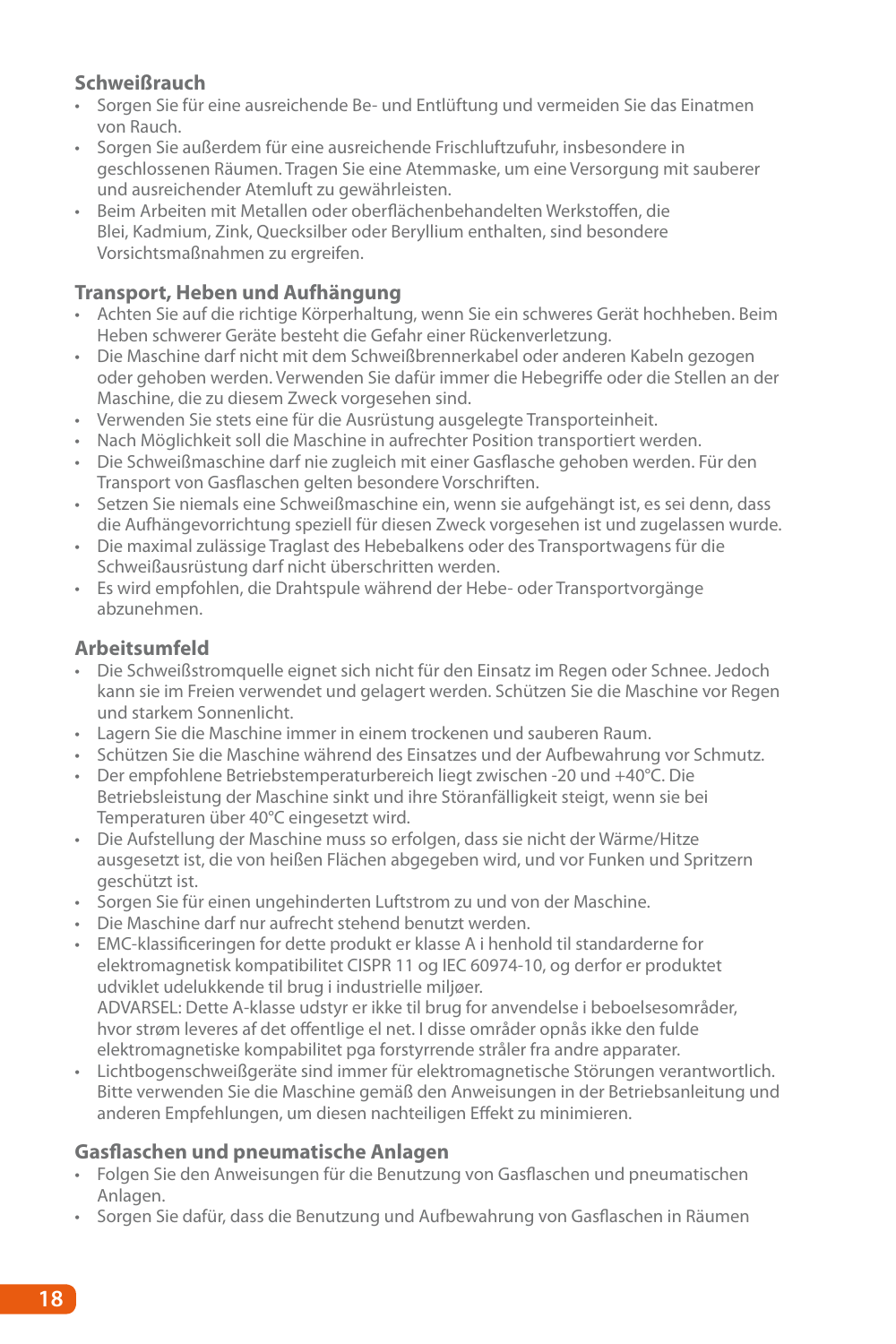erfolgt, die ausreichend be- und entlüftet werden. Eine undichte Gasflasche kann eine Verringerung des Sauerstoffgehalts in der Atemluft und somit Erstickungsgefahr verursachen.

- • Vergewissern Sie sich vor dem Gebrauch, dass die Gasflasche Gas enthält, das für die durchzuführende Arbeit vorgesehen ist.
- • Gasflaschen müssen immer in aufrechter Position sicher an ein Wandgestell oder in einem spezialgefertigten Gasflaschenwagen festgemacht werden.
- • Eine Schutzgasflasche mit angebrachter Einstellvorrichtung für den Gasstrom darf nicht bewegt werden. Das Gasflaschenventil muss während des Transports abgedeckt sein.
- • Schließen Sie das Gasflaschenventil nach dem Gebrauch.

#### **Schaltplan und Ersatzteilliste**

Sollte der Schaltplan oder die Ersatzteilliste nicht in der Lieferung enthalten sein, fragen Sie diese bei Ihrer lokalen Kemppi Servicevertretung an. Für weitere Informationen besuchen Sie www.kemppi.com.

#### **Haftungsausschluss**

Obwohl alle Bemühungen unternommen wurden, um die Richtigkeit und Vollständigkeit der in dieser Anleitung enthaltenen Angaben zu gewährleisten, übernimmt Kemppi keine Haftung für Fehler und Auslassungen. Kemppi behält sich jederzeit das Recht vor, die Spezifikationen des beschriebenen Produkts ohne vorherige Ankündigung zu ändern. Ohne vorherige Genehmigung von Kemppi darf der Inhalt dieser Anleitung weder kopiert, aufgezeichnet, vervielfältigt noch weitergeleitet werden.



Deze instructies bevatten belangrijke informatie die, bij een inhoudelijk verschil, in de plaats komen van de punten in de individuele gebruikshandleidingen. Lees deze instructies zorgvuldig voordat u het apparaat in gebruik neemt.

Bovendien moeten de installatie en het gebruik van het apparaat overeenstemmen met de in de internationale norm gegeven instructies: IEC 60974-9 Arc welding equipment – Part 9: Installation and use. (IEC 60974-9 Booglasapparatuur – Deel 9: Installatie en gebruik).

#### **Gebruik van persoonlijke beschermende uitrusting**

- De boog en zijn reflecterende straling beschadigen onbeschermde ogen. Bescherm uw ogen en uw gezicht op de juiste wijze als u begint te lassen of het lassen gaat observeren. Let op dat u de donkerheid van het filterglas van het masker bijstelt naarmate de lasstroom verandert.
- • De boogstraling en vonken kunnen onbeschermde huid verbranden. Draag altijd beschermende handschoenen, kleding en schoeisel wanneer u aan het lassen bent.
- • Draag altijd gehoorbescherming als het omgevingsgeluidsniveau de toegestaande limiet overschrijdt (bijv. 85 dB).

#### **Algemene gebruiksveiligheid**

- • Wees uiterst voorzichtig wanneer u met onderdelen werkt die door het lassen zijn verhit. Het uiteinde van de lastoorts, het einde van de elektrodehouder en het werkstuk zullen tijdens het gutsen worden verhit tot een extreem hoge temperatuur.
- • Draag het apparaat nooit op uw schouder tijdens het lassen en hang hem nooit aan de draagriem tijdens het lassen.
- Stel de machine niet bloot aan hoge temperaturen. Hitte kan de machine beschadigen.
- • Houd de lastoortskabel en de werkstukkabel over de gehele lengte zo dicht bij elkaar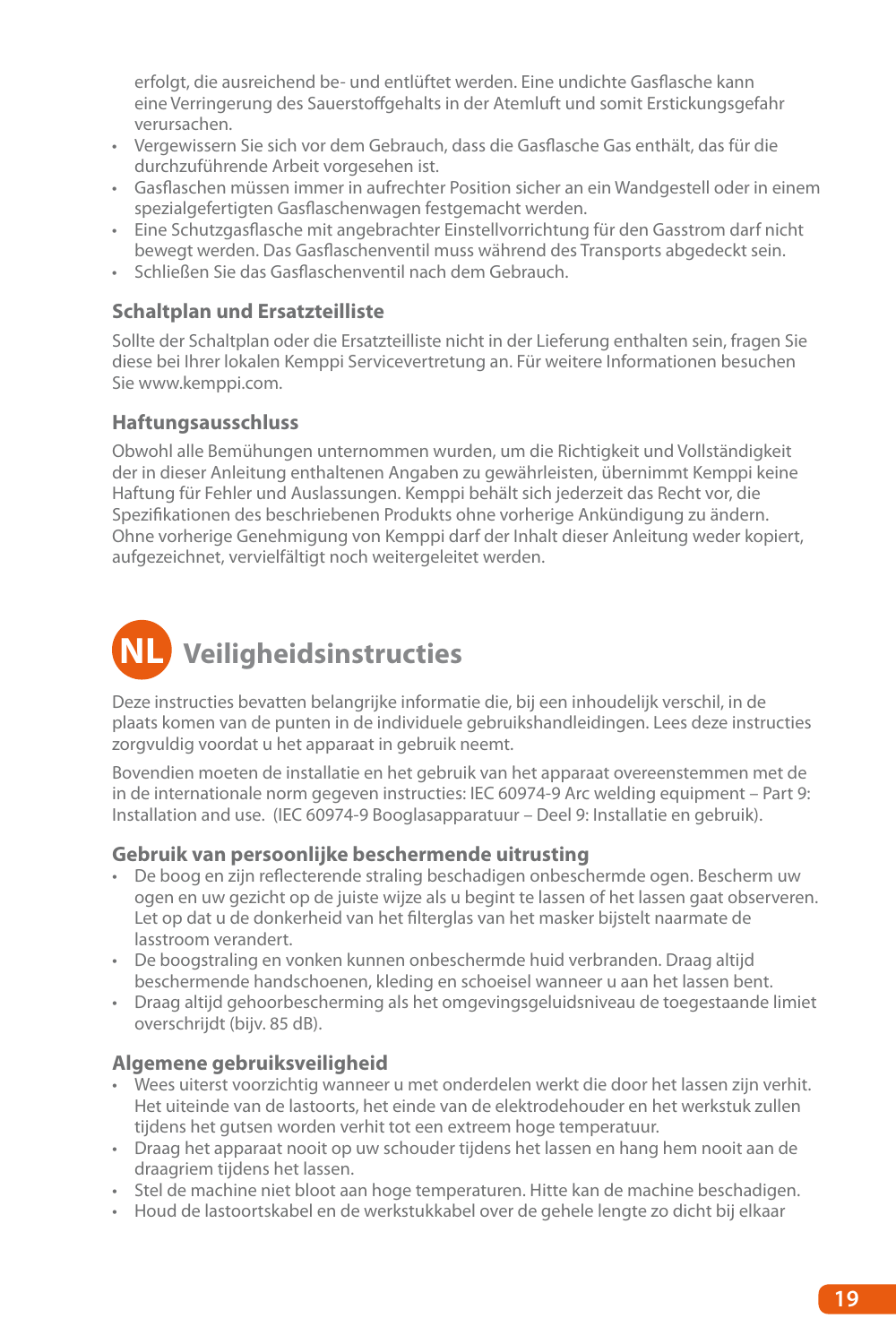als mogelijk is. Haal eventuele lussen uit de kabels. Hierdoor wordt de blootstelling aan schadelijke magnetische velden geminimaliseerd, die storingen kunnen veroorzaken in bijvoorbeeld een pacemaker.

- • Wikkel geen kabels rond uw lichaam.
- In een omgeving die als gevaarlijk is geclassificeerd, mag u uitsluitend S-gemarkeerde lasapparaten gebruiken met een veilig, onbelast voltageniveau. Deze werkomgevingen zijn bijv. vochtige, warme of kleine ruimtes waar de gebruiker direct blootstaat aan de omliggende, geleidende delen.
- Gebruik de lasmachine niet voor het ontdooien van bevroren waterleidingen.

#### **Veiligheidsvoorschriften voor vonken en brand**

- Lassen wordt altijd aangemerkt als heet werk. Neem de brandveiligheidsvoorschriften in acht tijdens en na het lassen.
- • Bedenk dat brand veroorzaakt door vonken, kan uitbreken zelfs vele uren nadat de laswerkzaamheden zijn afgerond.
- • Bescherm de omgeving tegen lasvonken. Verwijder brandbare materialen, zoals ontvlambare vloeistoffen, van de lasplaats en zorg ervoor dat er afdoende brandblusapparatuur op de lasplaats aanwezig is.
- • Wees bij speciale lasklussen voorbereid op gevaren, zoals brand of explosie bij het lassen van containervormige werkstukken.
- Richt de vonkenregen of slijpvonkenregen nooit op de lasmachine of brandbare materialen.
- • Let op dat er geen hete voorwerpen of vonken op de machine vallen wanneer u direct boven de machine werkt.
- Lassen op brandbare of explosieve locaties is absoluut verboden!

#### **Algemene elektriciteitsveiligheid**

- Sluit de lasmachine alleen aan op een geaard elektriciteitsnet.
- • Let op de aanbevolen grootte van de zekering.
- • Neem de lasmachine niet mee in een container, voertuig, of vergelijkbaar werkstuk.
- Plaats de lasmachine niet op een nat oppervlak en werk niet op een nat oppervlak.
- • Stel de netkabel niet direct bloot aan water.
- • Zorg ervoor dat kabels of lastoortsen niet worden platgedrukt door zware voorwerpen en niet in aanraking komen met scherpe randen of hete werkstukken.
- • Vervang defecte en beschadigde lastoortsen onmiddellijk. Deze kunnen gevaarlijk zijn en elektrocutie of brand veroorzaken.
- • De kabel, stekkers en andere elektrische apparaten mogen alleen worden geïnstalleerd of vervangen door een elektrotechnisch installateur, die bevoegd is dergelijke werkzaamheden te verrichten.
- • Zet het lasapparaat uit als deze niet in gebruik is.
- In geval van problemen met de apparatuur, bijvoorbeeld bij rook uit de machine tijdens normaal gebruik, brengt u de machine naar een Kemppi service vertegenwoordiger voor onderzoek.

#### **Lasstroomkring**

- Isoleer uzelf van het lasstroomkring door droge en onbeschadigde beschermende kleding te dragen.
- • Raak nooit het werkstuk en de lasstaaf, lasdraad, laselectrode of het contactpunt tegelijkertijd aan.
- • Leg de lastoorts of aardingskabel nooit op de lasmachine of op andere elektrische apparatuur.
- • Schakel de machine uit voordat u onderdelen van het elektrisch circuit aanraakt, bijvoorbeeld bij het vervangen van de elektrode of contact tip of bij het verplaatsen van de aardeklem.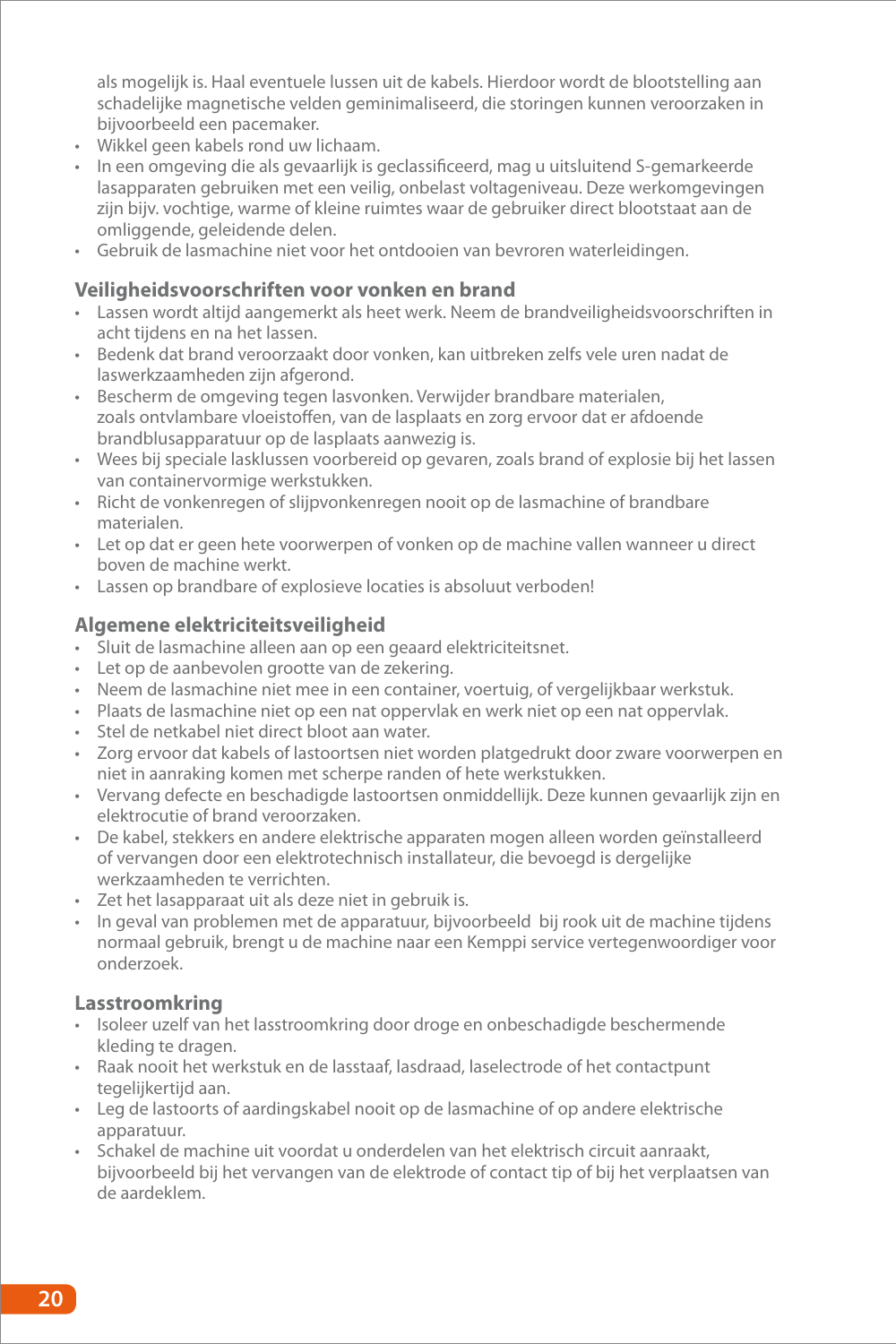#### **Lasdampen**

- • Zorg voor een goede ventilatie en adem geen dampen in.
- • Zorg voor voldoende toevoer van frisse lucht, met name in afgesloten ruimtes. U kunt ook een luchtmasker dragen om voldoende schone ademhalingslucht binnen te krijgen.
- • Neem speciale voorzorgsmaatregelen bij het werken aan metalen of oppervlakbewerkte materialen die lood, cadmium, zink, kwik of beryllium bevatten.

#### **Transport, heffen en ophangen**

- Let op de juiste werkhouding bij het optillen van een zwaar apparaat risico van rugblessures!
- • Trek of hef de machine nooit aan de lastoorts of andere kabels. Gebruik altijd de hefpunten of handvatten die voor dit doeleinde zijn bestemd.
- • Gebruik alleen een transporteenheid die voor de apparatuur is ontworpen.
- • Probeer de machine rechtop te vervoeren, indien dit mogelijk is.
- Hef nooit een gascilinder en de lasmachine tegelijkertijd. Er zijn aparte voorzieningen voor het vervoeren van gascilinders.
- • Gebruik nooit een lasmachine wanneer deze is opgehangen, tenzij het ophangmechanisme voor dat bepaalde doeleinde is ontworpen en goedgekeurd.
- • Overschrijd niet de maximum toegestane belasting van ophangkabels of de transportwagen voor de lasapparatuur.
- • Aanbevolen wordt de draadring te verwijderen tijdens heffen of transport.

#### **Omgeving**

- • De lasmachine is niet geschikt voor gebruik in regen of sneeuw, al kan deze in de open lucht gebruikt en opgeslagen worden.
- • Bewaar de machine altijd in een droge, schone ruimte.
- Bescherm de machine tegen zand en stof tijdens het gebruik en de opslag.
- Het aanbevolen werktemperatuurbereik is -20 tot +40 °C. De werkefficiëntie van de machine neemt af en de machine raakt gemakkelijker beschadigd bij temperaturen boven 40 °C.
- • Plaats de machine zodanig, dat deze niet wordt blootgesteld aan hete oppervlakken, vonken of spatten.
- • Zorg ervoor dat de luchtstroom naar en van de machine niet wordt belemmerd.
- • Gebruik de machine altijd en uitsluitende in de staande positie.
- • De klassificatie voor elektromagnetische compatibiliteit (EMC) van dit product is klasse A, overeenkomstig de elektromagnetische compatibiliteitsnormen CISPR 11 en IEC 60974-10. Daarom is het apparaat slechts ontworpen voor gebruik binnen een industriële omgeving. Waarschuwing: Dergelijke klasse A apparatuur is ongeschikt voor gebruik in woonwijken waar de slechts de lage spanning van het openbare elektriciteitsnet voor handen is. De machine kan gevoelige elektronische, huishoudelijke apparaten storen.
- • Booglasapparatuur kan altijd electromagnetische storing veroorzaken. Om de schadelijke gevolgen hiervan te beperken moet u de apparatuur strikt gebruiken volgens de gebruikshandleiding en andere aanbevelingen.

#### **Gasflessen en persluchtapparatuur**

- • Houdt u aan de instructies voor het omgaan met persluchtapparatuur en gasflessen.
- • Gebruik en bewaar gasflessen in goed geventileerde ruimten. Een lekkende gasfles kan de zuurstof in de ingeademde lucht vervangen, wat verstikking veroorzaakt.
- • Controleer vóór gebruik of de gasfles geschikt is voor het bedoelde gebruik.
- • Zet de gascilinder altijd stevig rechtop vast tegen een cilindermuurrek of een speciale cilinderkar.
- • Verplaats nooit een beschermende gasfles wanneer de stroomregelaar bevestigd is. U moet voor transport de beschermkap over de gaskraan plaatsen.
- • Gaskraan sluiten na gebruik.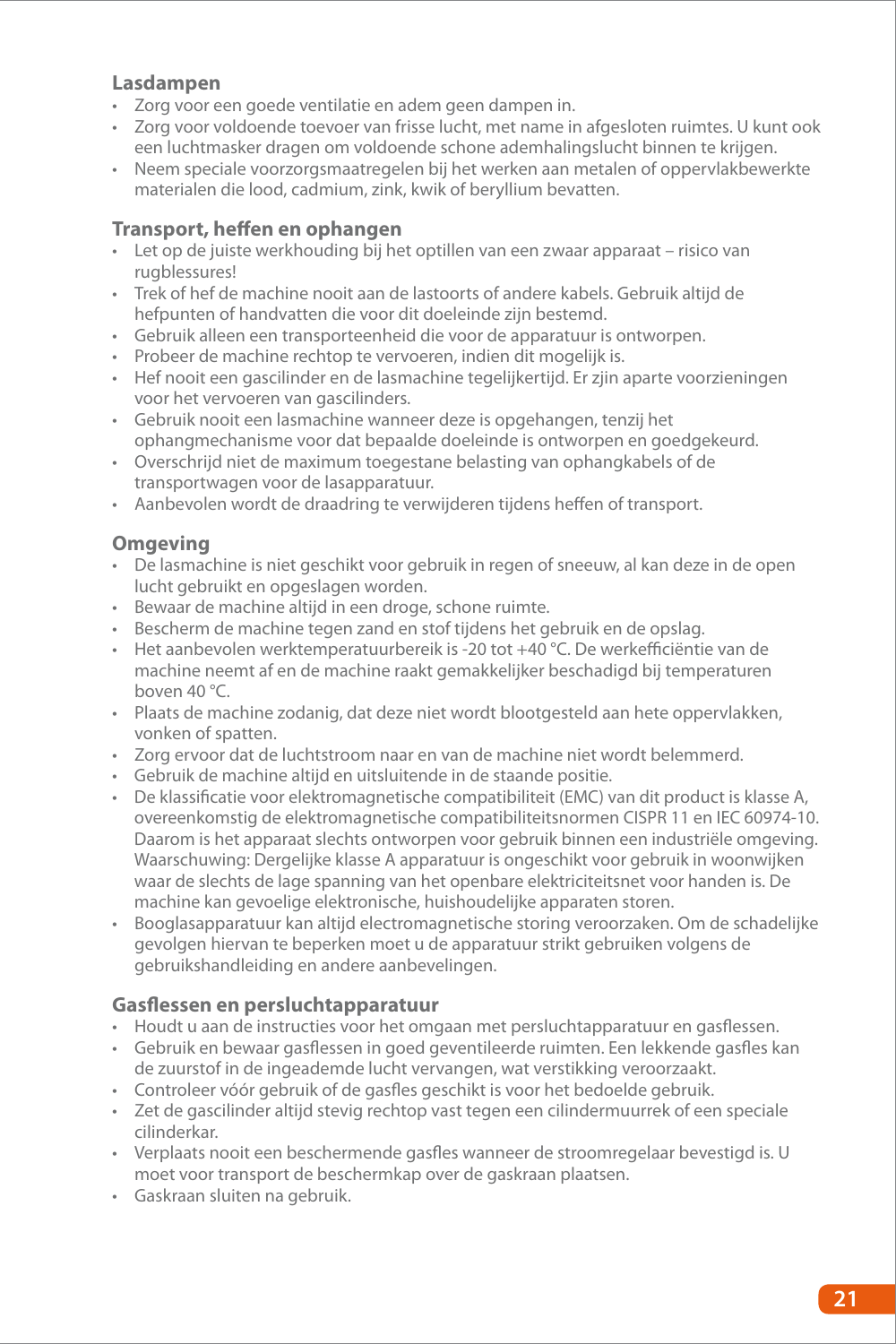#### **Stroomdiagram en onderdelenlijst**

Indien het stroomdiagram en de onderdelenlijst niet zijn inbegrepen in de levering, neemt u dan svp contact op met uw lokale Kemppi servicepunt. Voor meer informatie kijk op www. kemppi.com.

#### **Afwijzing van aansprakelijkheid**

Hoewel wij alles in het werk hebben gesteld om te zorgen dat de informatie in deze gids accuraat en volledig is, aanvaarden wij geen aansprakelijkheid voor fouten of nalatigheid. Kemppi behoudt zich te allen tijde het recht voor, zonder voorafgaand bericht, de specificaties van het beschreven product te wijzigen. Zonder voorafgaande toestemming van Kemppi mag de inhoud van deze handleiding niet gekopieerd, vermenigvuldigd of verzonden worden.



Ces instructions contiennent des informations importantes qui, en cas de conflit, remplacent les points des autres modes d'emploi. Lire ces instructions attentivement avant de commencer à utiliser l'appareil.

En outre, l'installation et l'utilisation de l'appareil doivent être conformes aux instructions données dans la norme internationale : IEC 60974-9 Arc welding equipment – Part 9: Installation and use.

#### **Utilisation d'un équipement de protection personnel**

- • Protégez-vous contre les émissions d'énergies radiative et rayonnante provenant de l'arc. Protégez-vous correctement les yeux et le visage avant de commencer ou d'observer une opération de soudage. Vérifiez l'opacité du verre de soudage et les recommandations du fabricant du masque de protection en rapport avec la puissance de soudage utilisée.
- • Le rayonnement de l'arc et les projections brûlent la peau non protégée. Utilisez toujours des gants, des vêtements et des chaussures de protection lorsque vous soudez.
- • Portez toujours des protections auditives si le niveau sonore ambiant excède la limite autorisée (par ex. 85 dB).

#### **Généralités sur la sécurité de fonctionnement**

- Soyez prudent lors de la manipulation des pièces chauffées par l'opération de soudage. Par exemple, l'extrémité de la torche de soudage, l'extrémité de la baguette de métal d'apport ainsi que la pièce à souder pourront atteindre des températures très élevées pendant le soudage.
- Ne portez jamais l'appareil sur l'épaule pendant le soudage et ne le suspendez jamais par la sangle de transport pendant le soudage.
- • N'exposez pas la machine à des températures élevées car cela pourrait l'endommager.
- • Veillez à ce que les câbles de la torche et de masse restent aussi près que possible l'un de l'autre sur toute leur longueur. Veillez à ce qu'aucune boucle ou nœud ne se forme sur les câbles. Cela réduit votre exposition aux champs magnétiques nocifs qui peuvent interférer avec le fonctionnement d'un pacemaker, par exemple.
- • N'enroulez pas les câbles autour du corps.
- Dans les environnements classés dangereux, utilisez uniquement des appareils de soudage portant la marque S, dont le niveau de tension ne présente pas de danger au ralenti. Par exemple, les endroits humides ou chauds et les espaces restreints dans lesquels l'utilisateur peut être directement exposé aux pièces conductrices environnantes font partie des environnements de travail dangereux.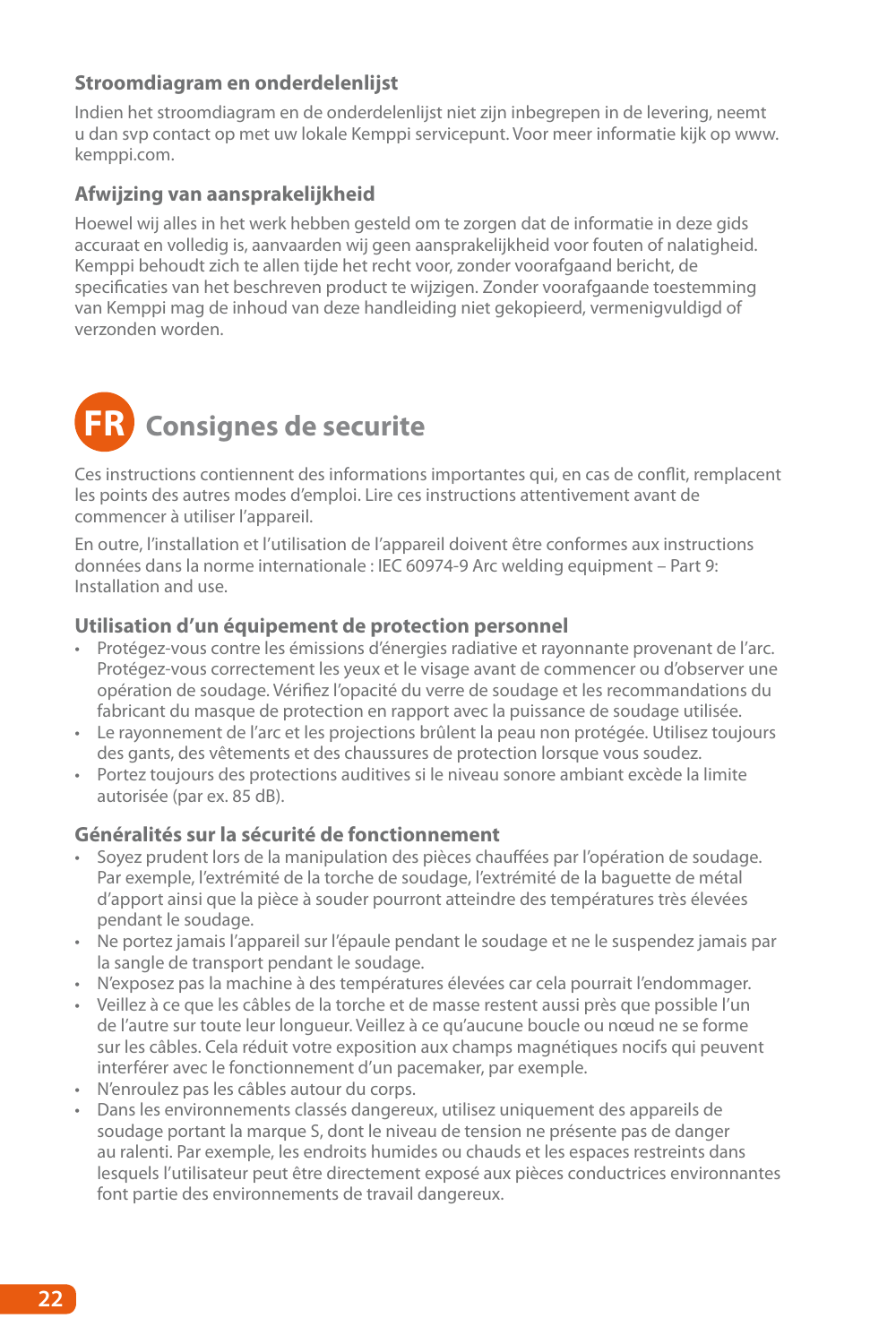• Ne pas utiliser l'équipement de soudage à l'arc pour le soudage de tuyaux pendant la période de dégel.

#### **Projections et sécurité incendie**

- • Le soudage est toujours classé comme un travail à feu nu de sorte qu'il faut respecter les réglementations de sécurité contre l'incendie pendant et après le soudage.
- • Attention ! Un incendie peut être provoqué par des étincelles, couver et se déclarer même plusieurs heures après l'arrêt du soudage.
- • Protégez l'environnement contre les projections de soudage. Enlevez tout matériau inflammable, tel que les liquides inflammables, de la zone de soudage et assurez-vous qu'elle comporte des équipements de lutte anti-incendie adéquats.
- • Soyez prêt à faire face aux dangers inhérents aux travaux spéciaux, par exemple incendie ou explosion lors du soudage de certaines pièces du genre conteneur.
- • Ne dirigez jamais de projection d'étincelles ou de déchets de coupe de rectifieuse vers le poste à souder ou des matières inflammables.
- • Évitez de faire tomber des objets chauds ou des projections sur la machine, en cas d'intervention au-dessus de la machine.
- • Le soudage sur des sites inflammables ou susceptibles d'explosion est absolument interdit.

#### **Généralités sur la sécurité électrique**

- • Raccordez le poste à souder uniquement à un réseau électrique mis à la terre.
- • Notez la taille du fusible secteur recommandée.
- • N'utilisez pas le poste à souder dans un conteneur, un véhicule ou autre espace clos du même type.
- • Ne placez pas le poste à souder sur une surface humide. Ne travaillez jamais sur une surface humide.
- • Veillez à que le câble électrique ne se trouve jamais directement en contact avec un liquide.
- • Assurez-vous que ni les câbles ni les torches de soudage ne sont comprimés par des objets lourds et qu'ils ne viennent en contact ni avec des bords tranchants ni avec une pièce à souder chaude.
- • Veillez à remplacer immédiatement les torches de soudage défectueuses et endommagées qui peuvent être mortelles et provoquer une électrocution ou déclencher un incendie.
- • N'oubliez pas que le câble, les prises et autres appareils électriques ne peuvent être installés ou remplacés que par un électricien ou un ingénieur autorisé à effectuer de telles opérations.
- • Eteignez la machine lorsqu'elle n'est pas utilisée.
- • Dans le cas d'un comportement inhabituel de l'équipement, tel que de la fumée provenant de la machine pendant son utilisation, veuillez-vous adresser à un représentant Kemppi pour une inspection d'entretien.

#### **Circuit d'alimentation de soudage**

- • Isolez-vous du circuit de soudage à l'aide de vêtements de protection secs et en bon état.
- • Ne touchez jamais à la pièce à souder et à la baguette de métal d'apport, au fil de soudage, à l'électrode de soudage ou au tube de contact en même temps.
- • Ne posez pas la torche de soudage ou le câble de masse sur le poste à souder ou sur tout autre équipement électrique.
- • Toujours éteindre la machine à son interrupteur principal avant de manipuler les composants du circuit électrique, comme lorsque vous remplacez une électrode ou un tube de contact ou si vous déplacez une pince de masse.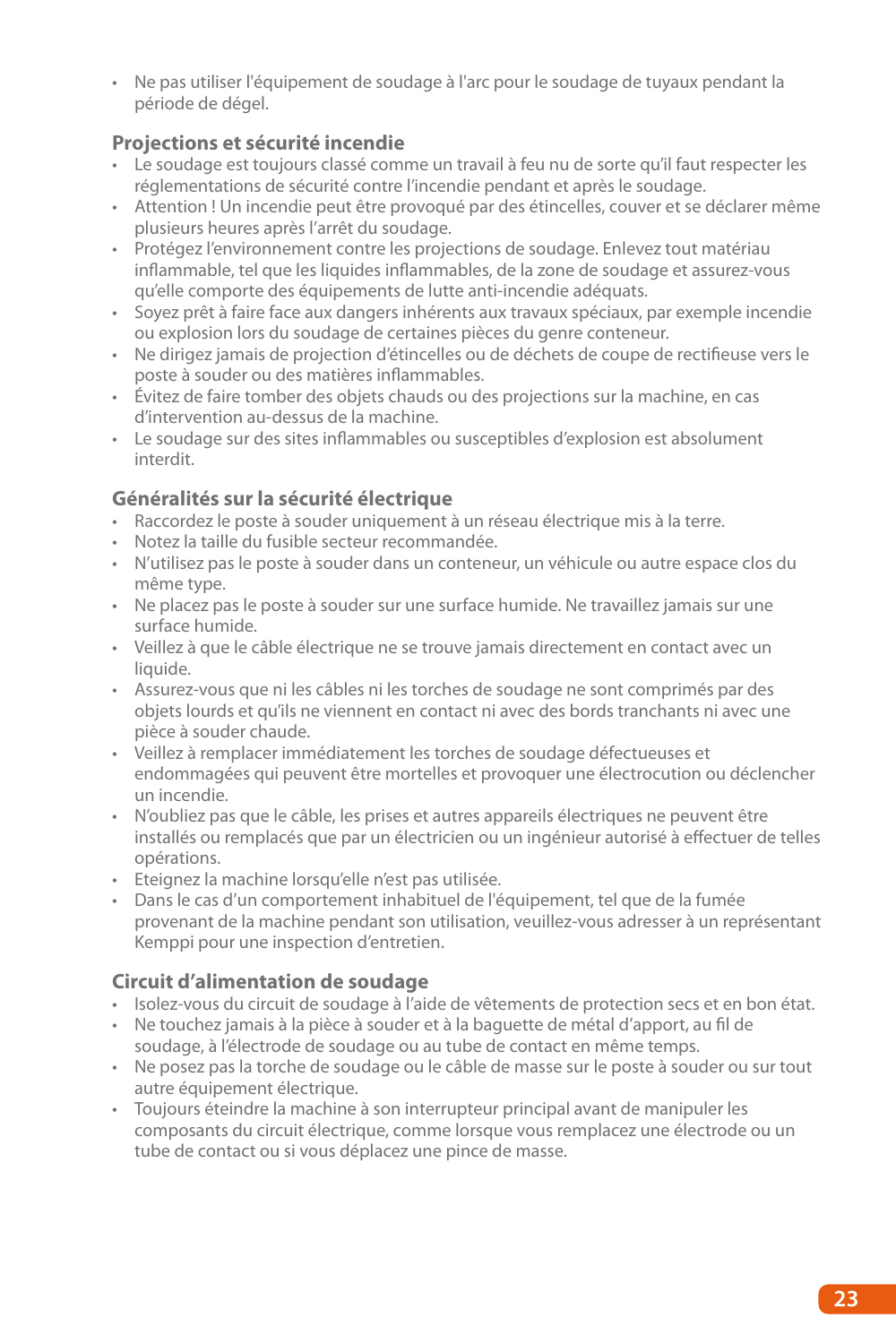#### **Fumées de soudage**

- Assurez une bonne ventilation et évitez d'inhaler les vapeurs.
- • Assurez une alimentation suffisante en air frais, en particulier dans les espaces clos. Il est également possible d'assurer une alimentation suffisante d'air de respiration propre au moyen d'un masque à air frais.
- • Soyez particulièrement prudent lorsque vous travaillez sur des métaux ou des matériaux contenant du plomb, du cadmium, du zinc, du mercure ou du béryllium.

#### **Transport, levage et suspension**

- • Attention à adopter la bonne position de travail lors du levage d'un appareil lourd-risque de blessure du dos.
- • En aucun cas, vous ne devez tirer ou soulever le poste à souder par la torche de soudage ou d'autres câbles. Utilisez toujours les points de levage ou les poignées prévus à cet effet.
- • Utilisez uniquement un chariot de transport prévu pour le matériel.
- • Essayez de transporter la machine en position verticale, si possible.
- • Ne soulevez jamais une bouteille de gaz et le poste à souder en même temps. Des dispositions distinctes régissent le transport des bouteilles de gaz.
- • N'utilisez jamais un poste à souder lorsqu'il est suspendu à moins que l'appareil de suspension n'ait été conçu et approuvé à cet effet.
- • Ne dépassez pas la charge maximale admissible des poutres de suspension ou du chariot de transport du matériel de soudage.
- • Il est recommandé d'enlever la bobine de fil avant le levage ou le transport.

#### **Environnement**

- • Les postes à souder ne conviennent pas à une utilisation sous la pluie ou la neige, même s'ils sont conçus pour être utilisés à l'extérieur. Protégez l'équipement des fortes pluies et de la lumière directe du soleil.
- • Entreposez toujours la machine dans un espace sec et propre.
- • Protégez la machine du sable et de la poussière pendant son utilisation et son entreposage.
- • La plage de température d'exploitation recommandée est de -20 à +40 °C. L'efficacité de fonctionnement du poste à souder diminue et celui-ci devient plus sensible aux dommages s'il est utilisé sous des températures de plus 40 °C.
- • Placez la machine de sorte à ce qu'elle ne soit pas en contact avec une surface chaude, des étincelles ou des projections.
- • Assurez-vous que l'air peut circuler librement autour de la machine.
- • Toujours utiliser la machine en position droite verticale uniquement.
- La classification EMC de ce produit en classe A est conforme aux normes électromagnétiques CISPR 11 et IEC 60974-10. Ce produit est donc réservé à un usage industriel.

ATTENTION : Cet équipement de classe A n'est pas conçu pour un usage domestique à partir d'une alimentation provenant du réseau public - basse tension. Dans un tel environnement, il n'est pas possible de garantir une compatibilité électromagnétique en raison de perturbations électromagnétiques conduites et rayonnées

• Les équipements de soudage à l'arc provoquent toujours des perturbations électromagnétiques. Afin d'en réduire les effets négatifs, respectez scrupuleusement les consignes d'utilisation fournies dans le manuel d'utilisation et les autres recommandations.

#### **Bouteilles de gaz et appareils pneumatiques**

- • Respectez les instructions de manipulation des appareils pneumatiques et des bouteilles de gaz.
- • Assurez-vous que les bouteilles de gaz sont utilisées et entreposées dans des espaces correctement ventilés. Le gaz s'échappant d'une bouteille qui fuit peut remplacer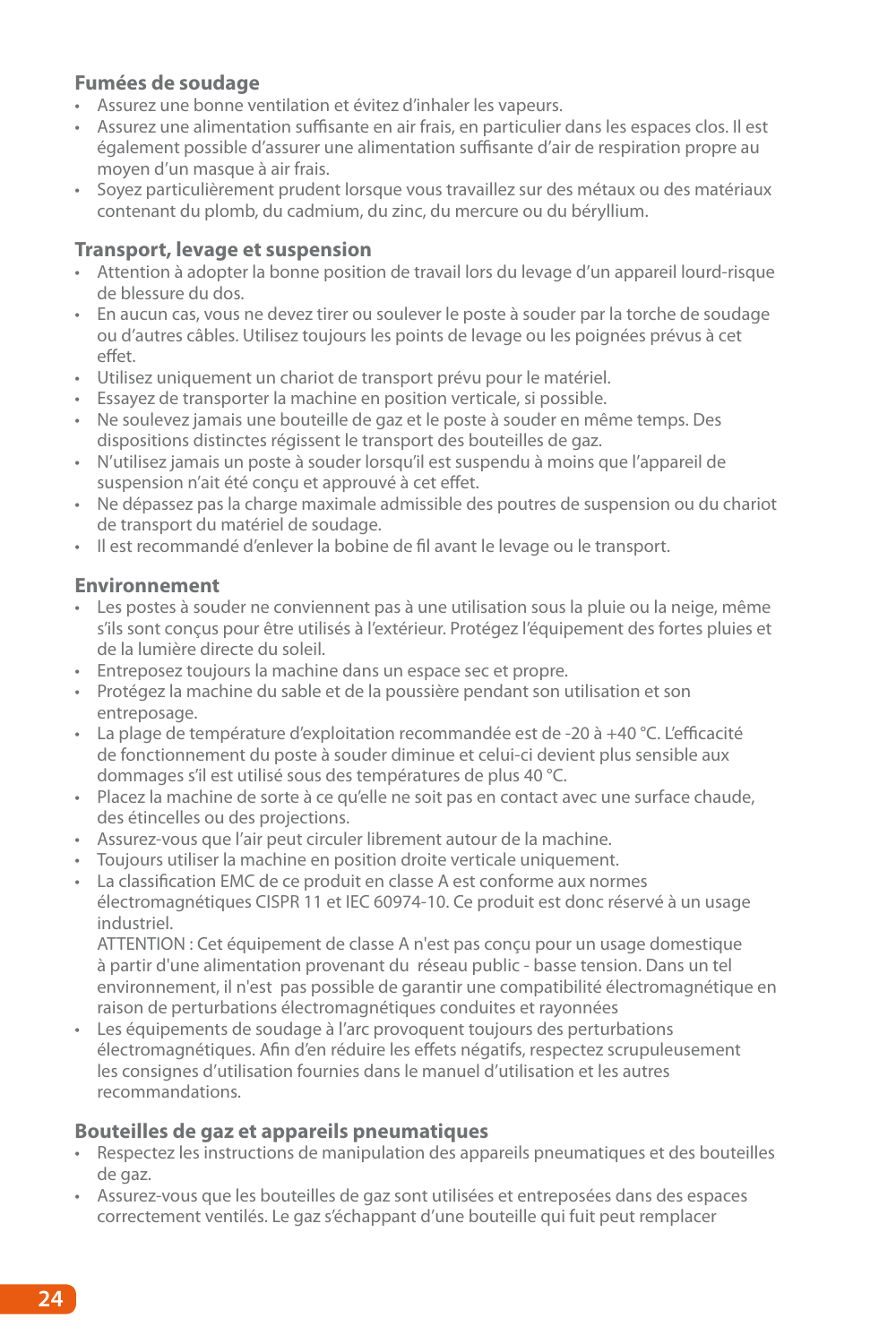l'oxygène dans l'air inhalé et provoquer la suffocation.

- • Avant toute utilisation, assurez-vous que la bouteille de gaz contient un gaz approprié à l'usage prévu.
- Immobilisez toujours la bouteille de gaz en position verticale contre un support de bouteilles mural ou sur un chariot porte-bouteilles spécial approprié.
- • Ne déplacez jamais une bouteille de gaz de protection lorsque le dispositif de réglage de débit est en place. Remettez le dispositif de protection du robinet en place pendant le transport.
- • Fermez le robinet de la bouteille après utilisation.

#### **Schéma du circuit et liste des pièces détachées**

Si le schéma du circuit ainsi que la liste des pièces détachées ne sont pas inclus dans le colis livré, veuillez, s'il vous plait, les demander à votre représentant Kemppi le plus proche. Pour obtenir plus d'informations, consultez notre site à l'adresse www.kemppi.com.

#### **Avertissement**

Bien que tout ait été mis en œuvre pour garantir l'exactitude et l'exhaustivité des informations contenues dans le présent guide, nulle responsabilité ne pourra être acceptée concernant d'éventuelles erreurs ou omissions. Kemppi se réserve le droit de modifier, à tout moment et sans préavis, les caractéristiques du produit décrit ici. Toute copie, transcription, reproduction ou transmission du contenu de ce guide est formellement interdite sans l'autorisation préalable de Kemppi.

### **ES Instrucciones de seguridad**

Estas instrucciones contienen información importante que, en caso de conflicto, reemplazan los puntos de las instrucciones de uso proporcionadas por separado. Lea detenidamente estas instrucciones antes de comenzar a utilizar el dispositivo.

Además, la instalación y el uso del dispositivo deben seguir las instrucciones proporcionadas en la norma internacional: IEC 60974-9 Arc welding equipment – Part 9: Installation and use.

#### **Utilización del equipo de protección personal**

- • El arco y su radiación reflectante dañan los ojos si no se utiliza protección. Proteja sus ojos y cara de manera adecuada antes de empezar a soldar o de observar un trabajo de soldadura. Tenga en cuenta también los diferentes requisitos para la oscuridad del visor de la máscara según cambie la corriente de soldadura.
- • La radiación del arco y las chispas queman la piel sin protección. Utilice siempre guantes, ropa y calzado protector mientras esté soldando.
- • Utilice siempre protección para los oídos si el nivel de ruido ambiental sobrepasa el límite máximo (p.ej. 85 dB).

#### **Seguridad de funcionamiento general**

- • Tenga especial cuidado al manipular las piezas que se calientan durante la soldadura. Por ejemplo, la punta de la antorcha de soldadura, el extremo de la varilla y la pieza de trabajo alcanzan una temperatura muy elevada durante la soldadura.
- • Nunca lleve el dispositivo sobre el hombro ni lo cuelgue de la correa de transporte durante la soldadura.
- • No exponga la máquina a temperaturas elevadas, ya que el calor podría dañarla.
- • Mantenga el cable de la antorcha y el cable de masa o grampa tierra lo más cerca posible uno del otro. Mantenga los cables estirados. Esto minimizará su exposición a los campos magnéticos peligrosos que podrían, por ejemplo, interferir con un marcapasos.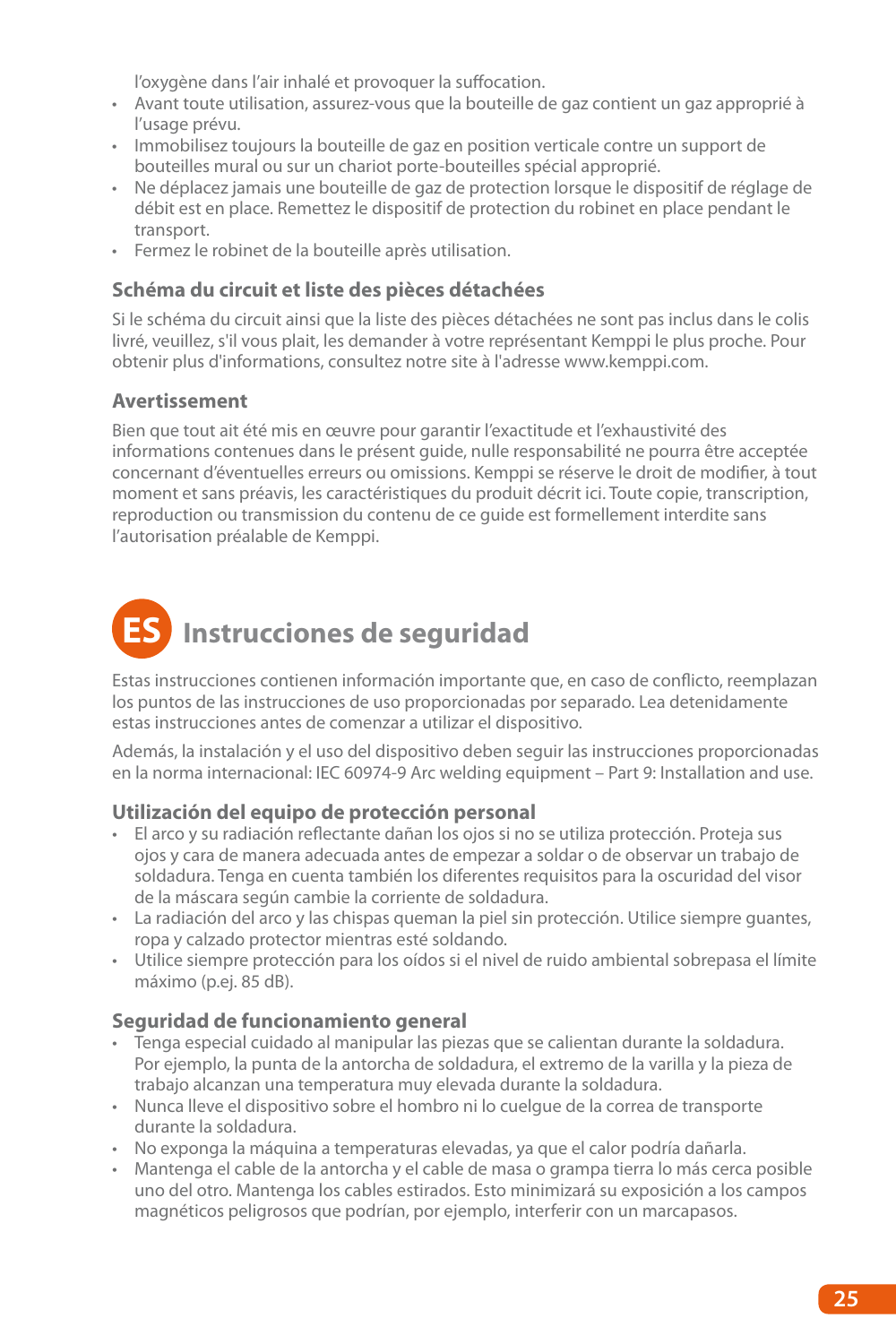- • No enrolle los cables alrededor de su cuerpo.
- • En ambientes calificados como peligrosos, utilice únicamente los dispositivos de soldadura marcados con una S con un nivel de tensión lenta y segura. Estos ambientes de trabajo incluyen, por ejemplo, espacios húmedos, calientes o pequeños donde el usuario pueda estar expuesto directamente a las piezas conductoras que le rodean.
- No utilice equipos de soldadura por arco para descongelar tuberías.

#### **Seguridad contra salpicaduras e incendios**

- • La soldadura es siempre considerada como un trabajo de temperatura elevada, por tanto, respete las normas de seguridad contra incendios durante la soldadura y después de ésta.
- • Recuerde que puede originarse un incendio a partir de las salpicaduras, incluso varias horas después de haber terminado el trabajo de soldadura.
- • Siempre proteja el medio ambiente contra salpicaduras de soldadura. Retire los materiales inflamables del lugar de trabajo como fluidos inflamables. En el lugar, cuente con equipos adecuados para combatir incendios.
- • En trabajos de soldadura especiales, tenga en cuenta determinados riesgos como, por ejemplo, el peligro de incendio o explosión al soldar piezas de depósitos o de lugares cerrados.
- • Nunca dirija las chispas o las partículas de corte de una esmeriladora hacia la máquina de soldar o hacia materiales inflamables.
- • Cuando trabaje sobre la máquina, evite que caigan objetos calientes o salpicaduras sobre la misma.
- • Está prohibido soldar en lugares inflamables o explosivos.

#### **Seguridad eléctrica general**

- • Sólo conecte la máquina de soldar a una red eléctrica con conexión a tierra.
- • Tenga en cuenta el tamaño recomendado del fusible de red.
- • No coloque la máquina de soldar dentro de un contenedor, vehículo o pieza de trabajo similar.
- • No coloque la máquina de soldar sobre una superficie húmeda ni tampoco trabaje sobre ella.
- • No permita que el cable de conexión a la red esté expuesto directamente al agua.
- • Asegúrese de que los cables o las antorchas de soldadura no sean aplastados por objetos pesados y que no estén expuestos a bordes filosos o piezas de trabajo calientes.
- • Asegúrese de sustituir inmediatamente las antorchas de soldadura defectuosas o dañadas, ya que pueden ser letales y podrían causar electrocución o incendio.
- • Recuerde que el cable, los enchufes y otros dispositivos eléctricos sólo deben ser instalados o sustituidos por un ingeniero o un contratista eléctrico autorizado para realizar tales operaciones.
- • Apague la máquina soldadora cuando no esté en uso.
- • En el caso de comportamiento anormal de los equipos, como el humo procedente de la máquina durante el uso normal, llevar la máquina a un servicio técnico de Kemppi para su inspección.

#### **Circuito de corriente de soldadura**

- • Aíslese del circuito de soldadura y protéjase con prendas de vestir secas y en buen estado.
- • Nunca toque la pieza de trabajo y la varilla de soldadura, el alambre, el electrodo o la punta de contacto al mismo tiempo.
- • No coloque nunca la antorcha de soldadura o los cables de soldadura sobre la máquina de soldar u otro equipo eléctrico.
- • Apague la máquina desde el interruptor principal siempre antes de tocar cualquier componente del circuito eléctrico, ó por ejemplo al reemplazar la punta de contacto o al cambiar el cable de masa.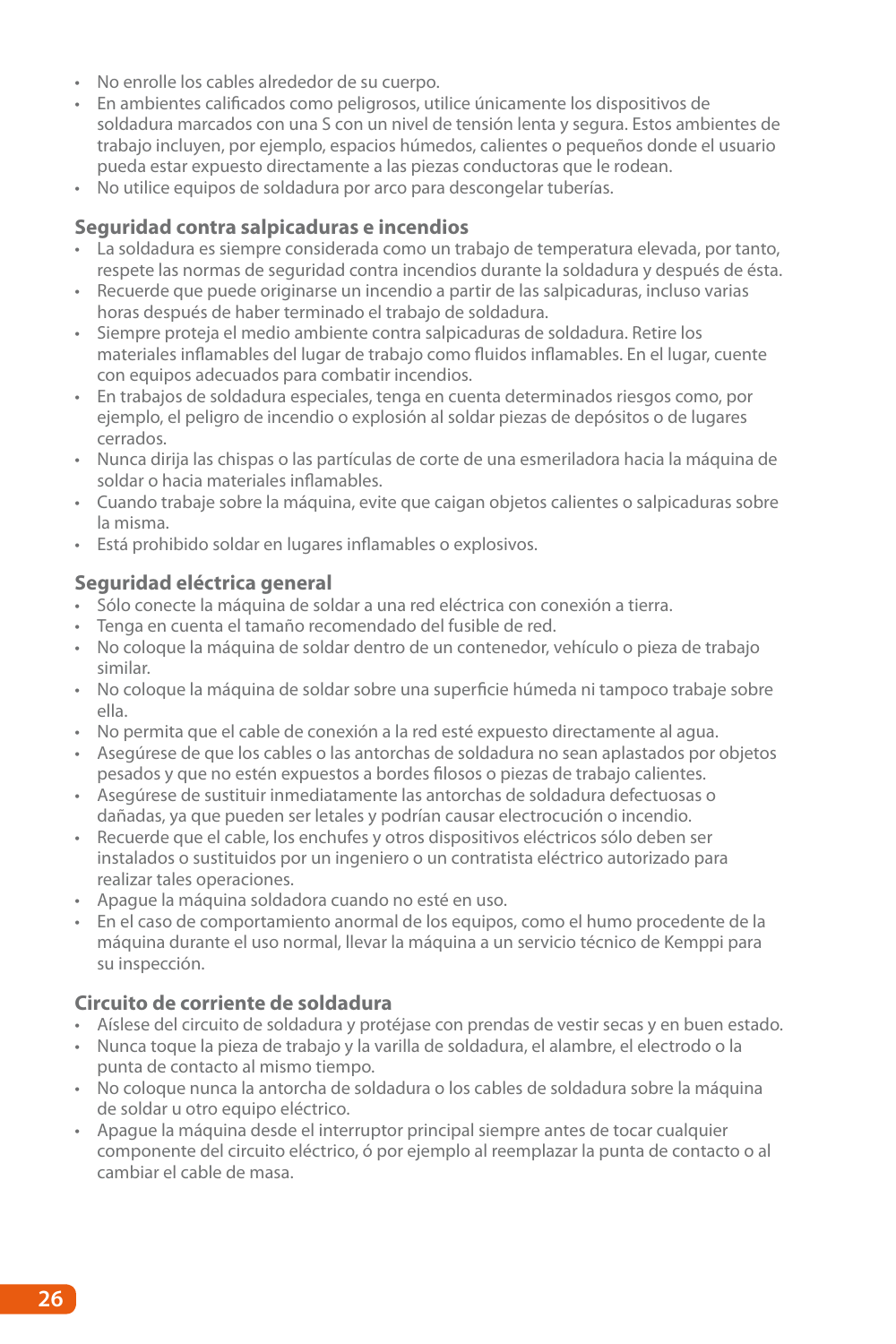#### **Humos de soldadura**

- • Garantice una ventilación apropiada y evite inhalar los vapores.
- • Garantice un suministro adecuado de aire puro, particularmente en los espacios cerrados. También puede garantizar el suministro adecuado de aire limpio para respirar mediante el uso de una máscara de aire.
- • Tome medidas de seguridad especiales al trabajar con metales o con materiales tratados con plomo, cadmio, cinc, mercurio o berilio.

#### **Transporte, elevación y suspensión**

- • Preste atención a la posición de trabajo correcta al levantar un dispositivo pesado para evitar los riesgos de lesiones en la espalda.
- • Nunca tire o levante la máquina por la antorcha de soldadura u otros cables. Use siempre las asas o los puntos de elevación diseñados para tales efectos.
- • Sólo use la unidad de transporte diseñada para el equipo.
- • Trate de transportar la máquina en posición vertical, si es posible.
- • Nunca eleve un cilindro de gas y la máquina de soldar al mismo tiempo. Existen disposiciones separadas para el transporte de cilindros de gas.
- • Nunca use una máquina de soldar mientras esté suspendida, a menos que el dispositivo de suspensión haya sido diseñado y aprobado para tal efecto.
- • No exceda la carga máxima permitida de las vigas de suspensión o de la unidad de transporte del equipo de soldadura.
- • Se recomienda que el carrete de alambre se retire durante la elevación o el transporte.

#### **Entorno**

- • La fuente de alimentación de soldadura no es adecuada para su uso bajo la lluvia o la nieve, aunque se puede utilizar y guardar al aire libre.
- • Siempre guarde la máquina en un lugar limpio y seco.
- • Proteja la máquina de la arena y el polvo durante el uso y el almacenamiento.
- • El margen de temperatura operativa recomendado es -20 a +40 °C. La eficacia de trabajo de la máquina disminuye y es más sensible a daños si se utiliza en temperaturas superiores a los 40 °C.
- • Ubique la máquina de manera que no quede expuesta a superficies calientes, chispas o salpicaduras.
- • Asegúrese de que el flujo de aire hacia y desde la máquina no esté obstruido.
- • Utilizar siempre la máquina en posición vertical.
- • La clasificación EMC de este producto es Clase A, de acuerdo con las normas de compatibilidad electromagnética CISPR 11 e IEC 60974-10 y, por consiguiente, el producto ha sido diseñado para su uso en entornos industriales únicamente. CUIDADO: El equipamiento clase A no está diseñado para ser usado en localidades residenciales donde la fuente de electricidad es provista por el sistema público de suministro de bajo voltaje. En estas localidades es muy difícil obtener una compatibilidad electromagnética debido a los disturbios de conductividad y de radioactividad.
- Los equipos de soldadura por arco siempre causan perturbaciones electromagnéticas. Para minimizar estos efectos adversos, utilice estrictamente los equipos indicados en el manual de funcionamiento y respete todas las recomendaciones.

#### **Cilindros de gas y dispositivos neumáticos**

- • Siga las instrucciones para el manejo de dispositivos neumáticos y cilindros de gas.
- • Asegúrese de que los cilindros de gas sean usados y almacenados en espacios adecuadamente ventilados. Una fuga en un cilindro de gas podría reemplazar el oxígeno en el aire inhalado y provocar asfixia.
- • Antes de usar un cilindro de gas, asegúrese de que contiene el gas apropiado para el fin específico.
- • Siempre instale el cilindro de gas en posición vertical, en un soporte especial en la pared o en un carro para cilindros construido para tal efecto.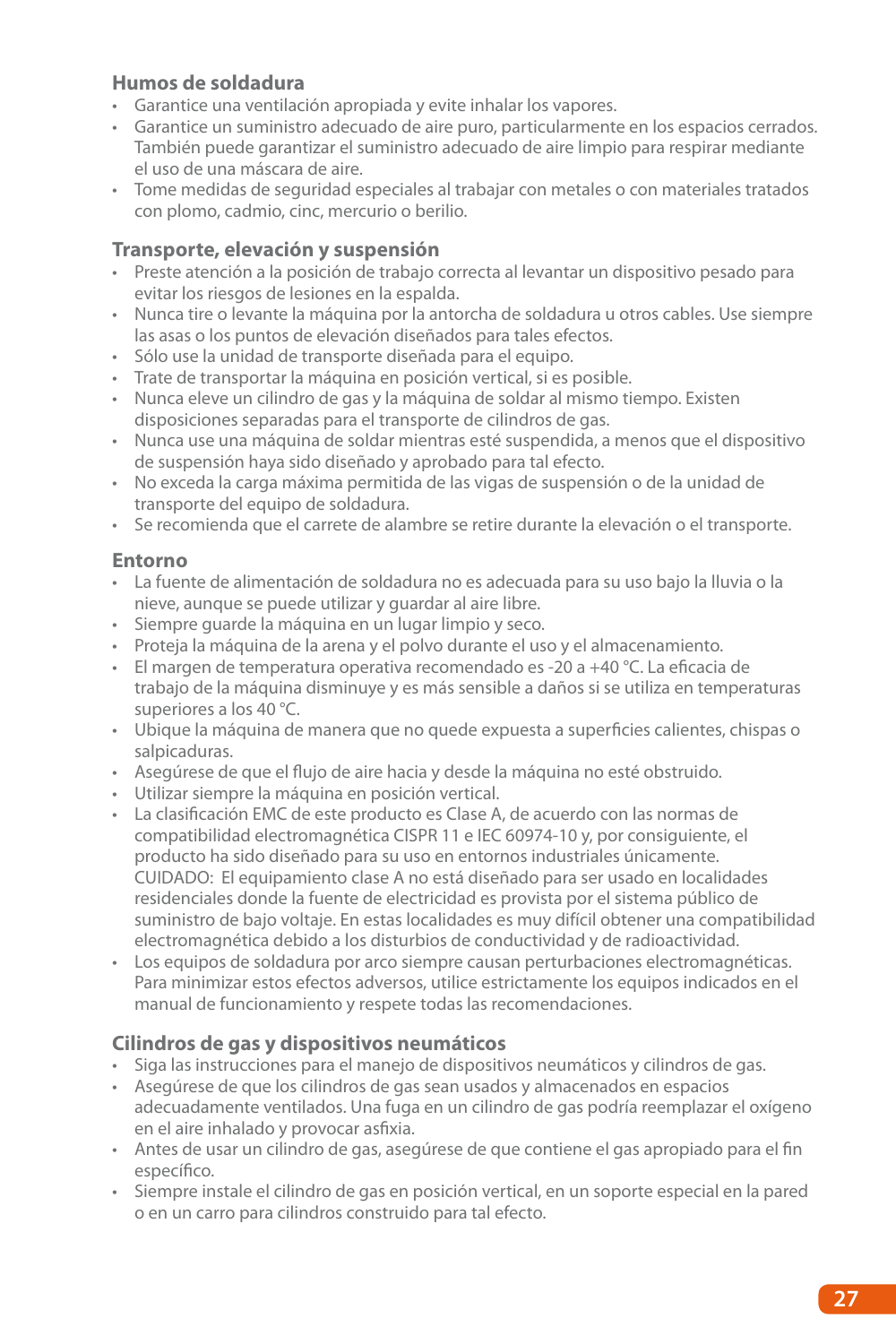- • Nunca mueva un cilindro de gas cuando el regulador de flujo esté instalado. Coloque la cubierta de la válvula durante el transporte.
- • Cierre la válvula del cilindro tras el uso. Coloque la cubierta de la válvula durante el transporte.
- • Cierre la válvula del cilindro tras el uso.

#### **Diagrama de circuito y listado de partes y piezas**

Si el diagrama del circuito y el listado de partes y piezas no están incluidos en el paquete de entrega, solicítelos a su representante de servicio Kemppi más cercano. Para mayor información, visite www.kemppi.com.

#### **Descargo de responsabilidad**

A pesar de los esfuerzos para asegurar que la información contenida en esta guía es precisa y completa, la empresa no se responsabiliza de cualquier error u omisión que pudiera existir. Kemppi se reserva el derecho a realizar sin previo aviso, cambios en las características del producto descrito. No está permitido copiar, grabar, reproducir o transmitir los contenidos de esta guía sin el previo consentimiento por parte de Kemppi.

### **PL Instrukcje bezpieczeństwa**

Niniejsza instrukcją zawiera istotne informacje, które w razie sprzeczności mają pierwszeństwo przed odpowiednimi sformułowaniami osobnych instrukcji. Przed przystąpieniem do obsługi urządzenia należy dokładnie zapoznaj się dokładnie z tymi informacjami.

Proces instalacji i eksploatacji urządzenia musi dodatkowo spełniać wymagania zawarte w międzynarodowym standardzie: "IEC 60974-9 Arc welding equipment – Part 9: Installation and use".

#### **Korzystanie z indywidualnych środków ochrony**

- • Promieniowanie łuku trwale uszkadza wzrok. Należy odpowiednio osłonić oczy i twarz, przed rozpoczęciem spawania lub obserwacją procesu spawania. Należy również pamiętać o konieczności dostosowania stopnia zaciemnienia filtru w przyłbicy lub masce do prądu spawania.
- • Promieniowanie i odpryski powodują oparzenia niechronionej skóry. Podczas spawania należy zawsze nosić ochronne rękawice, odzież i obuwie.
- • Należy zawsze chronić słuch odpowiednimi środkami ochrony wówczas, gdy hałas przekracza dozwolony poziom (np. 85 dB).

#### **Ogólne zasady bezpiecznego użytkowania urządzenia**

- • Zachować szczególną ostrożność podczas przenoszenia części rozgrzanych w wyniku spawania. Końcowa część uchwytu spawalniczego, materiał dodatkowy i obrabiany ulegają rozgrzaniu do temperatury wywołującej pożar.
- • Urządzenia nie należy nosić na ramieniu, ani nie zawieszać na pasku w trakcie spawania.
- • Nie należy wystawiać urządzenia na działanie wysokich temperatur, gdyż może to spowodować jego uszkodzenie.
- • Kabel zasilający elektrodę i kabel masy powinny leżeć możliwie blisko siebie na całej długości. Wszelkie pętle powinny zostać usunięte. Minimalizuje to oddziaływanie pól magnetycznych, które mogą na przykład zakłócać pracę rozrusznika serca.
- • Nie wolno owijać kabli wokół ciała.
- • Tylko urządzenia oznaczone literą S, charakteryzujące się bezpiecznym poziomem napięcia biegu jałowego mogą być używane w środowisku stwarzającym ryzyko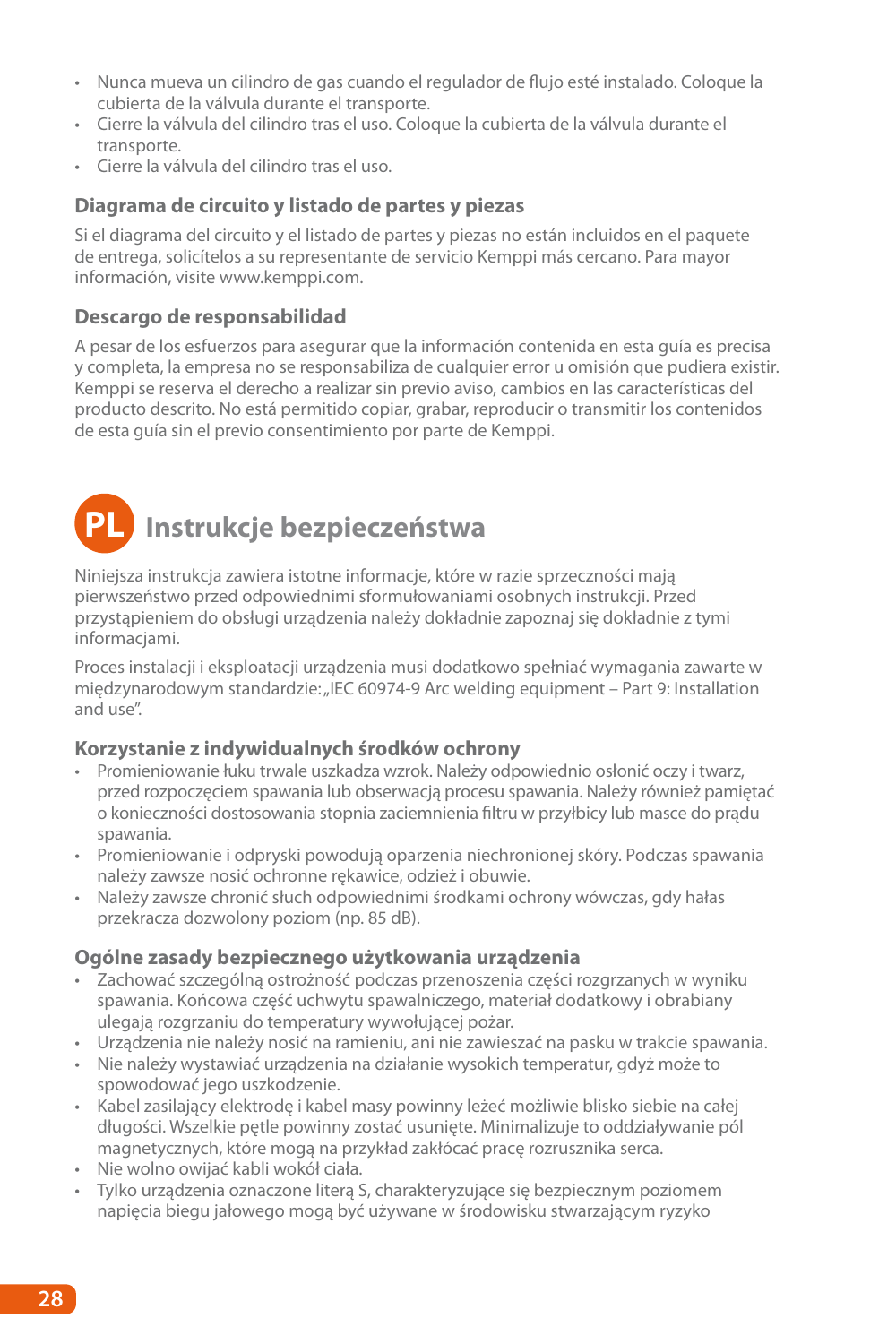porażenia prądem. Takie warunki pracy występują w pomieszczeniach wilgotnych, gorących i ciasnych, gdzie spawacz jest szczególnie narażony na styczność z materiałami przewodzącymi prąd.

• Nie nalezy uzywac sprzetu do spawania lukowego do rozmrazania rur.

#### **Ochrona przed odpryskami i ogniem**

- • Spawanie jest zawsze klasyfikowane jako proces generujący ciepło, dlatego należy przestrzegać odpowiednich przepisów przeciwpożarowych.
- • Należy pamiętać, że iskry mogą wywołać pożar nawet kilka godzin po zakończeniu spawania.
- • Należy chronić środowisko przed odpryskami spawalniczymi. Usunąć z miejsca pracy materiały i ciecze łatwopalne, oraz dysponować sprzętem przeciwpożarowym znajdującym się w zasięgu ręki.
- • Specjalne prace takie jak spawanie zbiorników, wiążą się z ryzykiem powstania pożaru lub wybuchu.
- • Należy uważać aby snop iskier, albo odprysków, pochodzących ze szlifierki, nie padał na urządzenie spawalnicze lub materiały łatwopalne.
- • Nie dopuszczać do kontaktu z urządzeniem gorących przedmiotów lub odprysków.
- • Bezwzględnie zabrania się spawania w miejscach o podwyższonym stopniu zagrożenia pożarem lub wybuchem!

#### **Ogólne zasady dotyczące bezpieczeństwa elektrycznego**

- • Urządzenie spawalnicze zasilać wyłącznie z gniazd elektrycznych posiadających sprawne uziemienie.
- • Zwracać uwagę na zalecane wartości zabezpieczeń w obwodzie zasilania.
- • Nie umieszczać urządzenia spawalniczego we wnętrzu zbiornika, pojazdu lub podobnego obiektu spawanego.
- • Nie stawiać urządzenia spawalniczego na mokrym podłożu, ani nie wykonywać pracy w takich warunkach.
- • Nie dopuszczać do bezpośredniego kontaktu kabla zasilającego z wodą.
- Nie dopuszczać do przygniecenia kabli lub uchwytów spawalniczych oraz do kontaktu z ostrymi krawędziami lub rozgrzanymi przedmiotami.
- Wadliwe lub uszkodzone uchwyty spawalnicze powinny być natychmiast wymienione, gdyż mogą one spowodować porażenie prądem lub pożar.
- • Tylko uprawniony elektryk może instalować oraz wymieniać kable i wtyczki.
- • Należy wyłączyć urządzenie, jeśli nie jest ono używane.
- • W przypadku sytuacji odbiegającej od normy jak np. dym wydostający się z urządzenia podczas normalnego użytkowania, udaj się do serwisu Kemppi.

#### **Obwód elektryczny spawania**

- • Izolować własne ciało od obwodu elektrycznego za pomocą suchej i nieuszkodzonej odzieży ochronnej.
- • Nie dotykać jednocześnie spawanego materiału i drutu spawalniczego albo końcówki prądowej uchwytu.
- • Nie kłaść uchwytu spawalniczego ani kabla masy na źródle lub innym urządzeniu elektrycznym.
- • Za każdym razem gdy planowane jest dotknięcie któregokolwiek elementu obwodu elektrycznego (np. podczas wymiany elektrody, końcówki prądowej lub odłączania uziemienia) należy wyłączyć urządzenie przy pomocy wyłącznika głównego.

#### **Opary spawalnicze**

- • Zapewnić prawidłową wentylację i unikać wdychania oparów i dymu.
- • Zapewnić dostęp świeżego powietrza, szczególnie w pomieszczeniach zamkniętych. Aby dysponować wystarczającą ilością czystego powietrza należy stosować przyłbice z fitracją i nadmuchem.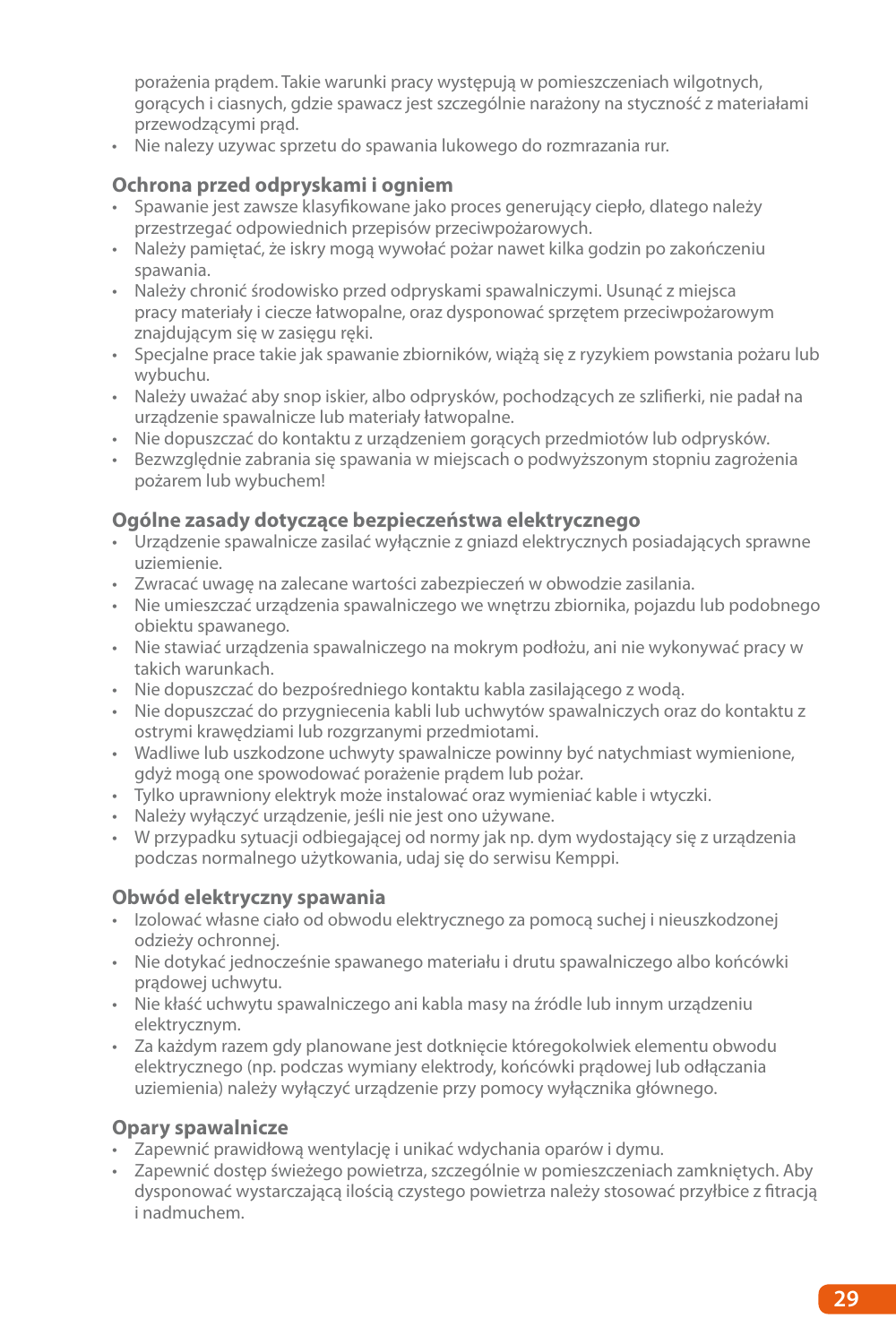• Należy zachować szczególne środki ostrożności podczas pracy z materiałami zawierającymi domieszki stopowe lub powłoki ołowiu, kadmu, cynku, rtęci lub berylu.

#### **Transport, podnoszenie i zawieszanie**

- • Podczas podnoszenia ciężkich urządzeń należy pamiętać o prawidłowej pozycji ciała, aby uniknąć problemów z kręgosłupem.
- • Nie wolno ciągnąć lub podnosić urządzenia za uchwyt spawalniczy i kable. Stosować do podnoszenia zaczepy i uchwyty przeznaczone do tego celu.
- • Stosować wyłącznie wózki transportowe przeznaczone do danego typu urządzeń.
- • Transportować urządzenie w miarę możliwości w pozycji pionowej.
- • Nie podnosić jednocześnie butli z gazem i urządzenia spawalniczego. Transport butli z gazem jest opisany w odrębnych instrukcjach.
- • Nie zawieszać urządzenia spawalniczego chyba, że konstrukcja taka została specjalnie opracowana do tego celu i odpowiednio dopuszczona do stosowania.
- • Nie przekraczać maksymalnego dozwolonego obciążenia wysięgników ani wózków transportowych przeznaczonych do urządzeń spawalniczych.
- • Zaleca się zdejmowanie przewodów przed podnoszeniem lub transportem.

#### **Środowisko**

- • Spawalnicze źródło zasilające może być użytkowane i przechowywane na zewnątrz, ale nie nadaje się do pracy na deszczu ani śniegu. Chronić przed deszczem i silnym nasłonecznieniem.
- • Chronić urządzenie przed działaniem piasku, kurzu i pyłu podczas użytkowania.
- • Zalecany zakres temperatury pracy wynosi od -20 do +40 °C. Urządzenie działa mniej wydajnie i jest bardziej podatne na uszkodzenie w temperaturze przekraczającej +40 °C.
- • Urządzenie należy umieszczać tak, aby nie zagrażał mu kontakt z gorącymi przedmiotami, iskrami lub odpryskami.
- • Zapewnić swobodną cyrkulację powietrza zasysanego i usuwanego na zewnątrz maszyny.
- • Zawsze używaj maszyny tylko w pozycji stojącej.
- • Urządzenie działa zgodnie ze standardami CISPR 11 i IEC 60974-10. Oznacza to, że produkt jest przeznaczony wyłącznie do pracy w środowiskach przemysłowych. OSTRZEŻENIE: Urządzenia należące do klasy A nie są przeznaczone do użycia w warunkach domowych i zasilania z ogólnodostępnej sieci niskiego napięcia. W takich warunkach zapewnienie kompatybilności elektromagnetycznej może stanowić problem ze względu na zaburzenia radio-elektryczne.
- • Praca urządzeń do spawania łukowego zawsze powoduje pewne zakłócenia elektromagnetyczne. W celu minimalizacji szkodliwego wpływu takich zakłóceń należy podczas obsługi urządzenia przestrzegać zaleceń zawartych w instrukcji obsługi i wszelkich stosownych przepisach

#### **Butle z gazem i urządzenia pneumatyczne**

- • Należy postępować zgodnie z instrukcjami dotyczącymi obchodzenia się z urządzeniami pneumatycznymi i butlami z gazem.
- • Butle z gazem należy użytkować i przechowywać w miejscach odpowiednio wentylowanych. Ulatniający się z butli gaz może spowodować wyparcie tlenu z powietrza i spowodować uduszenie.
- • Przed użyciem upewnić się, czy w butli znajduje się gaz odpowiedni do wykonywanej pracy.
- • Zawsze stawiać butle z gazem w pozycji pionowej. Używać przeznaczonych do tego celu uchwytów ściennych lub specjalnych podwozi.
- • Nigdy nie przewozić butli z gazem ochronnym z zainstalowanym na zaworze reduktorem gazu. Kołpak ochronny zaworu powinien być założony na czas transportu.
- • Zawsze zamykać zawór butli po zakończeniu pracy.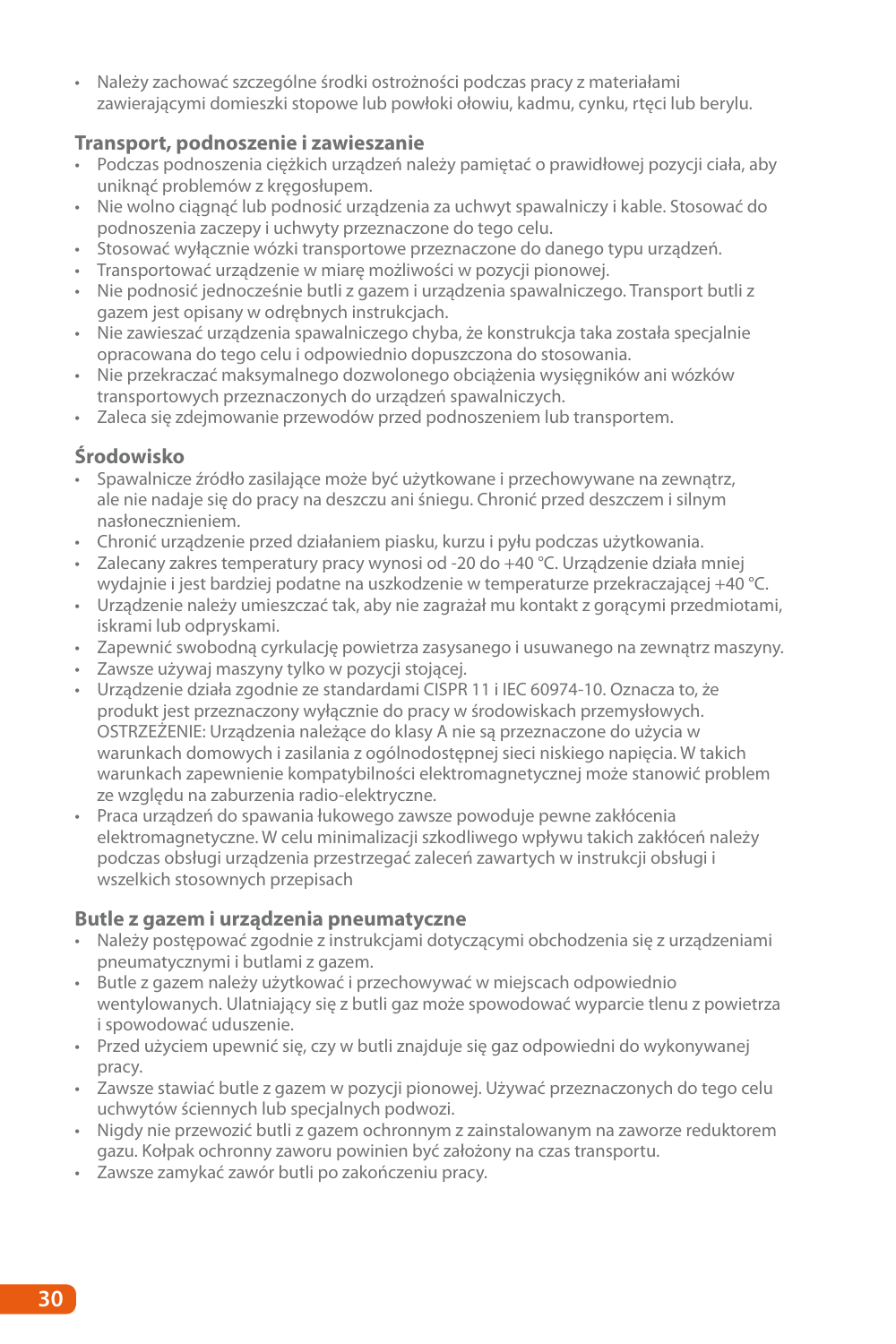### **Schemat polaczen i lista czesci zamiennych**

Jesli nie otrzymacie Panstwo schematu polaczen i listy czesci zamiennych z dostawa, prosimy o kontakt z najblizszym serwisem Kemppi. Bardziej szczególowe informacje mozna uzyskac na stronie: www.kemppi.com.

#### **Zastrzeżenie**

Choć dołożono wszelkich starań, by informacje zawarte w niniejszej instrukcji były kompletne i zgodne z prawdą, producent nie ponosi odpowiedzialności za ewentualne błędy lub przeoczenia. Kemppi zastrzega sobie prawo do zmiany parametrów technicznych opisanego produktu w dowolnym momencie bez wcześniejszego uprzedzenia. Kopiowanie, rejestrowanie, powielanie lub przesyłanie treści niniejszej instrukcji bez wcześniejszej zgody Kemppi jest zabronione.

## **RU Техника безопасности**

Эти инструкции содержат важные сведения, которые в случае конфликта заменяют положения отдельных инструкций по эксплуатации. Внимательно прочтите данные инструкции перед эксплуатацией устройства.

Кроме того, при установке и эксплуатации устройства необходимо выполнять инструкции международного стандарта: IEC 60974-9 Arc welding equipment – Part 9: Installation and use.

#### **Использование средств индивидуальной защиты**

- Сварочная дуга и ее отраженное излучение оказывают вредное воздействие на глаза. Прежде чем приступать к сварке или к наблюдению за сварочными работами, следует соответствующим образом защитить глаза и лицо. Также обратите внимание на различные требования в отношении затемнения светофильтра маски, так как сила тока сварки изменяется.
- • Излучение дуги и брызги расплавленного металла вызывают ожоги незащищенных участков кожи. При выполнении сварки всегда надевайте защитные рукавицы, спецодежду и обувь.
- • Если уровень внешних шумов превышает допустимое предельное значение, обязательно надевайте средства защиты органов слуха (например, 85 дБ).

#### **Общая эксплуатационная безопасность**

- • Соблюдайте осторожность при работе с деталями, нагретыми при сварке. Например, сопло газовой горелки, конец сварочного электрода и заготовка нагреваются во время строжки до температуры воспламенения.
- • Ни в коем случае не держите устройство на плече и не подвешивайте на ремне для переноски во время сварки.
- • Не подвергайте аппарат воздействию высоких температур, поскольку нагревание может привести к повреждению аппарата.
- Уложите кабели горелки и заземления как можно ближе друг к другу на всем их протяжении. Распрямите петли на кабелях, если таковые появятся. Это снизит воздействие вредных магнитных полей, которые, например, могут создавать помехи в работе электрокардиостимуляторов.
- Не оборачивайте кабели вокруг тела.
- • В условиях, классифицируемых как опасные, используйте только оборудование с маркировкой «S» с безопасным напряжением холостого хода. Такие условия работы характеризуются, например, повышенной влажностью, площадками с повышенной температурой или замкнутыми пространствами, где пользователь может непосредственно соприкасаться с токопроводящими элементами.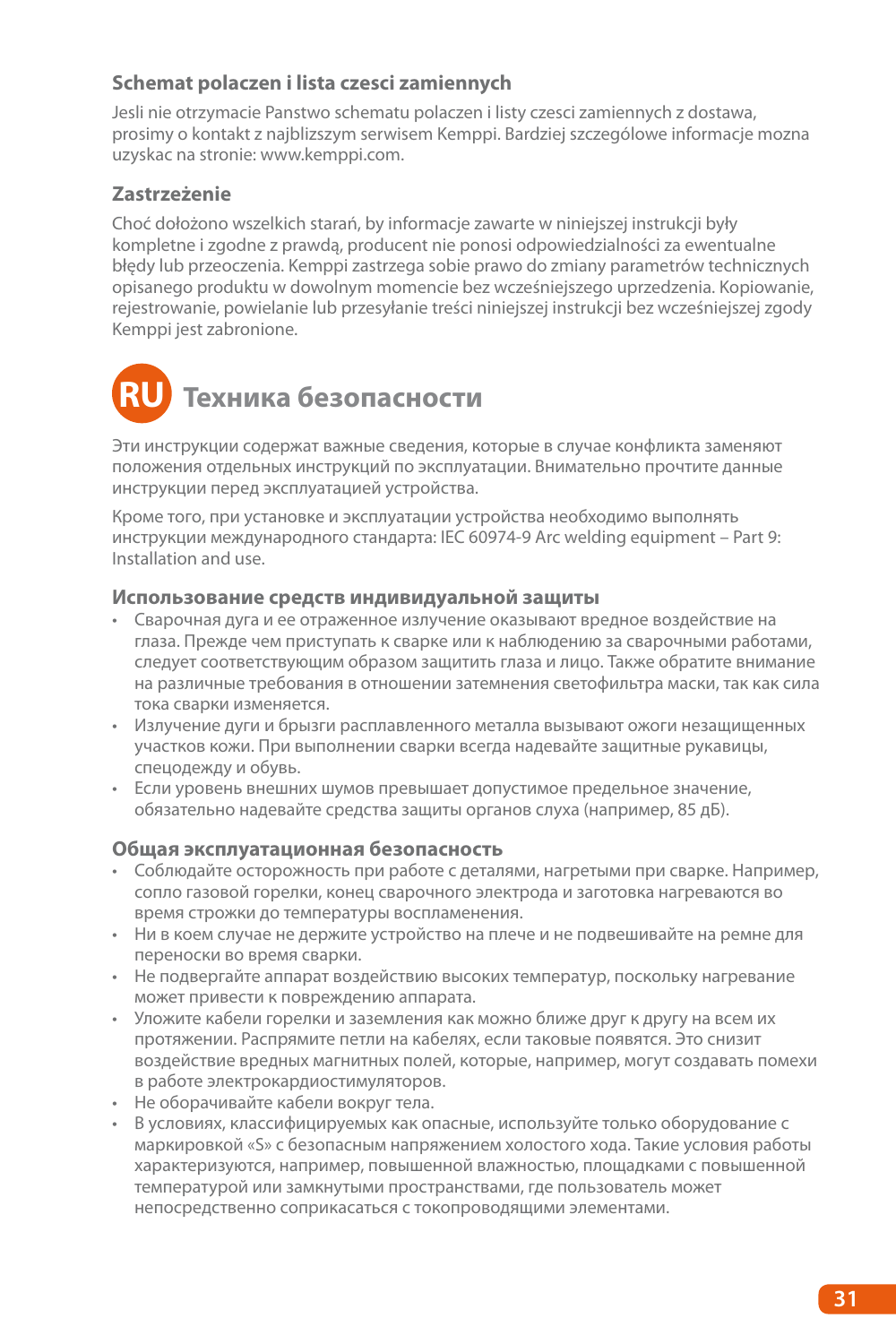• Не использовать сварочное оборудование для обогрева труб.

#### **Брызги металла и пожарная безопасность**

- Сварка всегда классифицируется как работа, связанная с нагревом или применением пламени, поэтому во время и после выполнения сварки необходимо соблюдать правила противопожарной безопасности.
- • Помните, что пожар может начаться от искр даже через несколько часов после завершения сварочных работ.
- • Обеспечьте защиту оборудования от брызг металла при сварке. Уберите воспламеняемые материалы, такие как легковоспламеняющиеся жидкости, с площадки, где проводятся сварочные работы, и оборудуйте площадку необходимым противопожарным инвентарем.
- При выполнении специальных сварочных работ не забывайте о возможности возникновения пожара или взрыва при сваривании заготовок контейнерного типа.
- • Ни в коем случае не направляйте искры или режущие струи шлифовальной машины на сварочный аппарат или легковоспламеняющиеся материалы.
- • При выполнении работ над аппаратом следите за тем, чтобы на него не падали раскаленные предметы или брызги.
- Категорически запрещается выполнять сварку в местах хранения легковоспламеняющихся или взрывчатых веществ!

#### **Общая электробезопасность**

- Подключайте сварочный аппарат только к заземленной электросети.
- • Обратите внимание на рекомендованный номинал сетевого предохранителя.
- • Сварочный аппарат не должен находиться внутри контейнера, автомобиля или другой подобной конструкции.
- • Нельзя ставить сварочный аппарат на мокрую поверхность, также запрещается работать на мокрой поверхности.
- Не допускайте непосредственного контакта сетевого кабеля с водой.
- Убедитесь, что кабели или сварочные горелки не передавлены тяжелыми предметами и не соприкасаются с острыми краями или горячими поверхностями.
- • Помните, что неисправные или поврежденные сварочные горелки необходимо немедленно заменить, так как они представляют угрозу для жизни и могут стать причиной смерти от поражения электрическим током или пожара.
- Помните, что кабели, вилки и другие электрические устройства разрешается устанавливать или заменять только квалифицированному электрику-специалисту или электромонтажнику, уполномоченному на выполнение таких работ.
- • Выключите сварочный аппарат, если он не используется.
- В случае обнаружения неисправностей или нарушения в работе оборудования, таких как появление дыма из корпуса аппарата, работающего в нормальном режиме, обратитесь в сервисный центр Kemppi для проверки аппарата.

#### **Контур сварочного тока**

- Изолируйте себя от сварочной цепи, надев сухую и неповрежденную защитную одежду.
- • Ни в коем случае не прикасайтесь одновременно к заготовке, сварочному электроду, электродной проволоке или контактному наконечнику.
- Не кладите сварочную горелку или заземляющий кабель на сварочный аппарат или другое электрическое оборудование.
- • Перед тем, как осуществить любой контакт с электрической цепью, всегда выключайте аппарат, используя при этом основной выключатель. К примеру, это может потребоваться при замене электрода, контактного наконечника, или при перемещении зажима.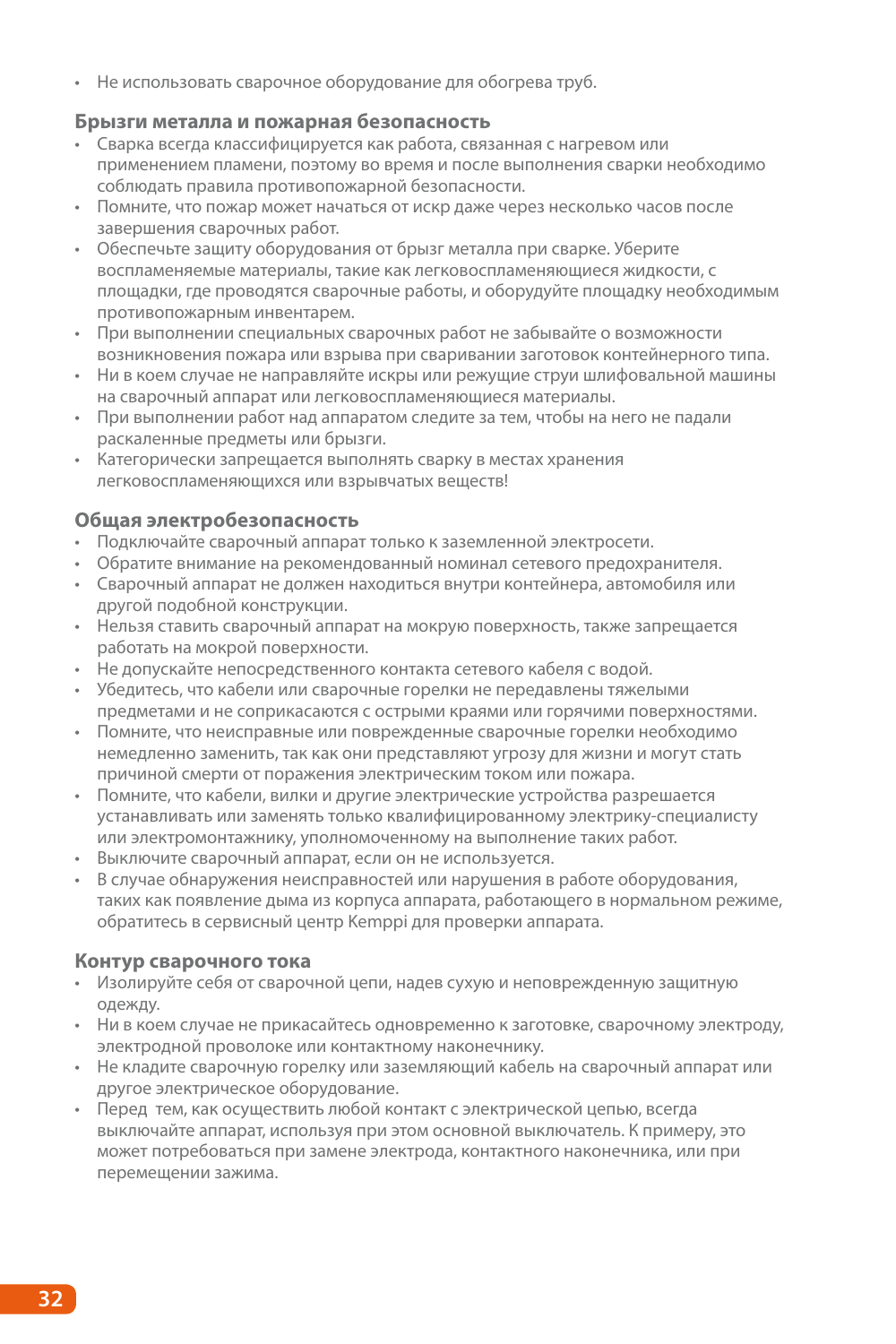#### **Сварочные аэрозоли**

- Обеспечьте надлежащую вентиляцию и старайтесь не вдыхать газы.
- • Обеспечьте приток свежего воздуха в достаточном количестве, особенно в замкнутых помещениях. Также можно обеспечить снабжение чистым воздухом для дыхания, используя маску с подачей чистого воздуха.
- • Принимайте особые меры предосторожности при работе с металлами, содержащими свинец, кадмий, цинк, ртуть или бериллий.

#### **Транспортировка, подъем и подвешивание**

- Обратите внимание на правильное рабочее положение при подъеме тяжелого устройства – опасность травмы спины.
- • Запрещается тянуть или поднимать аппарат за кабель сварочной горелки или другие кабели. Всегда используйте точки подъема или рукоятки, предназначенные для этой цели.
- • Используйте только транспортное устройство, предназначенное для данного оборудования.
- Аппарат следует перевозить в вертикальном положении, если возможно.
- • Запрещается одновременно поднимать газовый баллон и сварочный аппарат. Для транспортировки газового баллона предусмотрены отдельные меры предосторожности.
- • Запрещается использовать сварочный аппарат в подвешенном состоянии, за исключением тех случаев, когда подвесное устройство было специально разработано и одобрено для этой конкретной цели.
- • Не превышайте максимально допустимую нагрузку на подвесные балки или транспортировочную тележку сварочного оборудования.
- • При подъеме или во время транспортировки рекомендуется снимать катушку с проволокой.

#### **Условия окружающей среды**

- • Источник питания сварочного аппарата нельзя использовать во время дождя или снега, он предназначен для эксплуатации и хранения в помещении. Предохраняйте оборудование от дождя и яркого солнечного света.
- • Аппарат следует хранить в сухом и чистом месте.
- • Необходимо защищать аппарат от попадания песка и пыли во время эксплуатации и хранения.
- • При температуре выше 40 °C эффективность работы аппарата снижается и он становится более уязвимым к появлению неисправностей.
- • Устанавливайте аппарат так, чтобы он не контактировал с горячими поверхностями, искрами или брызгами металла.
- Убедитесь, что вентиляционные отверстия аппарата не заблокированы.
- • Всегда используйте аппарат только в вертикальном положении.
- • Данное оборудование имеет категорию «А» по классификации электромагнитной совместимости в соответствии со стандартами электромагнитной совместимости CISPR 11 и IEC 60974-10, следовательно, данное оборудование предназначено исключительно для эксплуатации в промышленных условиях. ПРЕДУПРЕЖДЕНИЕ .Оборудование класса A не предназначено для использования в жилых помещениях, где напряжение подается через низковольтную общественную электрическую сеть. В таких помещения невозможно обеспечить защиту от помех, вносимых работающим оборудованием.
- • Оборудование дуговой сварки всегда вызывает электромагнитные помехи. Чтобы уменьшить их отрицательное воздействие, используйте оборудование строго в соответствии с указаниями, руководства по эксплуатации и другими рекомендациями.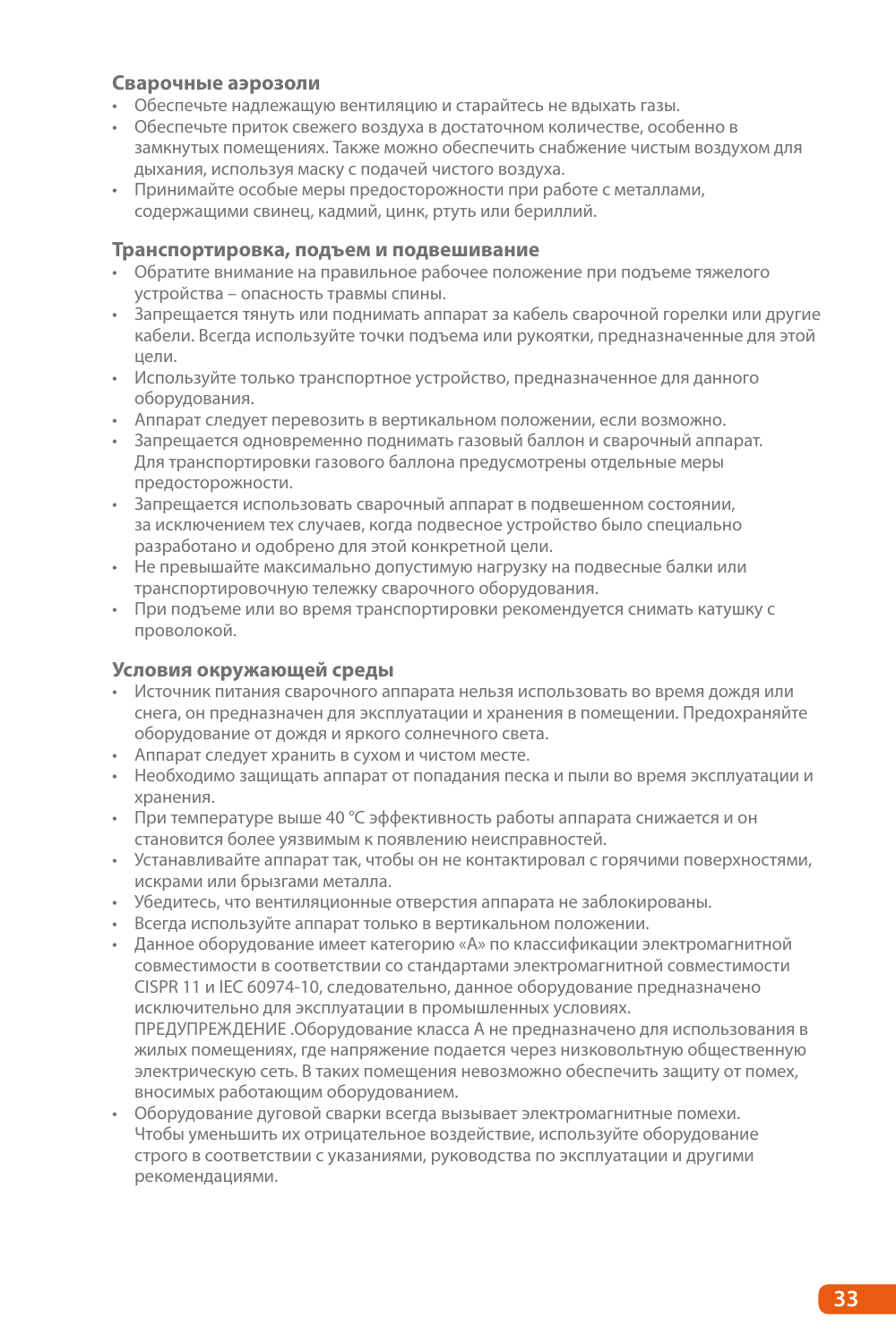#### **Газовые баллоны и пневматические устройства**

- • Соблюдайте инструкции по обращению с пневматическим оборудованием и газовыми баллонами.
- • Газовые баллоны следует использовать и хранить в помещениях с надлежащей вентиляцией. Утечка из газового баллона может заменить кислород во вдыхаемом воздухе, что приведет к удушью.
- Перед использованием убедитесь, что газовый баллон содержит газ, соответствующий предназначению.
- • Обязательно закрепите газовый баллон в вертикальном положении на стойке для баллонов или специальной тележке.
- • Запрещается перемещать баллон с защитным газом, если на баллоне установлен регулятор расхода. Во время транспортировки установите на его место крышку вентиля.
- • Закройте вентиль баллона после выполнения работы.

#### **Схема соединения и перечень запасных частей**

Схема соединения и перечень запасных частей не включены в комплект. Для их получения обратитесь к местным представителям службы сервиса Кемппи. Для более подробной информации зайдите на сайт www.kemppi.com.

#### **Заявление об ограничении ответственности**

Несмотря на то, что для обеспечения точности и полноты сведений, предоставленных в этом руководстве, были приложены все усилия, компания не несет ответственности за ошибки или пропуски. Компания Kemppi оставляет за собой право изменять спецификацию описанного оборудования в любое время без предварительного уведомления. Запрещается копирование, запись, воспроизведение или передача содержания этого руководства без предварительного согласия компании Kemppi!



本说明包含重要信息,如与其他说明发生冲突,可取代独立使用说明中的内容。在开始 使用本设备之前,请仔细阅读此说明。

此外,本设备的安装和使用必须遵循国际标准 IEC 60974-9 Arc welding equipment – Part 9: Installation and use 的说明。

个人防护装备的使用

- 电弧及其射线对眼睛有损伤,因此焊接或观察焊接前,请适当保护眼睛及面部。 此外,须注意随着焊接电流不同,电焊眼罩遮光度要求也不相同。
- 电弧射线及飞溅易灼伤未防护的皮肤。焊接时须穿戴防护手套、服装及鞋袜。
- 如果环境噪声级别超过介绍限度,如 85 分贝,则须佩戴耳塞听力保护装置。

操作安全

- 焊接过程中零部件加热操作时需特别小心。例如焊炬的炬头、焊棒的尾端及焊件都将 加热至燃烧温度。
- • 焊接时严禁使用背带携带或悬挂焊接设备。
- 严禁将焊机置于高温环境,因为高温易导致焊机受损。
- • 焊炬电缆与接地电缆尽可能靠近。确保电缆无环绕。这可减小磁场对身体的损害。 如磁场对起搏器的干扰等。
- • 严禁将电缆绕于身体周围。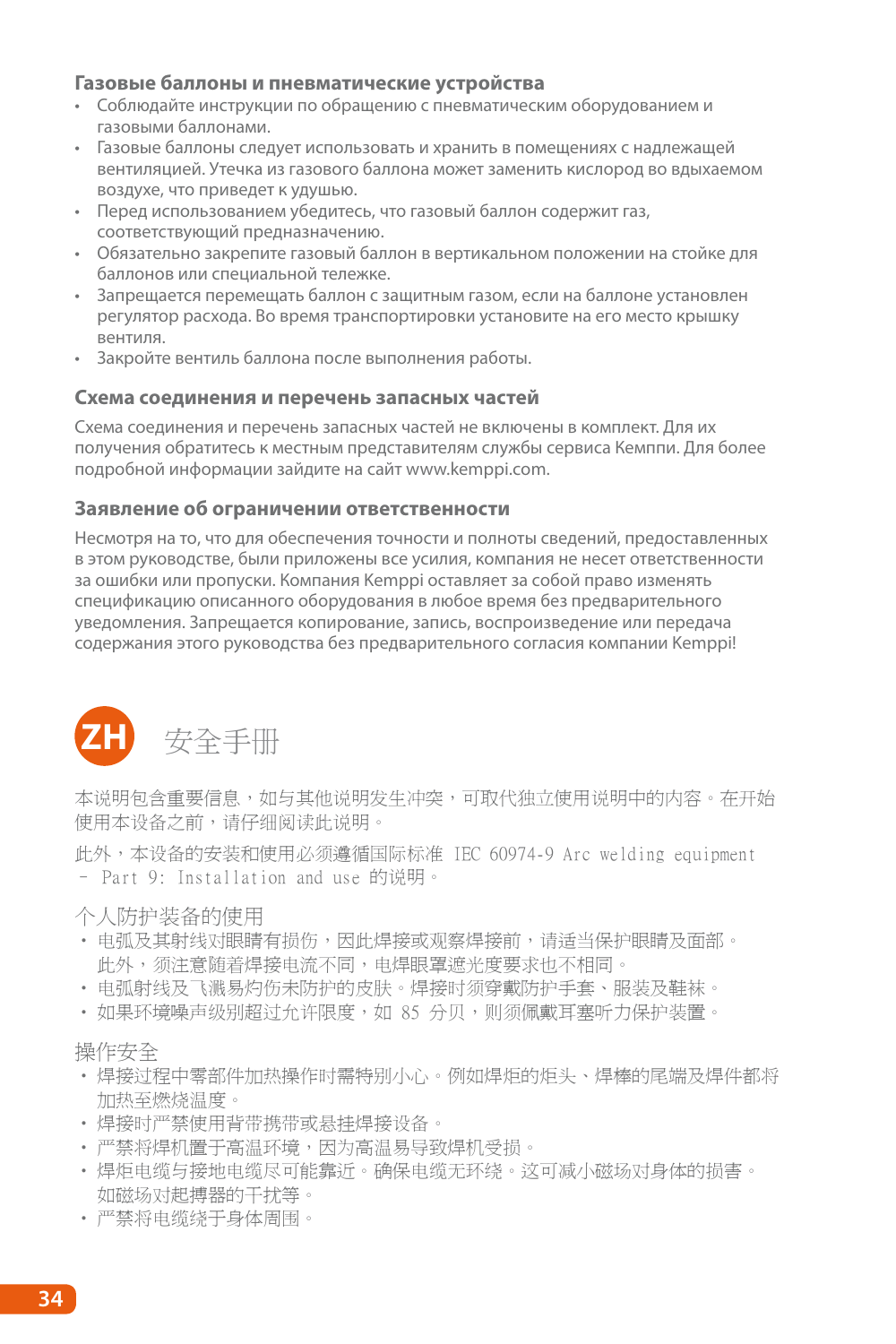- • 在划分的危险级别的环境中,只能使用带有 S 标志的配备安全空载电压的焊接设 备。这些工作环境包括潮湿、高温或狭小空间等环境。这些环境中,用户可能直接暴 露在周遭导体材料中。
- 加果水路结冰, 请等冰白然熔化后再使用。

飞溅与防火安全

- 焊接通常被划分为高温作业,因此焊接前后需注意防火安全。
- 切记焊接结束数小时后的一点火花也可能引发火灾。
- 保护环境受焊接飞溅。移走作业现场周围的易燃材料如易燃液体等,焊接现场须提 供充足的消防设备。
- 特殊焊接作业如容器式工件焊接时,需预防火灾或爆炸等危险。
- 严禁将研磨机的喷溅或切割火星朝向焊机或易燃物品。
- 在焊机上方作业时,谨防热的物体或飞溅落在焊机上。
- 严禁在易燃易爆的环境下进行焊接作业。

电气安全

- • 焊机电源必须接地。
- • 请采用焊机指定的电源保险丝。
- • 禁止将焊机携带至集装箱、车辆或类似工件的内部。
- 禁止将焊机放置于潮湿地面上,禁止在潮湿表面进行焊机作业。
- • 严禁将电源线直接放在水中。
- 确保由缩及焊炬不受重压,且周边不要有锋利物体或高温工件。
- 确保故障及损坏的焊炬要及时更换,否则后果严重,可能导致触电事故或火灾。
- 电缆、插头与其他电气设备的安装与替换只能由电气承包商或获得许可的工程师进 行操作。
- • 停用时,关闭焊机电源。
- 若焊机出现异常,如正常使用时焊机冒烟,请将焊机送到肯倍的服务机构进行检查。

焊接电源电路安全

- 穿戴干燥完好的防护服,确保焊工与焊接电路绝缘。
- 严禁同时触摸工件、焊棒、焊缝与焊条。
- 禁止将焊炬或地线放置于焊机或其他电气设备上。
- 当您需接触电路任何部件时,如更换电焊条、导电嘴或挪动地钳时,每次需关掉主 电源开关。

焊接烟尘安全

- 确保适当的通风,避免吸入烟尘。
- 确保有充足的新鲜空气,尤其在封闭的空间。用户可使用新鲜空气面罩以确保清新充 足的空气。
- • 金属表面作业或金属表面处理材料中含铅、镉、锌、汞或铍元素时需格外谨慎。
- 电缆、插头与其他电气设备的安装与替换只能由电气承包商或获得许可的工程师进 行操作。
- 停用时,关闭焊机电源。

运输、搬运与悬吊安全

- 举起重物时,请注意使用正确的工作姿势,否则,可能会对背部造成损伤。
- 严禁以提拉焊炬或电缆的方式移动焊机。使用专门设计的提手或把手移动焊机。
- 只能采用专门设计的搬运装置。
- • 尽可能直立方式搬运焊机。
- 严禁将气体钢瓶与焊机同时搬运。气体钢瓶的搬运另有安全规定。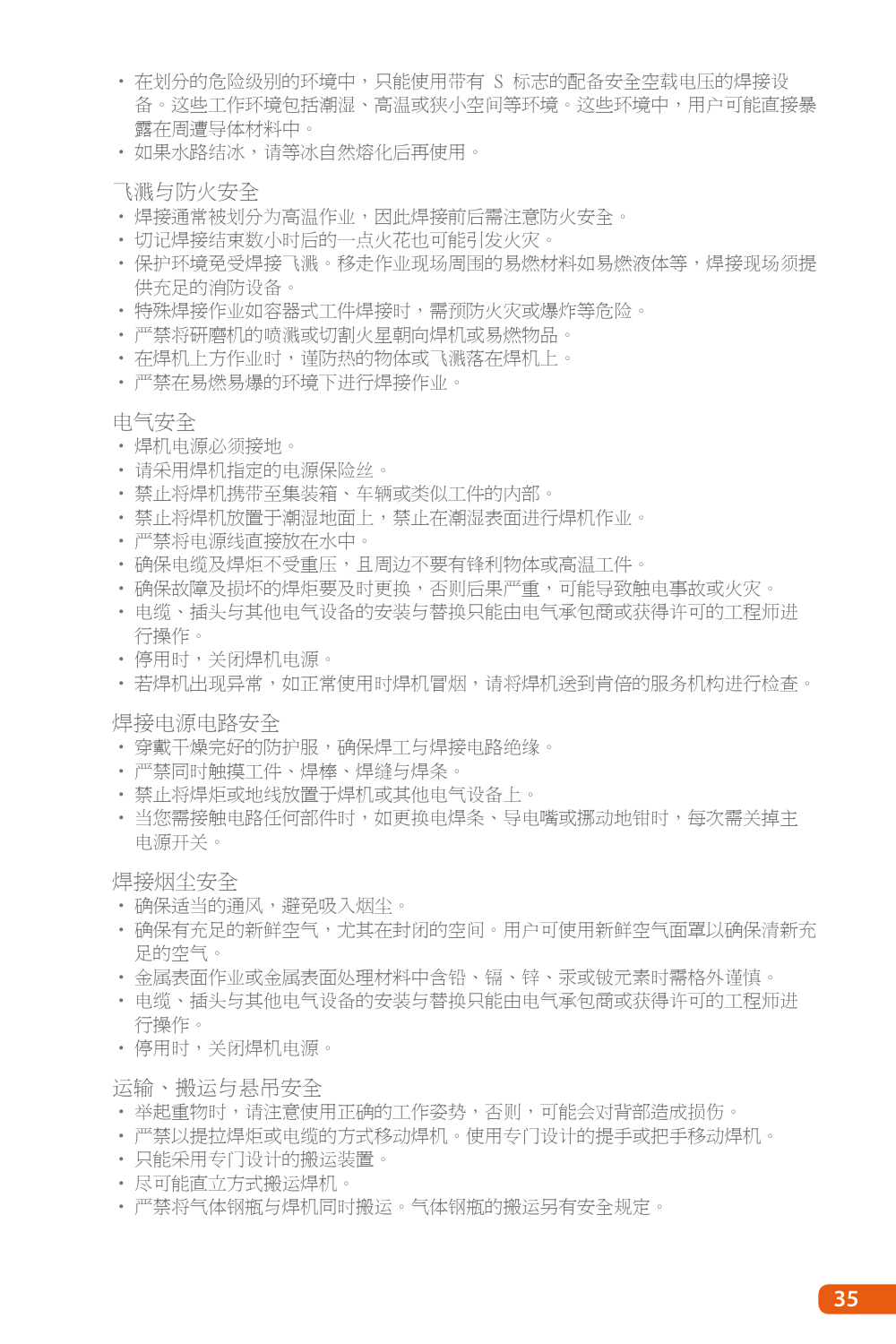- • 悬挂时严禁使用焊机,除非悬挂设备经过特别设计允许悬挂使用。
- • 悬挂梁与焊接设备装运车严禁超载。
- • 提举或搬运时,建议先将盘绕的电线拆除。

环境安全

- 尽管焊接电源可在室外使用和存放,但不适用于雨雪天气。确保设备免受雨水及烈 日曝晒。
- • 确保设备储存于干燥清洁的环境中。
- 使用与存储时, 注意防沙防尘。
- 建议使用温度为 -20 至+40 ℃。环境温度超过 40 ℃时,焊机的工作效率降低且易 受损伤。
- • 妥善放置焊机,使其避免灼热、火花及飞溅损伤。
- • 确保进出焊机的气流通畅无阻。
- 机器工作时,请保持直立位置。
- 根据 FMC 标准 CISPR 11 与 IEC 60974-10,本产品的电磁兼容等级为 A 级,因此 本产品仅限于工业环境下使用。 警告:该 A 级设备不适用于住宅区的电源供电。因为在那些地方,很难保证产品的电 磁兼容性,焊机可能对家用电气设备产生干扰。
- 电弧焊接设备容易导致电磁干扰。为避免上述情形出现,必须严格遵照使用手册及其 建议使用设备。

气体钢瓶与气动装置安全

- • 遵照安全手册使用气动装置与气体钢瓶。
- • 确保气体钢瓶在通风环境中使用与储存。气体钢瓶泄漏易导致窒息。
- • 使用前须确保气体钢瓶所装气体适用。
- 确保气体钢瓶直立放置, 固定在气瓶架或气瓶车架上。
- 气体使用时,严禁移动气瓶。搬运时,旋上气瓶阀门帽。
- • 使用完毕后关闭气瓶阀门。

#### 电路图及备件清单

如果电路图和备件清单不包含在货物包装中,请向当地Kemppi服务代表机构索要。 更 多信息,请登陆 www.kemppi.com。

声明

本安全手册中所包含的信息已力求准确与完善,不按照本手册操作产生的任何错误与疏 漏本公司概不负责。Kemppi 保留随时对本手册进行修改的权利,而无须提前通知。未 经 Kemppi 预先授权,禁止复制、记录、翻印或传播本手册内容。

### **PT Instruções de segurança gerais**

Este manual contém informações importantes que ou supre ou substitui outras instruções relacionadas a este produto. Leia atentamente estas instruções antes de iniciar a operação.

Além disso, a instalação e o uso do dispositivo deve seguir as instruções dadas sob padrão internacional: IEC 60974-9 Equipamento de soldagem por arco – Parte 9: Instalação e uso.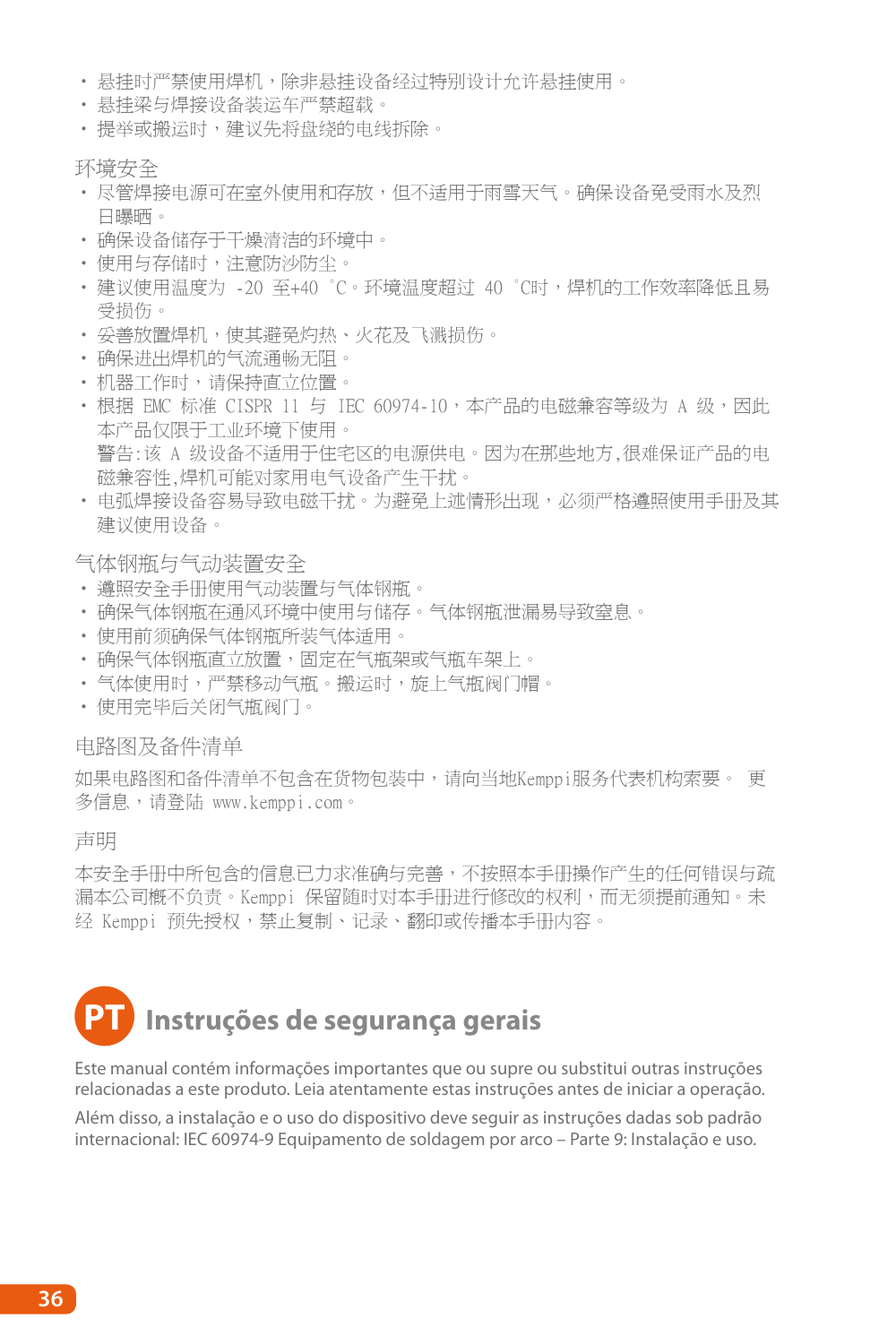#### **Utilização de equipamento de protecção pessoal**

- • O arco e o reflexo da sua radiação causam lesões nos olhos desprotegidos. Proteja de forma adequada os seus olhos e a face antes de começar a soldar ou observar a soldar. À medida que aumenta a corrente de soldadura, também deve aumentar o escurecimento da lente da máscara de protecção.
- • A radiação do arco e os salpicos queimam a pele desprotegida. Use sempre luvas, vestuário e calçado de protecção quando estiver a soldar.
- • Use sempre uma protecção auricular se o nível de ruído ambiental exceder o limite permitido (por ex., 85 dB).

#### **Segurança operacional geral**

- • Proceda com cuidado ao manipular partes quentes durante a soldadura. Por exemplo, o bocal da tocha ou pistola de soldar,o pescoço a peça de trabalho. A temperatura das peças queima a pele desprotegida.
- • Nunca use qualquer equipamento de soldar ao ombro durante a soldadura e nunca o suspenda pela correia de transporte durante a soldadura.
- • Não exponha a máquina a altas temperaturas, porque tal pode causar danos.
- • Mantenha os cabos intermédios e os cabos de retorno de terra tão próximos quanto possível uns dos outros, ao longo do seu comprimento. Endireite quaisquer laços nos cabos, já que isso limita os efeitos indutivos no desempenho de soldadura. Isto também minimiza a sua exposição a campos magnéticos prejudiciais, os quais podem interferir, por exemplo, com um pacemaker.
- • Não enrole os cabos de soldar à volta do seu corpo.
- • Em ambientes classificados como perigosos, use apenas equipamentos de soldar marcados com S, com um nível seguro de tensão. Estes ambientes de trabalho incluem, por exemplo, espaços húmidos, quentes ou pequenos, em que o utilizador pode estar directamente exposto a materiais condutivos circundantes.
- • Não use o equipamento de soldar por arco para descongelar canos.

#### **Protecção contra salpicos e fogo**

- • Soldar é sempre classificado como um trabalho quente, pelo que deve prestar uma atenção especial às normas de segurança contra incêndios enquanto estiver a soldar ou após terminar.
- • Lembre-se de que um incêndio pode ser ateado a partir de faúlhas, mesmo várias horas depois do trabalho de soldadura ter terminado.
- • Proteja o ambiente contra as faúlhas de soldadura. Retire os materiais combustíveis, como líquidos inflamáveis, da proximidade do local de soldar, e tenha no local equipamento adequado para combate a incêndios.
- • Em trabalhos especiais de soldadura, prepare-se para perigos, como incêndio ou explosão, ao soldar dentro de espaços confinados, como tanques e navios. Certifique-se de que tem autorização para o trabalho.
- • Nunca dirija as faúlhas ou as particulas de corte de um esmeril para a máquina de soldar ou para materiais inflamáveis.
- • Esteja atento a objectos quentes ou à queda de salpicos da soldadura ao trabalhar acima do solo. Soldar em áreas inflamáveis ou explosivas é absolutamente proibido.

#### **Segurança eléctrica geral**

- • Ligue a máquina de soldar apenas a uma rede eléctrica com ligação à terra. Verifique o calibre recomendado do fusível da rede.
- • Não leve a máquina de soldar para dentro de um contentor, um veículo ou uma peça de trabalho semelhante, a menos que esteja autorizado a fazê-lo.
- • Não coloque a máquina de soldar numa superfície húmida e não trabalhe sobre uma superfície húmida.
- • Não deixe o cabo de rede directamente exposto à água.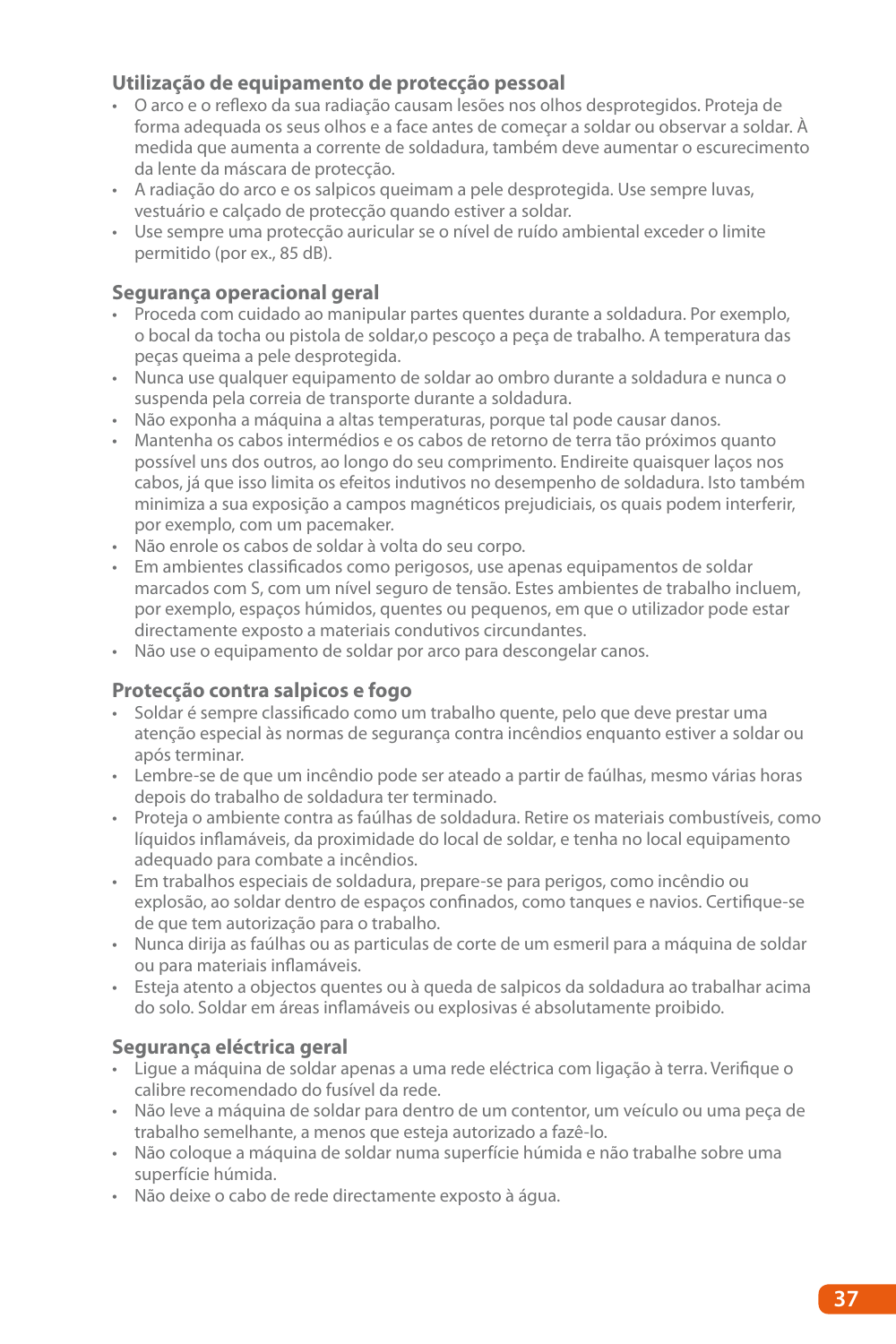- • Certifique-se que os cabos ou as tochas de soldar não estão a ser esmagados por objectos pesados, nem estão expostos a extremidades afiadas ou a uma peça de trabalho quente.
- • Certifique-se de que quaisquer tochas de soldar em falta ou danificadas são imediatamente substituídas, porque podem causar uma electrocussão ou um incêndio.
- • Lembre-se de que o cabo, as fichas e outros dispositivos eléctricos só podem ser instalados ou substituídos por um instalador eléctrico ou um técnico autorizado a realizar essas operações.
- • Desligue a máquina de soldar quando não a estiver a utilizar.
- • Em caso de comportamento anormal do equipamento, tais como fumaça vindo da máquina durante seu uso normal, leve a maquina ao representante técnico Kemppi para inspeção.

#### **Circuito de alimentação para soldar**

- • Mantenha-se isolado do circuito de soldar, utilizando vestuário de protecção seco e não danificado.
- • Nunca toque na peça de trabalho e no pescoço da tocha, no arame de ou, no eléctrodo de soldadura ou na ponta de contacto, ao mesmo tempo.
- • Não coloque a tocha ou o cabo de terra sobre a máquina de soldar ou outro equipamento eléctrico.
- Deslique a máquina da fonte sempre antes que você precisar tocar quaisquer componentes do circuito elétrico, por exemplo ao substituir o eletrodo ou o bico de contato, ou ao mover os grampos terra.

#### **Fumos de soldadura**

- • Assegure uma ventilação adequada e evite inalar os fumos.
- • Assegure um fornecimento suficiente de ar fresco, sobretudo em espaços fechados. Também pode garantir um fornecimento adequado de ar puro respirável, utilizando uma máscara de ar puro filtrado.
- • Tome precauções extra ao trabalhar com metais ou com materiais com superfícies tratadas que contenham, por exemplo, chumbo, cádmio, zinco, mercúrio ou berílio.

#### **Transporte, elevação e suspensão**

- • Preste atenção à posição correta de trabalho ao levantar um dispositivo pesado risco de lesão nas costas.
- • Nunca empurre ou levante a máquina pela tocha de soldar ou por outros cabos. Use sempre os pontos de elevação ou as pegas designadas para esse efeito.
- • Use apenas uma unidade de transporte concebida para o equipamento. Tente transportar a máquina na posição vertical, se possível.
- • Nunca levante uma garrafa de gás e a máquina de soldar ao mesmo tempo. Existem disposições separadas para o transporte de garrafas de gás.
- • Nunca use uma máquina de soldar quando estiver suspensa, a menos que o dispositivo de suspensão tenha sido concebido e aprovado para essa finalidade em particular.
- • Não exceda a carga máxima permitida das vigas de suspensão ou do carro de transporte do equipamento de soldadura. É recomendável que a bobina de arame seja removida durante a elevação ou o transporte.

#### **Ambiente**

- • Não é recomendável utilizar o equipamento de soldadura com chuva ou neve ver manual. Proteja o equipamento contra a chuva ou luz solar forte. Guarde sempre a máquina numa área limpa e seca.
- • Proteja a máquina da areia e do pó durante a utilização e quando estiver armazenada. O intervalo recomendado de temperatura operativa é de -20 a +40 °C. A eficiência de funcionamento da máquina diminui e torna-se mais propensa a avariar se for utilizada com temperaturas acima de 40 °C.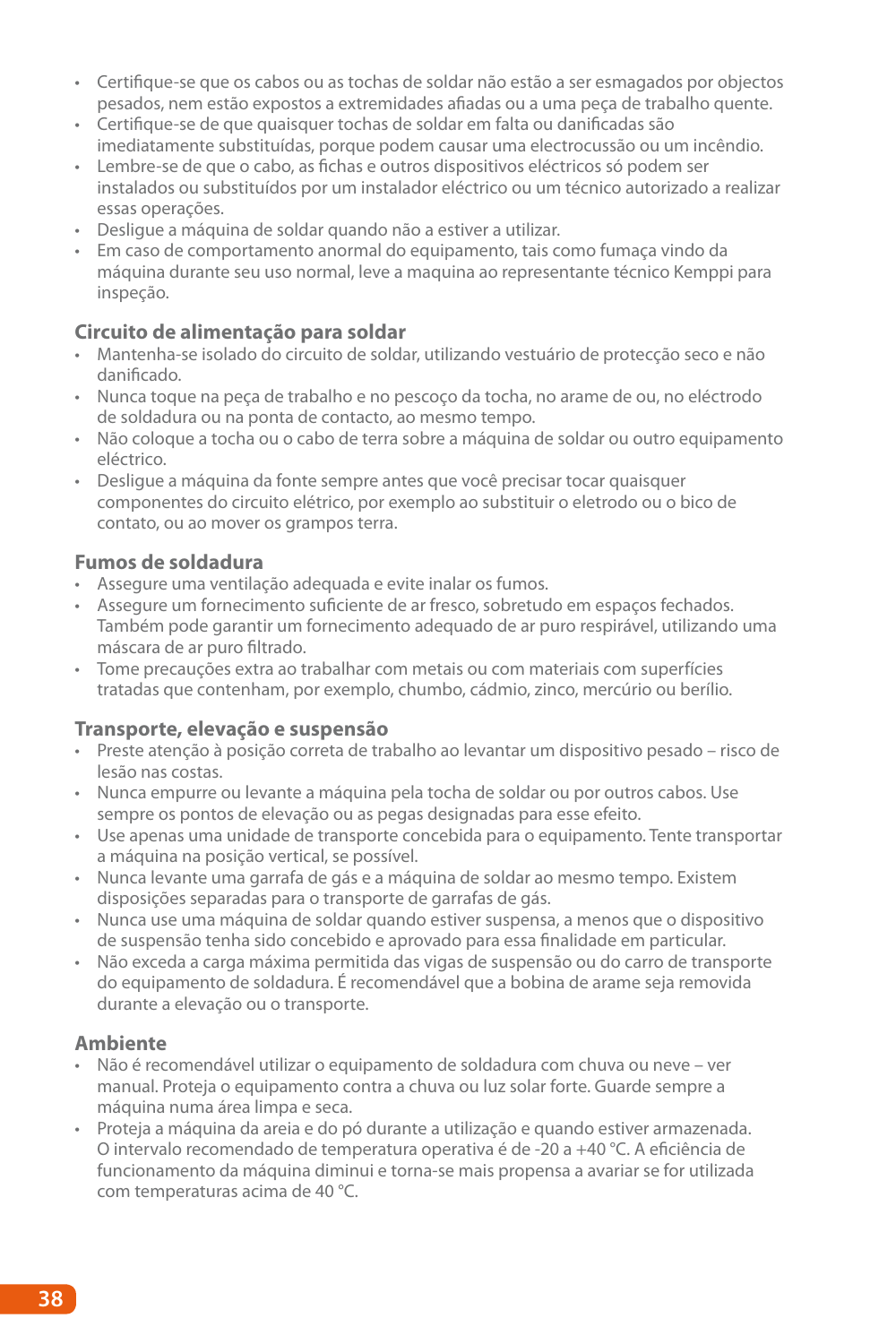- • Coloque a máquina de forma a não ficar exposta a superfícies quentes, faíscas ou salpicos.
- • Certifique-se de que o fluxo de ar para dentro e para fora da máquina não está limitado.
- • Sempre utilize a máquina na posição vertical.
- • A classificação de compatibilidade electromagnética deste produto é classe A, de acordo com as normas de compatibilidade electromagnética CISPR 11 e IEC 60974-10, pelo que o produto foi concebido para ser utilizado apenas em ambiente industrial. AVISO: Este equipamento de classe A não se destina a ser utilizado em localizações residenciais, onde a corrente eléctrica é fornecida por um sistema público de alimentação de baixa tensão. Nestes locais, pode ser difícil assegurar a compatibilidade electromagnética, devido a interferências conduzidas e irradiadas.
- • Os equipamentos de soldadura por arco causam interferências electromagnéticas. Para minimizar os efeitos prejudiciais, use o equipamento estritamente de acordo com o manual de operações e outras recomendações.

#### **Garrafas de gás e dispositivos pneumáticos**

- • Cumpra as instruções de manipulação de dispositivos pneumáticos e garrafas de gás.
- • Certifique-se de que as garrafas de gás são utilizadas e armazenadas em espaços devidamente ventilados.
- • Uma garrafa de gás com fuga pode substituir o ar respirável, causando sufocação.
- • Antes de utilizar, certifique-se de que a garrafa contém o gás adequado para a finalidade de soldadura prevista.
- • Coloque sempre a garrafa de gás numa posição vertical, contra o suporte de parede para a garrafa ou num carro de garrafas próprio.
- • Nunca mova uma garrafa de gás quando estiver colocado um redutor ou debitómetro. Volte a colocar a tampa da válvula durante o transporte. Feche a válvula da garrafa durante a utilização.

#### **Diagrama de circuito e lista de peças sobresselentes**

Se o diagrama de circuito eléctrico e a lista de peças sobresselentes não estiverem incluídos no seu pacote de entrega, por favor peça-os ao seu representante local de assistência Kemppi. Para mais informações, por favor visite www.kemppi.com.

#### **Exclusão de responsabilidade**

Embora tenham sido feitos todos os esforços para garantir que a informação contida neste guia seja precisa e completa, não pode ser aceite qualquer responsabilidade por quaisquer erros ou omissões. A Kemppi reserva-se o direito a alterar as especificações do produto em qualquer altura, sem aviso prévio. Não copie, grave, reproduza ou transmita o conteúdo deste guia sem autorização da Kemppi.

# **Istruzioni per la sicurezza**

Le presenti istruzioni contengono informazioni importanti che integrano o sostituiscono altre indicazioni relative a questo prodotto. Prima di iniziare a utilizzare quest'ultimo, leggere pertanto attentamente le presenti istruzioni.

L'installazione e l'uso del dispositivo devono inoltre avvenire secondo le istruzioni fornite nella norma internazionale IEC 60974-9, Attrezzature per saldature ad arco, parte 9, Installazione e uso.

#### **Uso dei dispositivi di protezione individuale**

• L'arco e la sua radiazione riflessa danneggiano gli occhi in assenza di una protezione. Prima di iniziare a saldare, o a osservare un'attività di saldatura, proteggere adeguatamente gli occhi e il viso. Prendere inoltre nota dei diversi requisiti di oscuramento della visiera della maschera al variare della corrente di saldatura.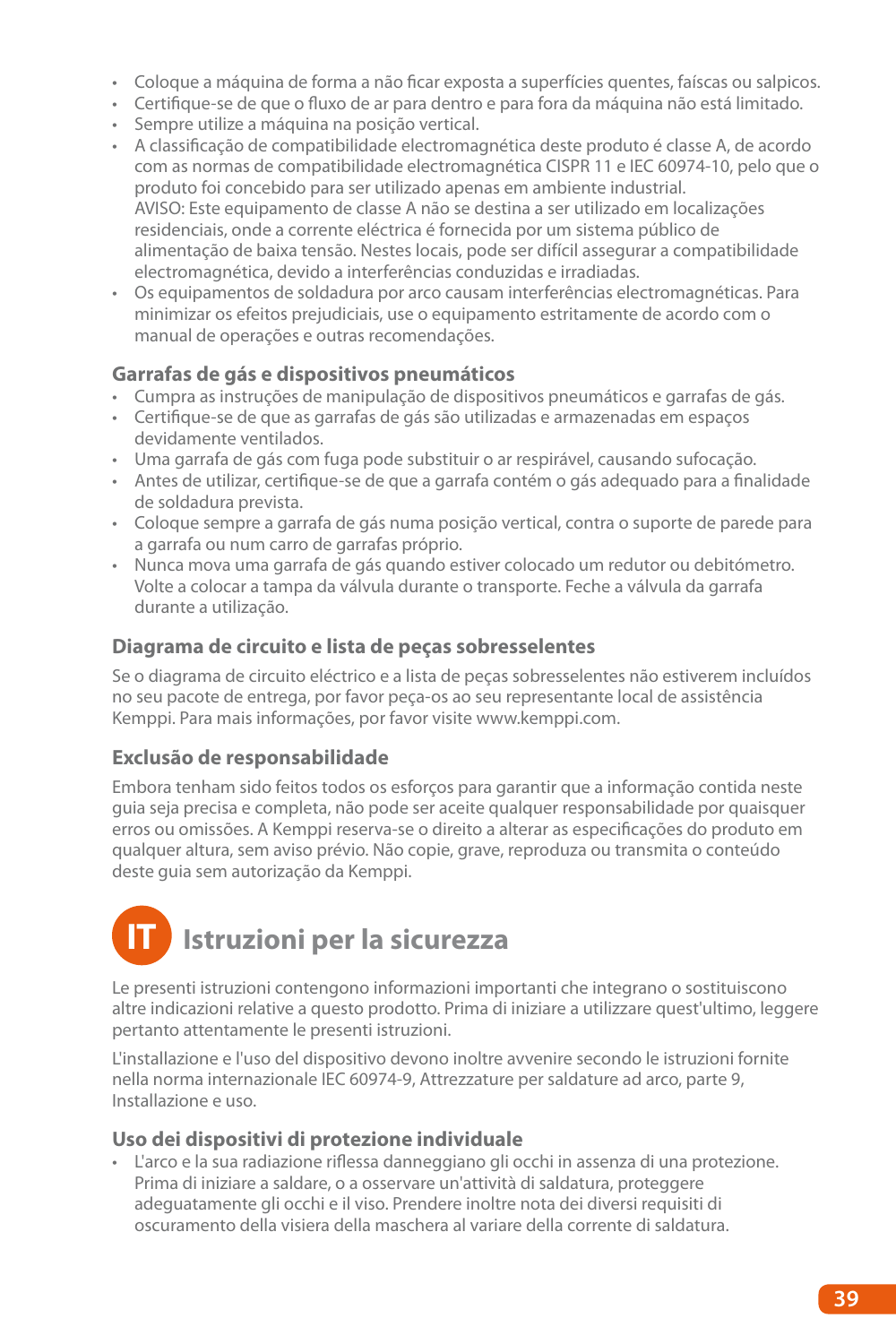- • La radiazione e gli spruzzi prodotti dall'arco ustionano la pelle in assenza di protezioni. Durante le operazioni di saldatura, indossare sempre guanti, indumenti e calzature di protezione.
- • Se il livello di rumore dell'ambiente è superiore al limite consentito (ad esempio 85 dB), indossare sempre una protezione per l'udito.

#### **Indicazioni generali per l'uso in condizioni di sicurezza**

- • Agire con prudenza quando si maneggiano componenti riscaldati nel corso di un'attività di saldatura. La punta della torcia di saldatura, l'estremità della barra di saldatura e il pezzo raggiungono ad esempio temperature in grado di causare ustioni.
- • Non trasportare o sospendere il dispositivo tramite la cinghia di trasporto durante la saldatura.
- • Non esporre la macchina a temperature elevate, poiché ciò può danneggiarla.
- • Mantenere il cavo della torcia e quello di massa il più vicini possibile l'uno all'altro su tutta la loro lunghezza. Eliminare tutti gli anelli eventualmente presenti nei cavi. Questo accorgimento riduce l'esposizione ai campi magnetici nocivi, in grado ad esempio di interferire con i pacemaker.
- • Non avvolgere i cavi intorno al corpo.
- • Negli ambienti classificati come pericolosi, utilizzare esclusivamente dispositivi di saldatura recanti il contrassegno S, con un livello di tensione sicuro durante le fasi di inattività. Tali ambienti di lavoro includono ad esempio i locali umidi, caldi o angusti, nei quali l'utente può trovarsi esposto direttamente ai materiali conduttivi circostanti.
- • Non utilizzare le attrezzature di saldatura ad arco per scongelare i tubi.

#### **Spruzzi e sicurezza antincendio**

- • La saldatura è sempre classificata una lavorazione a caldo; prestare quindi attenzione alle norme antincendio sia durante, sia dopo le operazioni di saldatura.
- • Non dimenticare che gli incendi possono svilupparsi a partire dalle scintille anche alcune ore dopo la conclusione delle attività di saldatura.
- • Proteggere l'ambiente dagli spruzzi di saldatura. Rimuovere i materiali infiammabili, come i fluidi infiammabili, dalle vicinanze del punto in cui si esegue la saldatura, e dotare di dispositivi antincendio adeguati l'area in cui si svolgono le operazioni di saldatura.
- • Nel caso di alcune saldature speciali, occorre essere preparati a pericoli quali incendi o esplosioni durante le operazioni di saldatura di pezzi quali contenitori.
- • Non dirigere mai i getti di scintille o sfridi di taglio prodotti dalle frese verso macchine per la saldatura o materiali infiammabili.
- • Quando si lavora al di sopra della macchina, prestare attenzione alla caduta di oggetti o spruzzi roventi sulla macchina stessa.
- • È assolutamente vietato eseguire saldature in ambienti infiammabili o esplosivi.

#### **Indicazioni generali per la sicurezza elettrica**

- • Collegare la macchina esclusivamente a reti elettriche dotate di massa.
- • Rispettare le indicazioni relative alle dimensioni dei fusibili dell'alimentazione.
- • Non introdurre la saldatrice in contenitori, veicoli o pezzi analoghi.
- • Non lavorare e non collocare la saldatrice su superfici bagnate.
- • Non permettere che il cavo di alimentazione sia esposto direttamente all'acqua.
- • Avere cura che i cavi o le torce di saldatura non vengano schiacciati da oggetti pesanti e non siano esposti a bordi taglienti o pezzi roventi.
- • Avere cura di sostituire immediatamente le torce di saldatura guaste o danneggiate, in quanto esse possono risultare letali e causare scosse elettriche o incendi.
- • Non dimenticare che cavi, spine e altri dispositivi elettrici devono essere installati o sostituiti esclusivamente da appaltatori o tecnici qualificati e autorizzati a svolgere tali attività.
- • Quando la saldatrice non è in uso, spegnerla.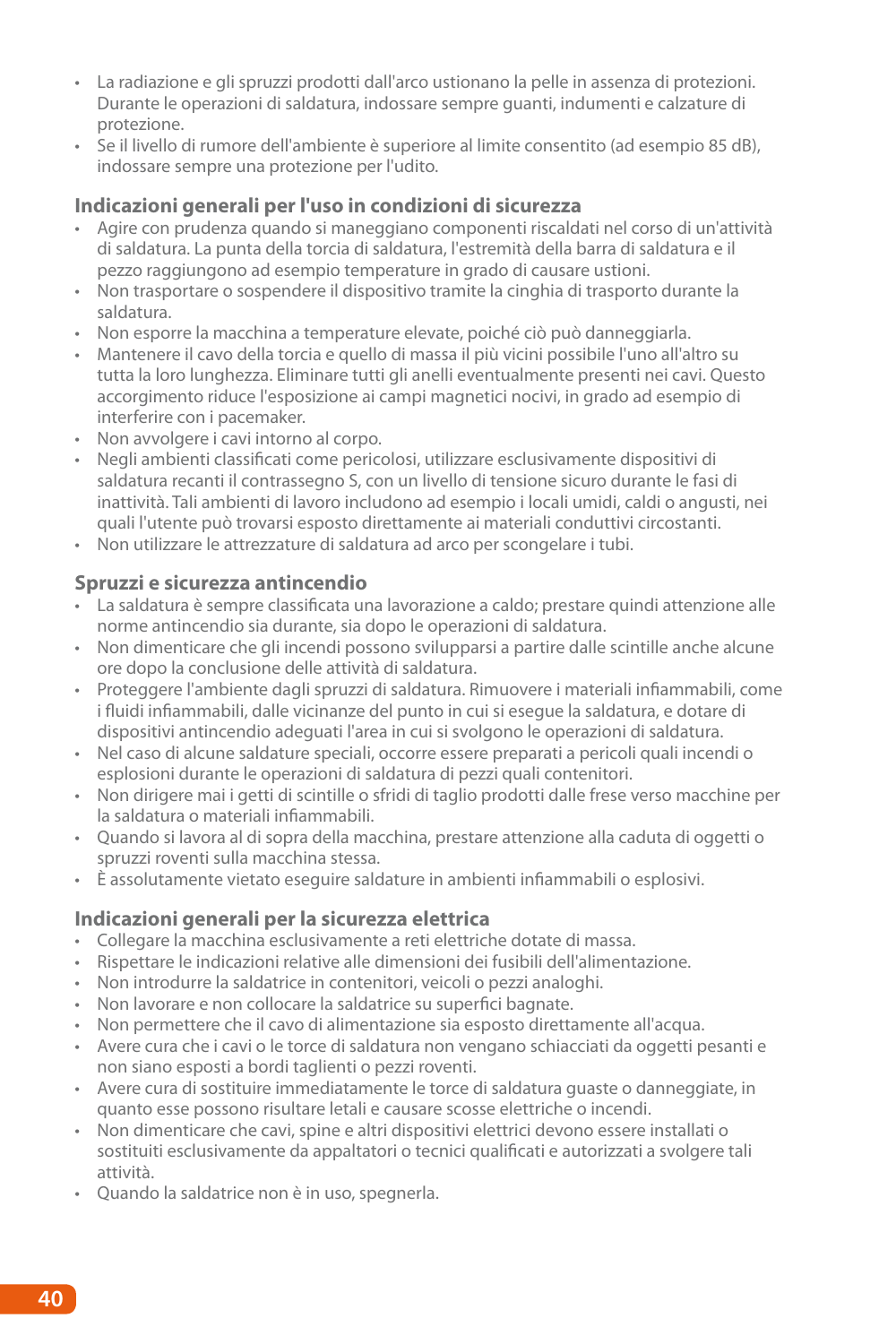• Nel caso di comportamento anomalo delle apparecchiature, come il fumo proveniente dalla macchina durante il normale utilizzo, contattare il centro di assistenza Kemppi.

#### **Circuito elettrico di saldatura**

- • Isolarsi dal circuito di saldatura mediante indumenti di protezione asciutti e integri.
- • Non toccare mai contemporaneamente il pezzo e la barra di saldatura, il filo di saldatura, l'elettrodo di saldatura o la punta di contatto.
- • Non appoggiare la torcia di saldatura o il cavo di massa sulla saldatrice o altri apparati elettrici.
- • Spegnere sempre la macchina dall'interruttore principale prima di toccare i componenti del circuito elettrico, ad esempio quando si sostituisce l'elettrodo o contatto punta o lo spostamento del morsetto ritorno di massa.

#### **Fumi di saldatura**

- • Assicurare una ventilazione corretta ed evitare di inalare i fumi.
- • Garantire un apporto sufficiente di aria fresca, specialmente negli spazi chiusi. È inoltre possibile garantire un apporto sufficiente di aria pulita per la respirazione mediante una maschera dotata di respiratore.
- • Agire con particolare cautela quando si lavora su materiali metallici o dotati di trattamenti superficiali contenenti piombo, cadmio, zinco, mercurio o berillio.

#### **Trasporto, sollevamento e sospensione**

- • Quando si solleva un dispositivo pesante, prestare attenzione ad assumere una posizione corretta, in quanto vi è il rischio di lesioni alla schiena.
- • Non tirare o sollevare mai la macchina mediante la torcia di saldatura o altri cavi. Utilizzare sempre i punti di sollevamento o le maniglie presenti a tale scopo.
- • Utilizzare esclusivamente un'unità di trasporto studiata per l'attrezzatura.
- • Se possibile, trasportare la macchina in posizione verticale.
- • Non sollevare mai contemporaneamente la saldatrice e una bombola del gas. Sono disponibili misure separate per il trasporto della bombola del gas in un momento successivo.
- • Non utilizzare una saldatrice sospesa,a meno che il dispositivo di sospensione sia stato progettato e omologato per tale scopo specifico.
- • Non superare il carico massimo consentito delle barre di sospensione o del carrello di trasporto dell'attrezzatura di saldatura.
- • Si consiglia di rimuovere il rocchetto del filo durante le operazioni di sollevamento e trasporto.

#### **Ambiente**

- • Benché sia possibile utilizzarlo e immagazzinarlo all'aperto, il generatore di saldatura non è adatto per l'uso sotto la pioggia o la neve. Proteggere l'attrezzatura dalla pioggia e dalla luce solare intensa.
- • Immagazzinare sempre la macchina in un luogo pulito e asciutto.
- • Durante l'uso e il magazzinaggio, proteggere la macchina da sabbia e polvere.
- • La gamma di temperatura operativa della macchina va da -20 a +40 °C. L'efficienza di funzionamento diminuisce, e la probabilità di guasti aumenta, in caso di impiego a temperature superiori a 40 °C.
- • Collocare la macchina in modo che non sia esposta a superfici, scintille o spruzzi roventi.
- • Accertarsi che i flussi d'aria diretti verso la macchina, e provenienti da essa, non siano ostacolati.
- • Utilizzare sempre la macchina esclusivamente in posizione verticale.
- • Questo prodotto rientra nella classe CEM A ai sensi delle norme CISPR 11 e IEC 60974- 10 in materia di compatibilità elettromagnetica, ed è pertanto progettato per l'uso unicamente in ambienti industriali.

AVVERTENZA: La presente attrezzatura della classe A non è destinata all'uso in ambienti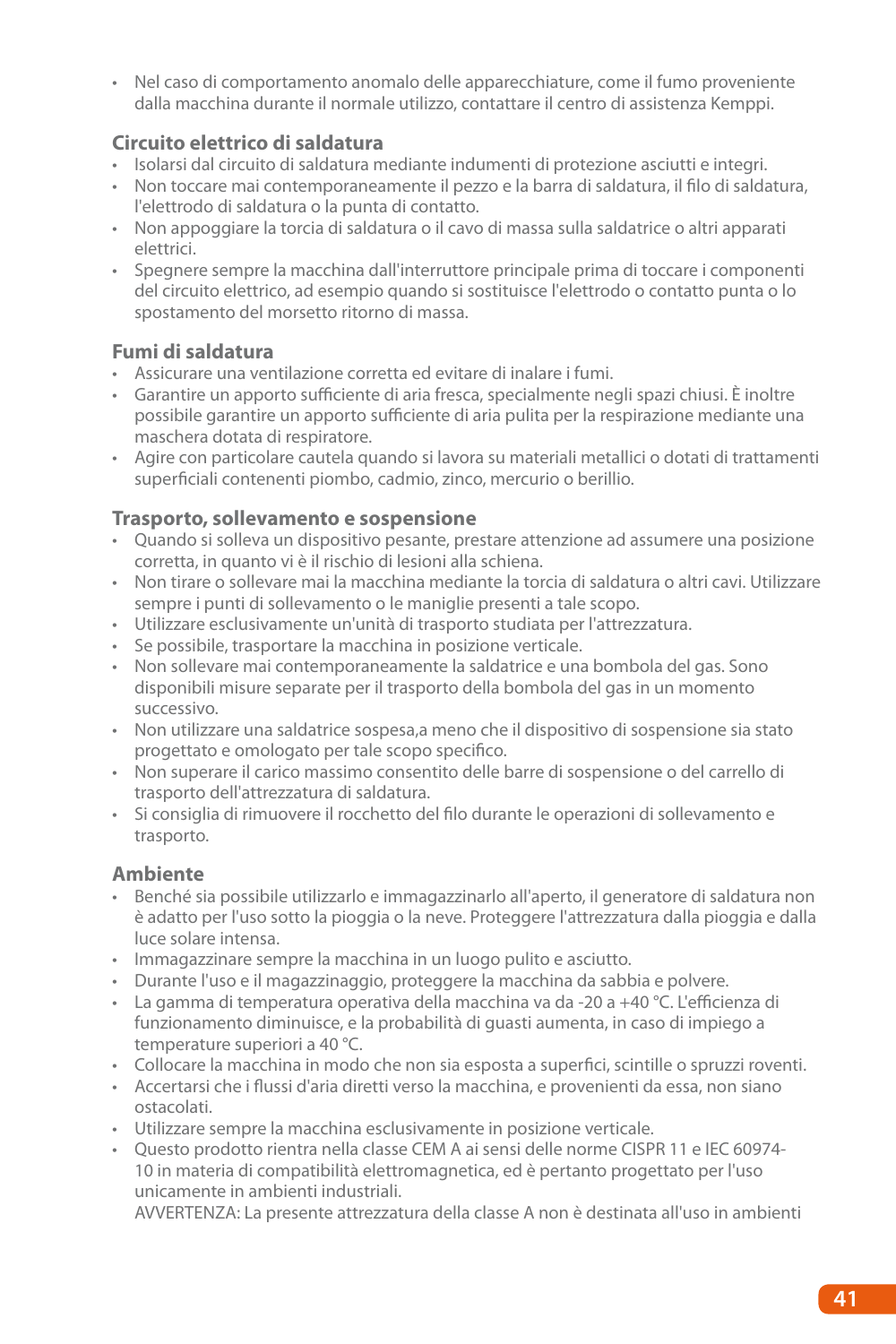abitativi nei quali l'energia elettrica provenga da sistemi di alimentazione pubblici a bassa tensione. A causa dei disturbi condotti e irraggiati, in tali ambienti può risultare difficile garantire la compatibilità elettromagnetica.

• Le attrezzature di saldatura ad arco causano sempre disturbi elettromagnetici. Per ridurre al minimo gli effetti nocivi di tali fenomeni, utilizzare l'attrezzatura rispettando rigorosamente il manuale d'uso e le altre raccomandazioni.

#### **Bombole del gas e dispositivi pneumatici**

- • Rispettare le istruzioni per la movimentazione di dispositivi pneumatici e bombole del gas.
- • Accertarsi che le bombole del gas vengano utilizzate e immagazzinate in spazi adeguatamente ventilati. Il gas fuoriuscito da una bombola che presenta una perdita può sostituire l'ossigeno nell'aria inalata, causando il soffocamento.
- • Prima di utilizzare una bombola, accertarsi che il gas contenuto al suo interno sia adatto per lo scopo previsto.
- • Fissare sempre saldamente la bombola del gas in posizione verticale contro un'apposita rastrelliera a parete o su un carrello per bombole realizzato allo scopo.
- • Non spostare mai le bombole del gas con il regolatore della portata installato. Durante il trasporto, installare il coprivalvola.
- • Dopo l'uso, chiudere la valvola della bombola.

#### **Schema circuitale ed elenco dei ricambi**

Se lo schema circuitale e l'elenco dei ricambi non sono compresi nella confezione ricevuta alla consegna, richiederli al rappresentante di zona dell'assistenza Kemppi. Per ulteriori informazioni, visitare il sito www.kemppi.com.

#### **Scarico di responsabilità**

Benché sia stato posto il massimo impegno per garantire l'accuratezza e la completezza delle informazioni contenute nella presente guida, si declina ogni responsabilità per eventuali errori od omissioni. Kemppi si riserva il diritto di variare in qualunque momento senza preavviso le specifiche del prodotto descritto. È vietato copiare, registrare, riprodurre o trasmettere il contenuto della presente guida senza avere ricevuto preventivamente da Kemppi il permesso scritto in tal senso.